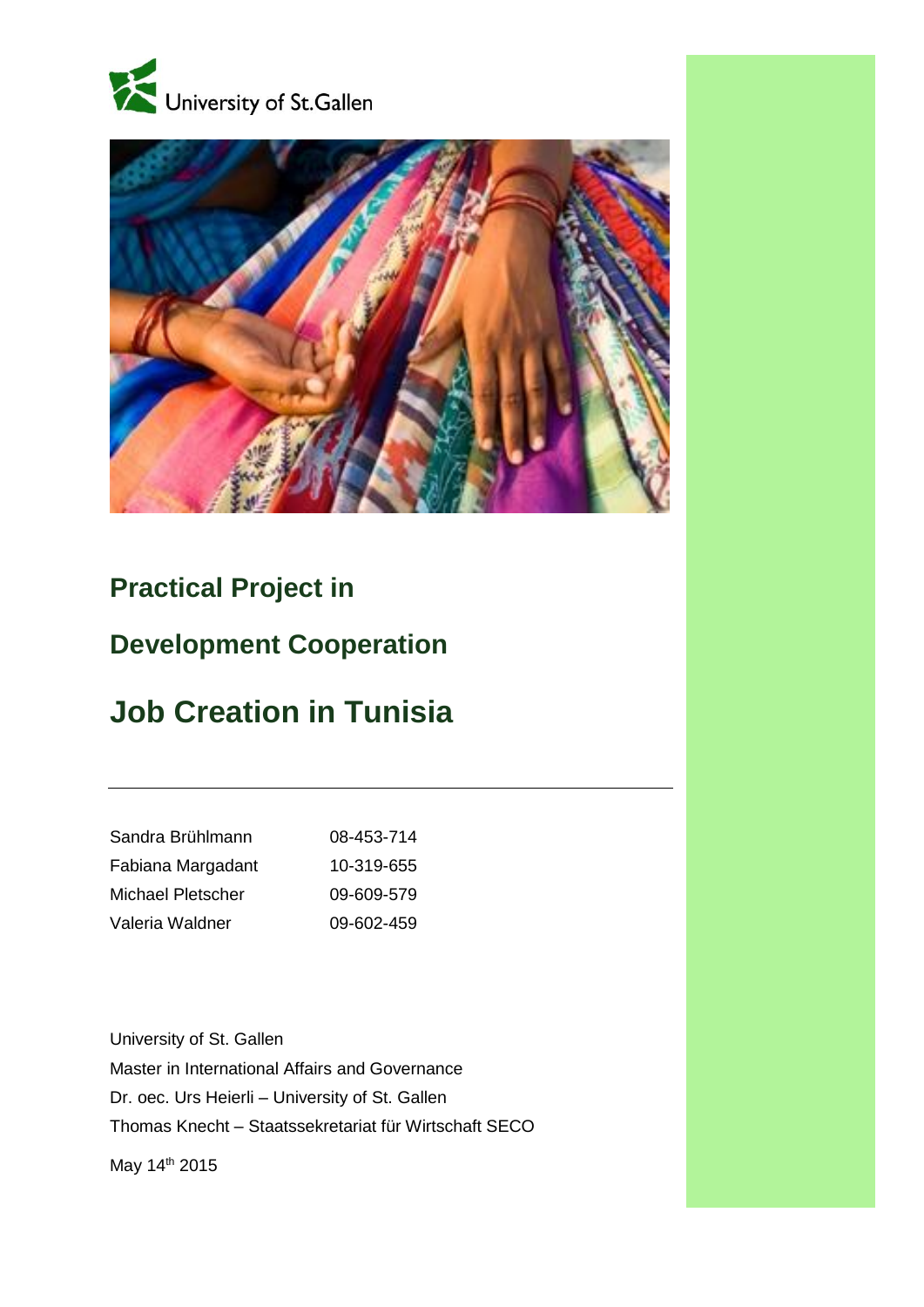# <span id="page-1-0"></span>**Abstract**

The purpose of this paper is to identify a mix of industrial policies which leads to massive job creation. The Competitive Industries and Innovation Program (CIIP) was the starting point from which the elaboration of a further reaching and more comprehensive industrial policy measure mix was developed. In order to recommend specific measures we chose the case country Tunisia. An extensive literature research about industrial policies in general and about Tunisia was conducted. Concluding, we recommend firstly overall measures of reducing the costs of formalizing business, of privatize domestic and foreign investments and to reform the business tax system. Further, we recommend specific industrial policies measures in order to create low skilled employment. Therefore, we chose the textile industry and the recommendation include building industrial cluster, introducing a Special Economic Zone and the promotion of small and medium sized enterprises. The third mix of industrial policies aims at creating high quality employment on a massive scale. Here, recommended measures to achieve the goal are: the integration of the education system into an industrial cluster and a labour market regulation reform. According to our research, all policy mixes should be implemented in order to reach a sustainable employment environment in the long run. Nevertheless, the actual political instability, widespread corruption and nepotism are a constraint to industrial policy efforts and need to be taken into account in the implementation process.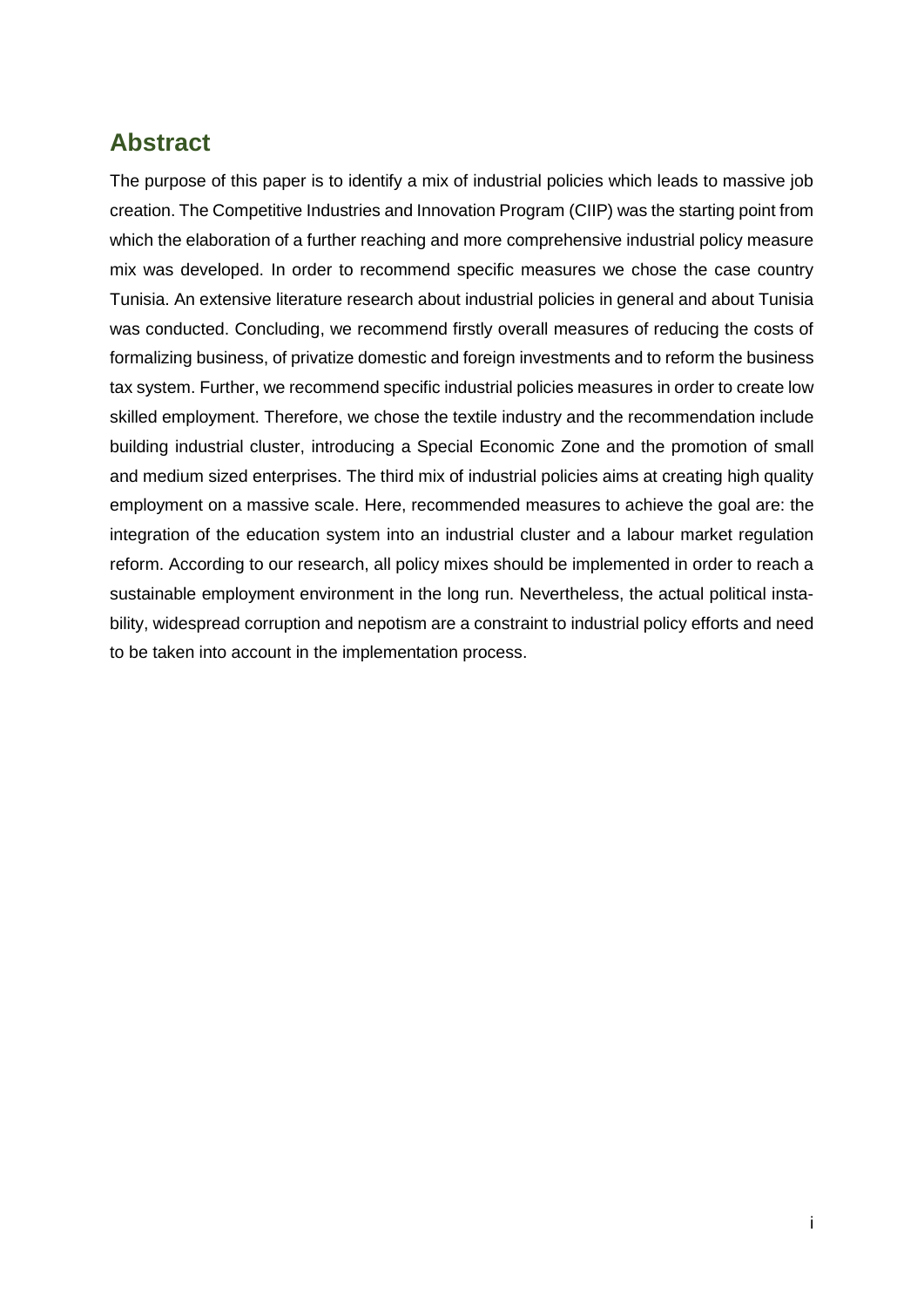# **Content**

| 1              |                                                                                     |
|----------------|-------------------------------------------------------------------------------------|
| $\overline{2}$ |                                                                                     |
|                |                                                                                     |
|                |                                                                                     |
| 3              |                                                                                     |
|                |                                                                                     |
|                | 3.1.1 Definition of industrial policy and its relevance for economic development  4 |
|                |                                                                                     |
|                |                                                                                     |
|                | 3.2 Measures leading to job creation within the industrial policies framework  9    |
|                | 3.2.1 New legislation and regulatory reform to promote competitiveness  9           |
|                |                                                                                     |
|                |                                                                                     |
|                |                                                                                     |
|                |                                                                                     |
|                |                                                                                     |
|                |                                                                                     |
|                |                                                                                     |
| $\overline{4}$ |                                                                                     |
|                |                                                                                     |
|                |                                                                                     |
|                |                                                                                     |
|                |                                                                                     |
|                |                                                                                     |
|                |                                                                                     |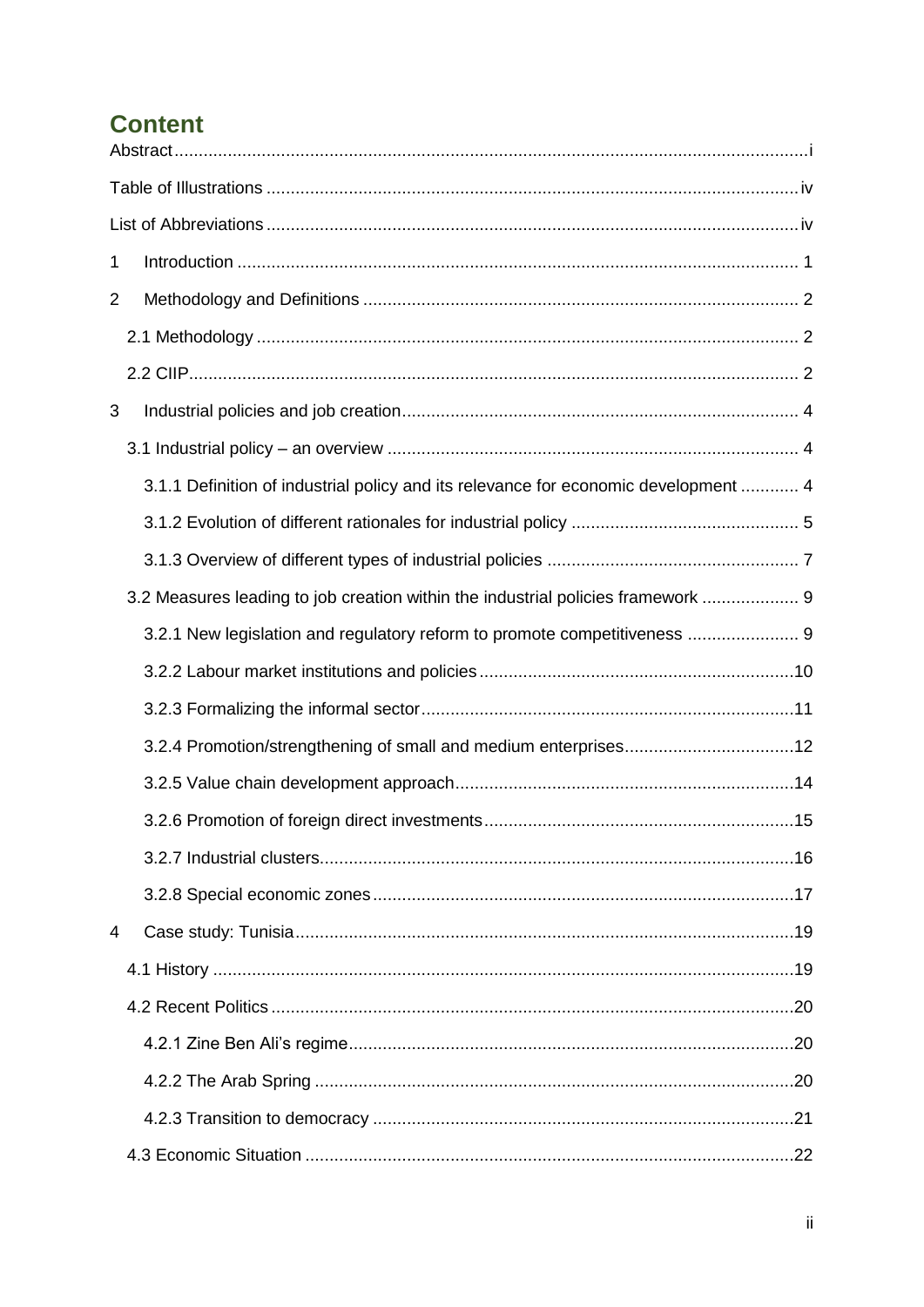|   | 4.5.2 Industrial policy measures to create low skilled employment 37  |  |
|---|-----------------------------------------------------------------------|--|
|   | 41.5.3 Industrial policy measures to create high skilled employment41 |  |
| 5 |                                                                       |  |
| 6 |                                                                       |  |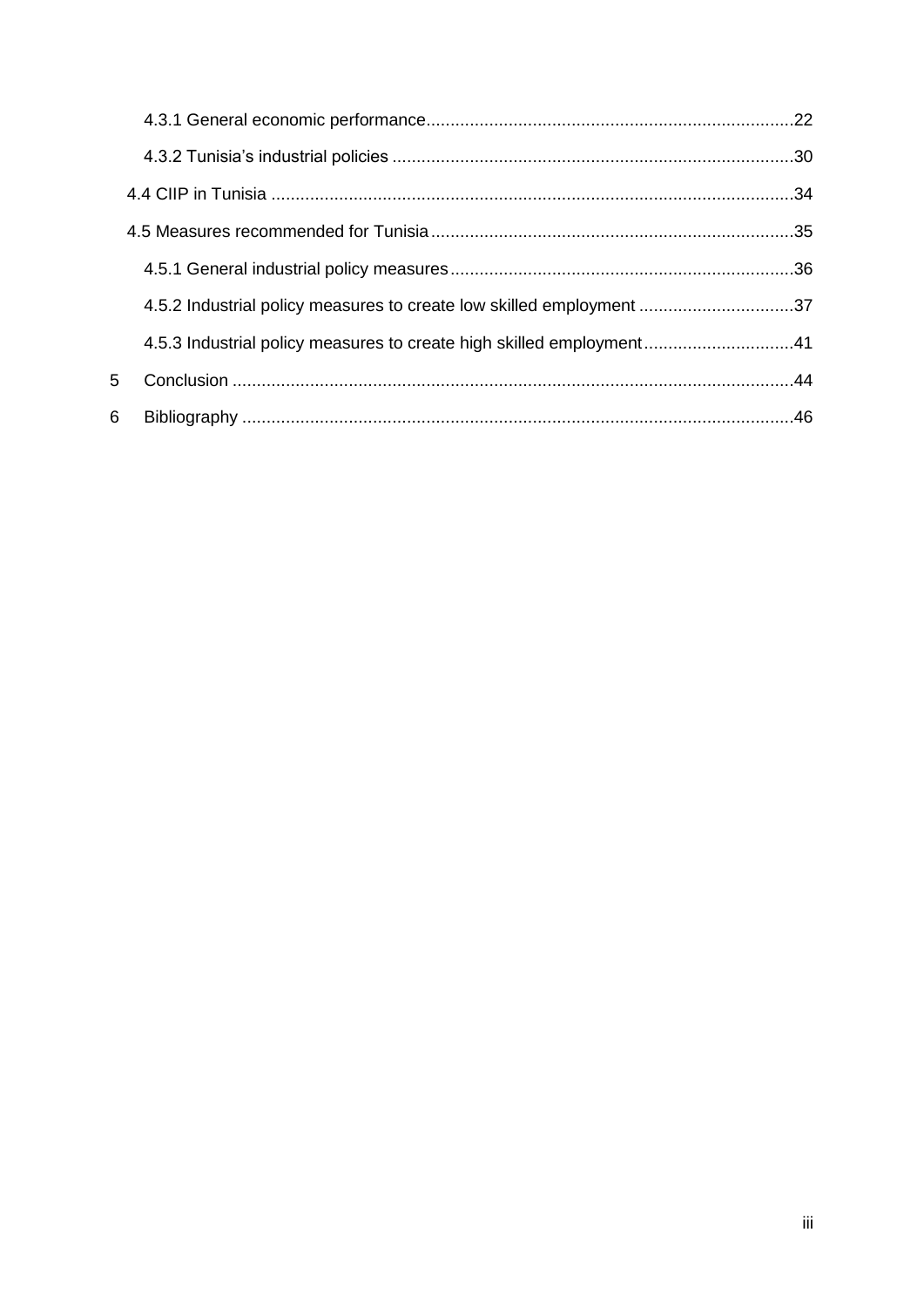# <span id="page-4-0"></span>**Table of Illustrations**

| Illustration 2: Overview over different measures in horizontal and vertical industrial policies. 8 |  |
|----------------------------------------------------------------------------------------------------|--|
|                                                                                                    |  |
|                                                                                                    |  |

# <span id="page-4-1"></span>**List of Abbreviations**

| AFDB         | African Development Bank                               |
|--------------|--------------------------------------------------------|
| <b>BPO</b>   | <b>Business Process Outsourcing</b>                    |
| CIIP         | Competitive Industries and Innovation Program          |
| DCED         | Donor Committee for Enterprise Development             |
| ЕC           | Commission of the European Communities                 |
| EPZ          | <b>Export Processing Zones</b>                         |
| ERSAP        | Economic Recovery and Structural Adjustment Program    |
| EU           | European Union                                         |
| FDI          | <b>Foreign Direct Investments</b>                      |
| FIPB         | Foreign Investment Promotion Board                     |
| FTZ          | Free Trade Zone                                        |
| GATT         | General Agreement on Tariffs and Trade                 |
| GDP          | <b>Gross Domestic Product</b>                          |
| GVC          | Global Value Chain                                     |
| <b>ICT</b>   | Information and Communication Technologies             |
| ILO          | International Labour Organization                      |
| IP           | <b>Industrial Policy</b>                               |
| IMF          | International Monetary Fund                            |
| <b>IPA</b>   | <b>Investment Promotion Agency</b>                     |
| MENA         | Middle East and North Africa                           |
| MSE          | Micro and Small Enterprises                            |
| OECD         | Organization for Economic Co-operation and Development |
| PPD          | <b>Public Private Dialogue</b>                         |
| R&D          | Research and Development                               |
| SEZ          | Special Economic Zones                                 |
| <b>SME</b>   | <b>Small and Medium Enterprises</b>                    |
| <b>UNIDO</b> | United Nations Industrial Development Organization     |
| <b>WB</b>    | World Bank                                             |
| WBG          | World Bank Group                                       |
| WTO          | <b>World Trade Organization</b>                        |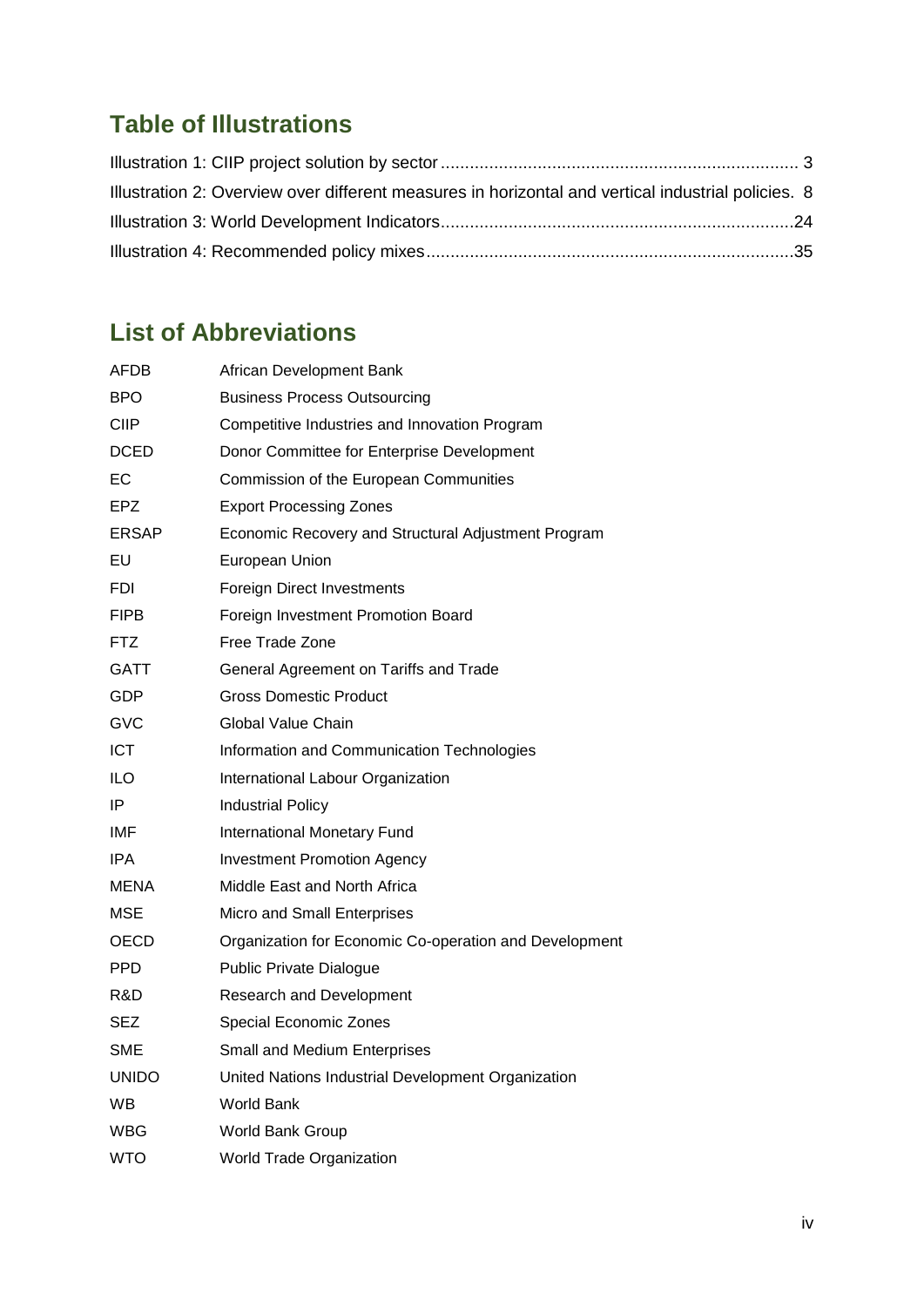# <span id="page-5-0"></span>**1 Introduction**

For the last few years, the Tunisian population has found itself in a situation of upheaval. Political reforms should now pave the way for the improvement of the economy and make everyone better off than under the authoritarian regime of Ben Ali. But unemployment in Tunisia is still a major concern and the economy needs be strengthened in order to be competitive in the global market and attract investments. This is where the Competitive Industries and Innovation Program starts from (CIIP).

While taking the CIIP as a starting point, this paper analyzes which mix of industrial policies might be best suited to increase Tunisia's economic growth and therefore boost employment on a massive scale. Firstly, the methodology and the CIIP will be presented, followed by a chapter discussing different industry policies. In chapter four, the case country Tunisia is presented including its historical and economic background and its currently implemented industrial policies. The focus lies mainly on the economic performance of Tunisia in the past few years and the impact of the already implemented industrial policy reforms. In the last part of this chapter, industrial policies recommendations are given in order to create massive employment based on the literature review presented in the preceding chapters. The first recommended industrial policy measures tackle the overall economy, since without these general reforms positive changes in specific industries are unlikely to succeed in the opinion of the authors. Further, two different policy mixes are suggested in order to promote low skilled and high skilled jobs on a massive scale. In the concluding chapter, the recommendations formulated by the authors are critically evaluated.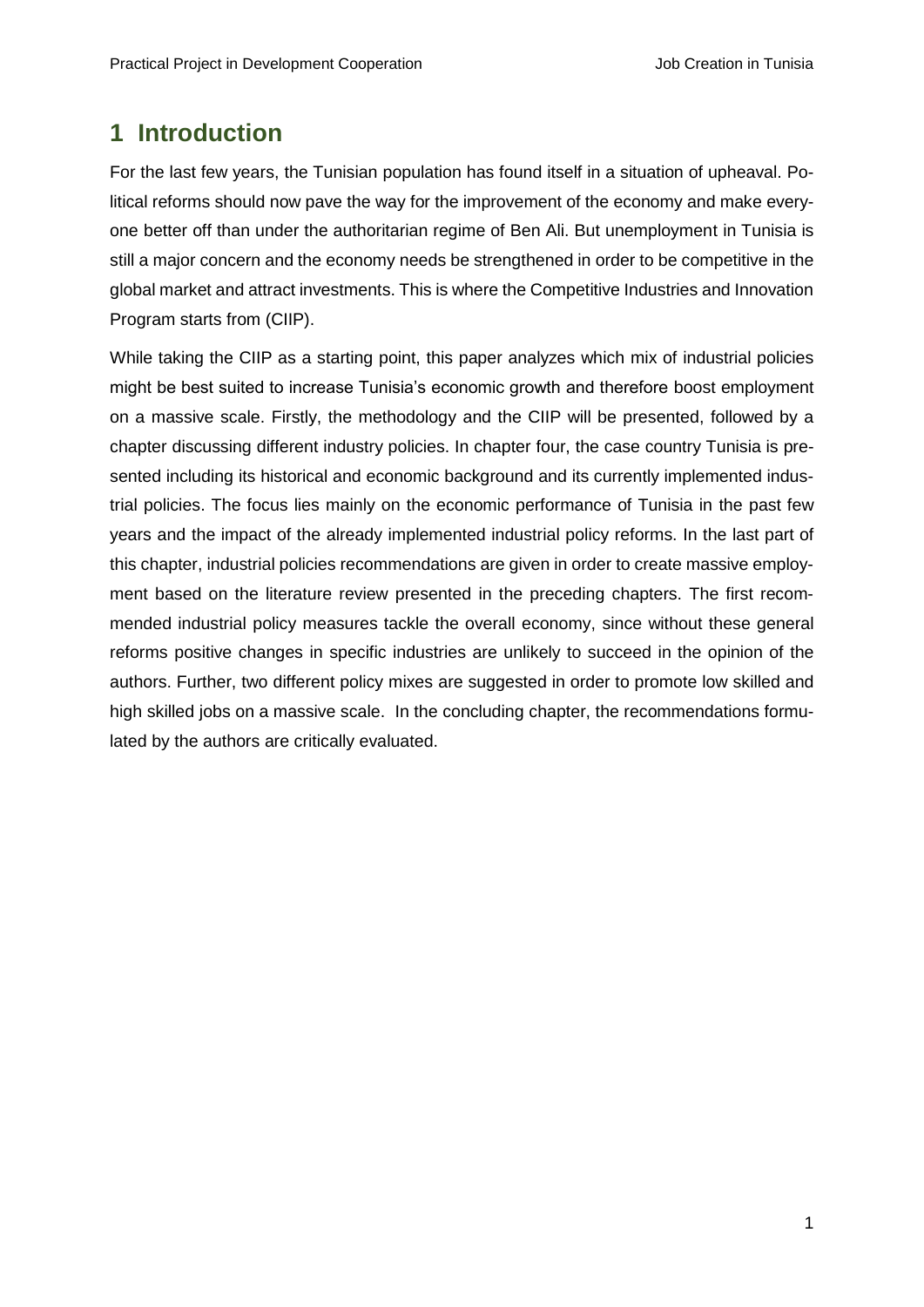# <span id="page-6-0"></span>**2 Methodology and Definitions**

# <span id="page-6-1"></span>**2.1 Methodology**

This paper takes Tunisia as a case study and recommends different mixes of industrial policies that could be implemented in order to create massive employment, both for low skilled workers and high skilled workers. The recommendations are based on a literature review of the historic, political and economic situation and current industrial policies of Tunisia. The policies analyzed are chosen accordingly to the CIIP. Further, they are expanded and tailored specifically to fit Tunisia's characteristics and taking into account the global economic situation and demand.

The recommended industrial policies are split in three different types. First, overall measures are presented in order to provide a labour encouraging environment. Second, an industrial policy mix to create low quality job is presented, followed by a chapter with recommendations for industrial policies, which aim at encouraging high quality jobs.

## <span id="page-6-2"></span>**2.2 CIIP**

According to the first annual report of 2013 – 2014 "the CIIP partnership was created to enhance country growth and employment prospects by supporting public policies and investments that promote competitiveness and innovation within and across industries. The partnership's resources are focused on supporting governments' efforts to develop transformational economic development projects and to aggregate cutting-edge knowledge that can be implemented as part of targeted pro-growth initiatives." (World Bank Group, 2014, p. 2). The CIIP seeks to overcome both market and governance failures of the respective government, which disables companies to compete on a global level (CIIP, 2015). The program is a multi-donor partnership among the World Bank Group, the European Union (EU), the African, Caribbean and Pacific Group of States Secretariat and of Austria, Switzerland (World Bank Group, 2014, p. 7) and since December 2014 also Norway (CIIP, 2015). The program is still young, it started in 2012 with 12 different country operations. Its ambition is to create a medium-term to longterm effect on the economy of the targeted country (World Bank Group, 2014, p. 7).

The CIIP operates mainly in the agricultural sector and its industrial policies heavily rely on the value chain approach, building clusters, economic zones and growth poles and corridors as shown in the table below. (World Bank Group, 2014, p. 9)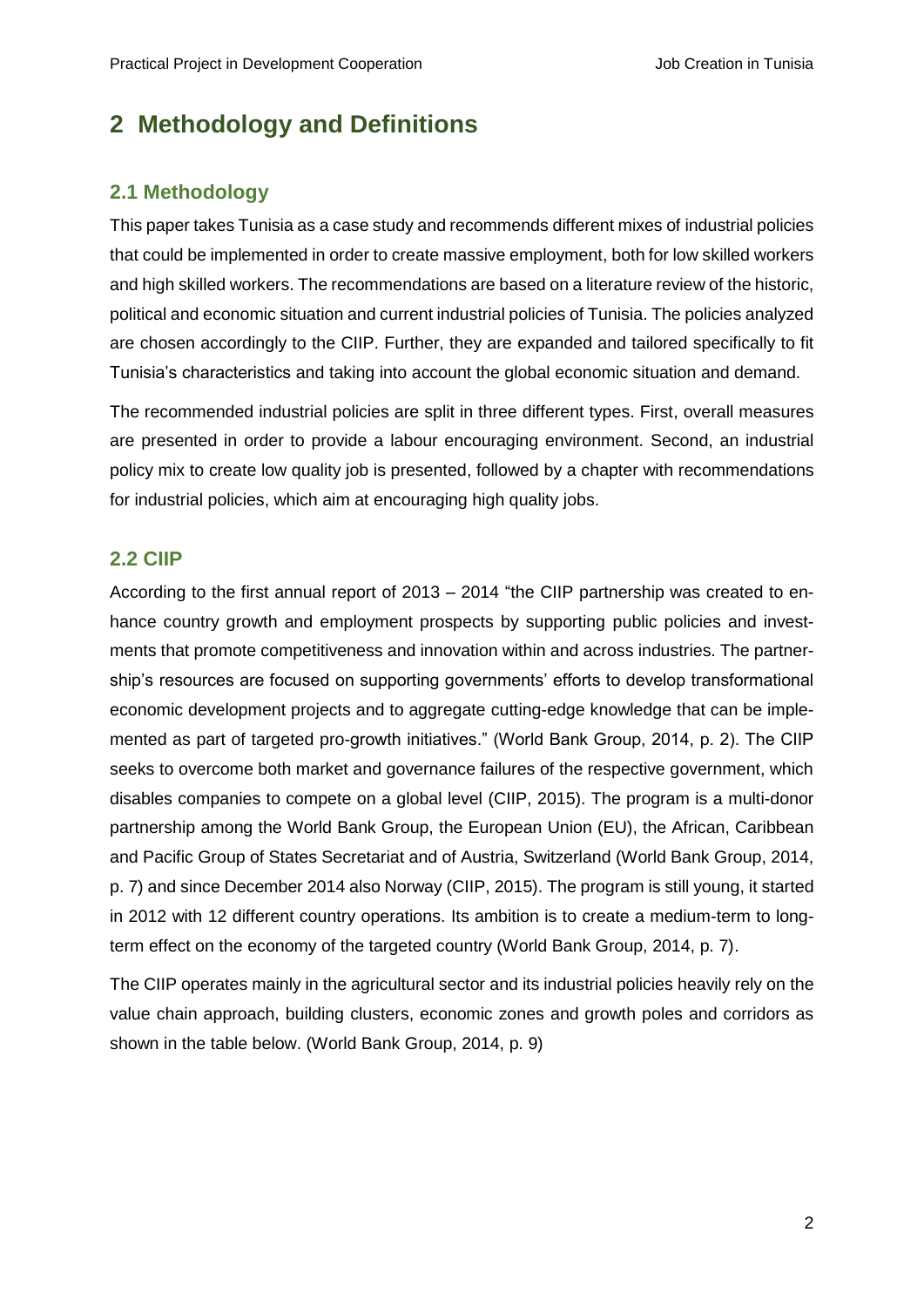| Project                       |                  |                |                     |                               |
|-------------------------------|------------------|----------------|---------------------|-------------------------------|
|                               | Value chains     | Clusters       | Economic<br>zones   | Growth poles<br>and corridors |
| Agribusiness                  | 000000000 000000 |                | $\Box$ i i<br>. .   | 000                           |
| Manufacturing                 | eo de de la      | <b>TIIL</b>    | 0<br>$\Box$ $\Box$  | $\blacksquare$                |
| Tourism                       | 0000             | $\blacksquare$ | $\bullet$ $\bullet$ | $\blacksquare$                |
| Extractives and local content | <b></b>          | $\blacksquare$ |                     | $\blacksquare$                |
| Other                         | $\mathbf{I}$     |                | $\mathbf{I}$        |                               |

<span id="page-7-0"></span>*Illustration 1: CIIP project solution by sector (World Bank Group, 2014, p. 9)*

The competitive industry approach used by the CIIP tries to increase companies' productivity and therefore attract new investments and increase their market share. The focus is on the support for basic needs of the private sector within an industry, which should increase growth, leverage financial input, increase institutional know-how and promote a growth friendly knowledge environment in order to strengthen the industry. The goal is to make industries more innovative and competitive, which leads to increasing private investment, generating jobs and creating spillover effects that foster the overall economic growth of a country. (CIIPb, 2015)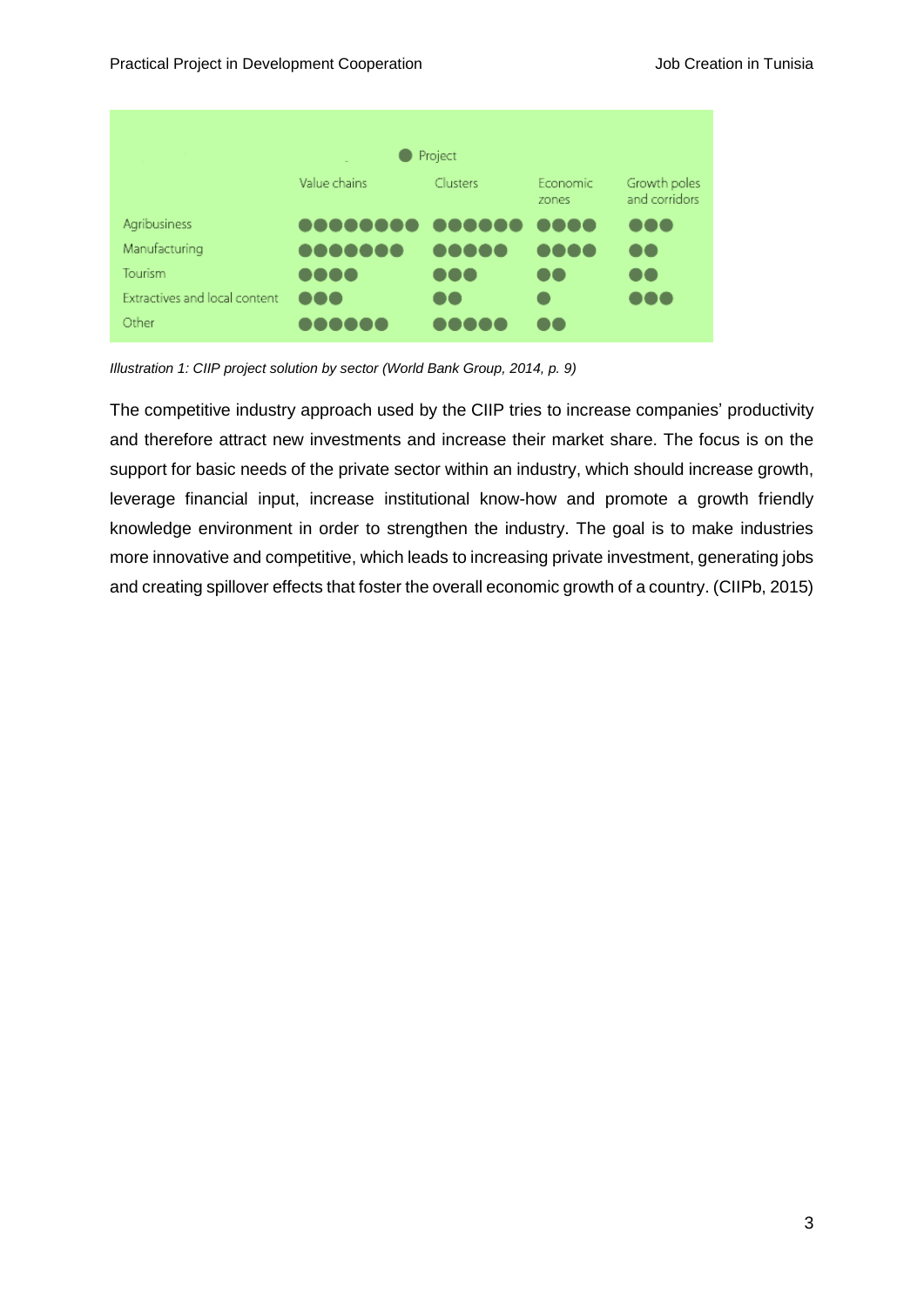# <span id="page-8-0"></span>**3 Industrial policies and job creation**

## <span id="page-8-1"></span>**3.1 Industrial policy – an overview**

#### <span id="page-8-2"></span>3.1.1 Definition of industrial policy and its relevance for economic development

As with a lot of expressions, there is no clear-cut definition for industrial policy in the academic literature. As Warwick points out in his 2013 publication "Beyond Industrial Policy: Emerging Issues and New Trends", one way of understanding industrial policy is to use it synonymously to industrialization policy. Others described it as manufacturing policy, while for others, it specifically means targeted sectorial policies (Warwick, 2013, p. 14). According to the European Commission, industrial policy does not only aim at sectorial interventions, but should also be horizontal in nature, meaning that the government should also provide favourable framework conditions for businesses to improve their competitiveness and productivity (Commission of the European Communities [EC], 2002, p. 3).

A commonly and widely used definition of industrial policy is the one provided by Pack and Saggi, defining it as "any type of selective intervention or government policy that attempts to alter the structure of production towards sectors that are expected to offer better prospects for economic growth than would occur in the absence of such intervention" (Pack and Saggi, 2006, p. 2). To make the definition more inclusive, Warwick modified it to "Industrial policy is any type of government intervention or government policy that attempts to improve the business environment or to alter the structure of economic activity towards sectors, technologies or tasks that are expected to offer better prospects for economic growth or societal welfare than would occur in the absence of such intervention" (Warwick, 2013, p. 16). As the CIIP program is both including horizontal as well as more targeted sectorial interventions, Warwick's definition seems to be a reasonable basis for the purpose of this paper.

Industrial policy is back in fashion as various examples from both developing and developed countries confirm. Besides the emerging nations like Brazil, China or India, where state-led development has been already taken place for decades, industrialised countries like the UK, France, the United States, Japan or the European Union at large are more and more using industrial policies since the late 2000's to increase their economic growth. Reasons for this are manifold: The economic crisis in 2008 and the economic downturn in the following years led to increased pressure on governments to reduce unemployment and to stimulate growth. Some economies also realized that their economies are imbalanced and want to diversify it through promoting certain key sectors (The Economist, 2010,). Another reason is that bail-outs of certain sectors during the financial crisis (e.g. banking, real estate) triggered requests and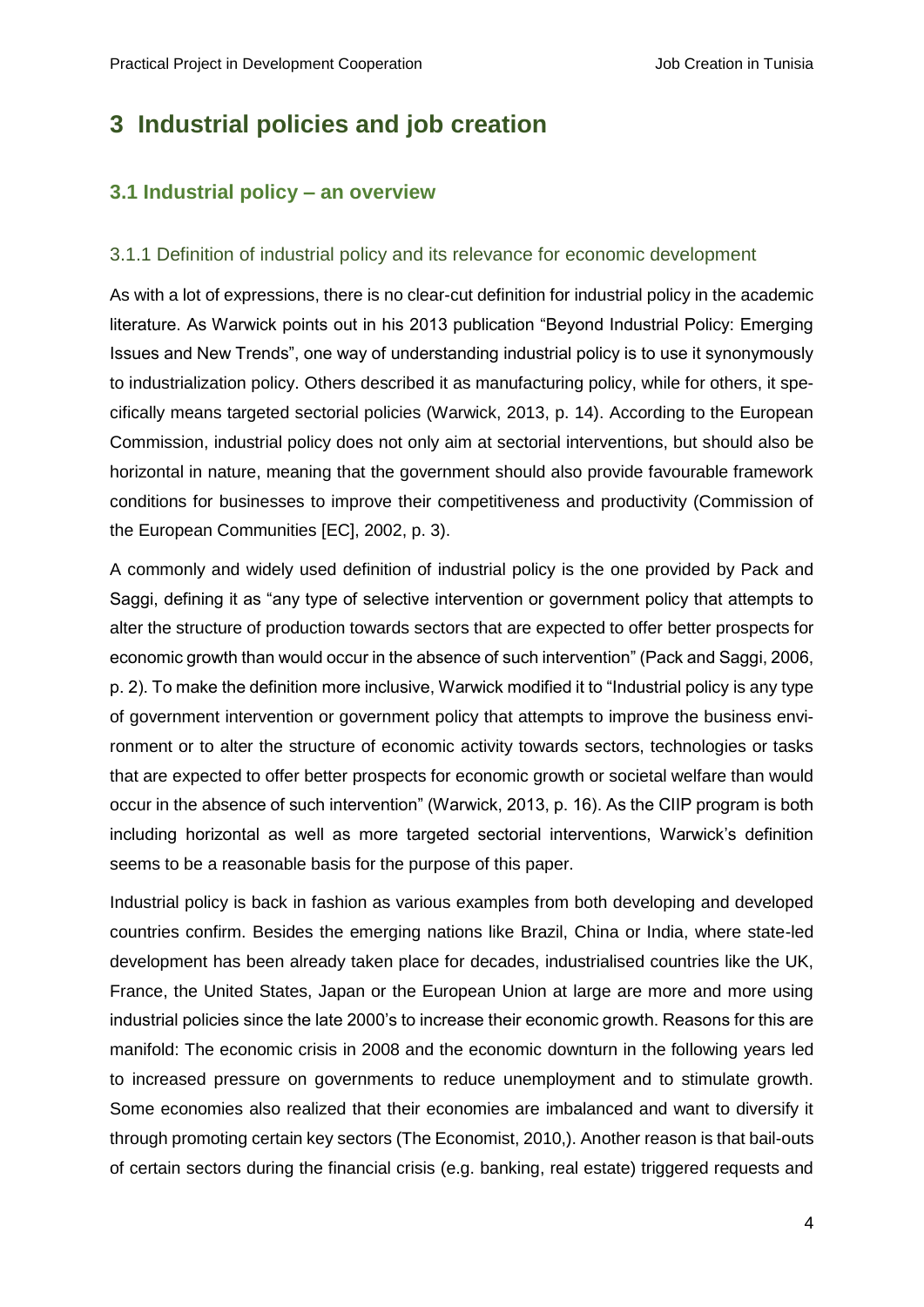expectations for state support from other sectors of the economy as well, in combination with an increased doubt that the market mechanisms are able to channel investments into the "right" sectors of the economy (Warwick, 2013, p. 10).

In the case of developing countries (which are especially relevant for this paper) a reason for the revival of industrial policies around the globe is the insight gained in the recent past by the development sector that strategic industrial policy and Business Environment Reform can after all be compatible with each other, despite the common belief so far that one has to either choose one or the other to be successful. As a lot of donor countries have focused on marketbased approaches to development with the objective of removing obstacles to doing business, industrial policies have been left out by most of them. The Donor Committee for Enterprise Development (DCED) however came to the conclusion that even vertical (e.g. sector/industry/firm-specific interventions) can successfully be combined with business environment reform when carried out correctly, making the approach more attractive to donor countries (DCED, 2013, p. 20). In addition to this, Rick Rowden claims that the mere reduction of poverty does not have to lead to sustainable economic development. When donor countries do not support profound structural changes within the economy of a developing country during their development support, this country will forever rely on foreign aid, which cannot be considered as successful development (The Guardian, 2011).

### <span id="page-9-0"></span>3.1.2 Evolution of different rationales for industrial policy

Before going into more detail into the different types of industrial policies and the various measures they can contain, the different rationales under which industrial policies have been carried out in the past will quickly be presented. This demonstrates that industrial policy is very often strongly influenced by the political and economic circumstances of a certain time as well as the ideology that has dominated the thinking of people in the political as well as the business world.

*Laissez-faire approach*: This view reflects the liberal thinking that there is no need for an active industrial policy, especially not a vertical/targeted one. According to this theory, the state should only focus on providing the framework conditions (Warwick, 2013, p. 19). Not interfering into the economy at all can therefore be considered an industrial policy as well. The United States can serve as an example for such an approach throughout most of the  $20<sup>th</sup>$  century, especially in the 1980's and 1990's under the Washington Consensus. It is important to mention that even states following such a laissez-faire industrial policy are never doing it in its purest form, also the U.S. government has intervened quite heavily into multiple sectors, for example agriculture.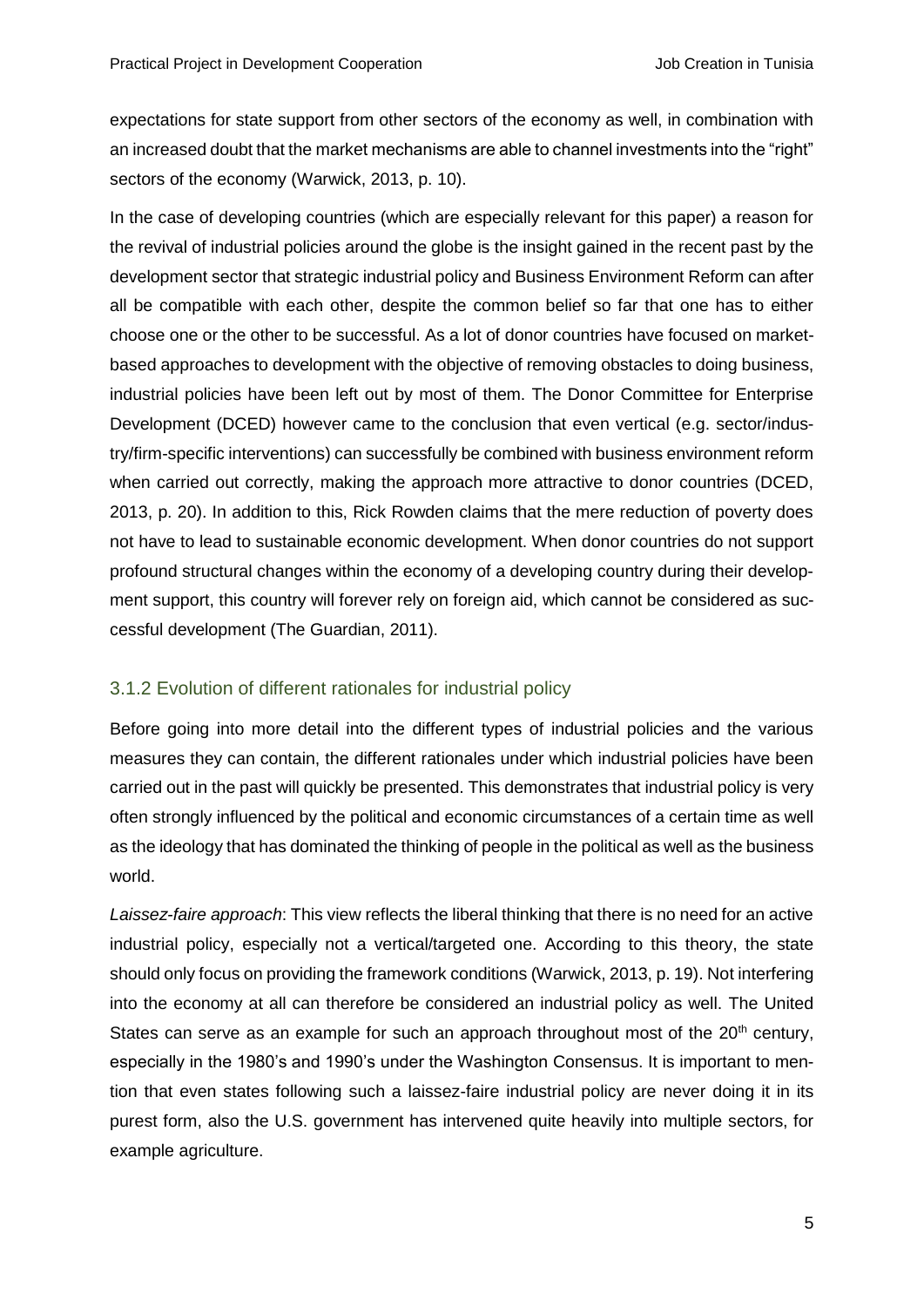*Traditional approach*: Traditional approaches of industrial policy are the most direct way of state intervention into the national economy through production subsidies or other forms of state aid to stimulate certain sectors of the economy. Those approaches have often focused on the manufacturing industry because of its linkages with other industries, knowledge spill overs due to large research and development (R&D) investments and dynamic economies of scale. Those direct interventions became more and more unpopular as it often lead to rentseeking behaviour of certain economic actors and to an inefficient allocation of public resources (Warwick, 2013, pp. 19-20). Baldwin and Robert-Nicoud also claim that governments very often support ailing industries as those companies have most to lose and therefore lobby the hardest, which again leads to an inefficient allocation of public resources (Baldwin and Robert-Nicoud, 2007, pp. 1088-1089).

*Neoclassical/market failure approach*: This approach is the recognition that public action is needed to correct market failures (e.g. externalities, market power or capital market failures) and that certain public goods have to be provided by the government (Warwick, 2013, p. 20). While the market failure approach has helped to target policy on certain critical weaknesses in developing countries (e.g. provision of education, infrastructure or risk capital), it also restricts the policy discussion to a narrow range of situations and government's role in industrial promotion is cast more or less as a residual activity (United Nations Conference on Trade and Development, 2007, p. 3).

*Endogenous/New Growth theory*: This approach is considered a dynamic extension of the neoclassical approach. It emphasizes the positive externalities of associated with R&D and that growth is emerging from technological advances. The New Growth theories have often been used to justify interventions to encourage investment, especially in R&D and education/training (Sharp, 2001, p. 2). The theory of productive capabilities (e.g. personal and collective skills, productive knowledge, etc.) can also be seen as closely related to new growth theories, as proposed among others by Andreoni (Andreoni, 2012, pp. 1 f.).

*Systems-based approach*: This approach is based on elements of Schumpeterian, evolutionist and institutionalist thinking. The industrial policy of the government, according to this theory, should be to overcome coordination problems between different actors within the economy of a country. Examples for this are that the lack of coordination might hinder the industrial development of countries as coordination between different actors is necessary for large-scale investments with high initial fixed or sunk costs (Warwick, 2013, p. 22). Another example would be a case where economic actors get locked-in to an old standard when it would be in their joint best interests to switch to a new and better standard. Switching to such a new standard also requires a high degree of coordination, which is beyond the powers of companies (Swann,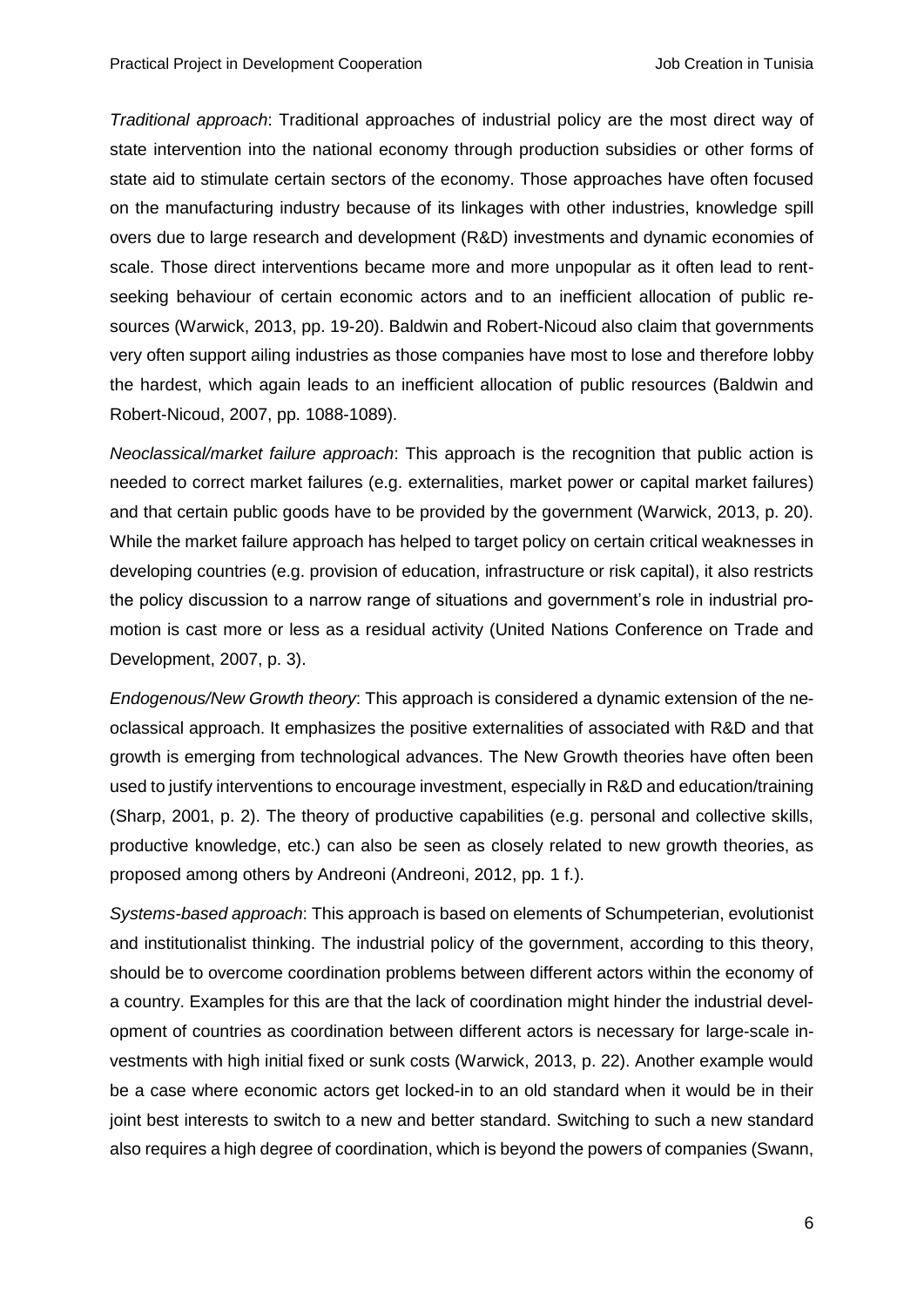2010, p. 12). In both examples, an appropriate industrial policy by the state could facilitate this coordination effort.

## <span id="page-11-0"></span>3.1.3 Overview of different types of industrial policies

In this sub-chapter, the different elements that an industrial policy can contain are very briefly presented in form of a table (presented in the next page) due to the limited scope of this paper. In chapter 4.2, some of these measures will be discussed in more detail as they are especially suitable for large-scale job creation and are therefore already used within the CIIP program or would be recommendable to use in the program.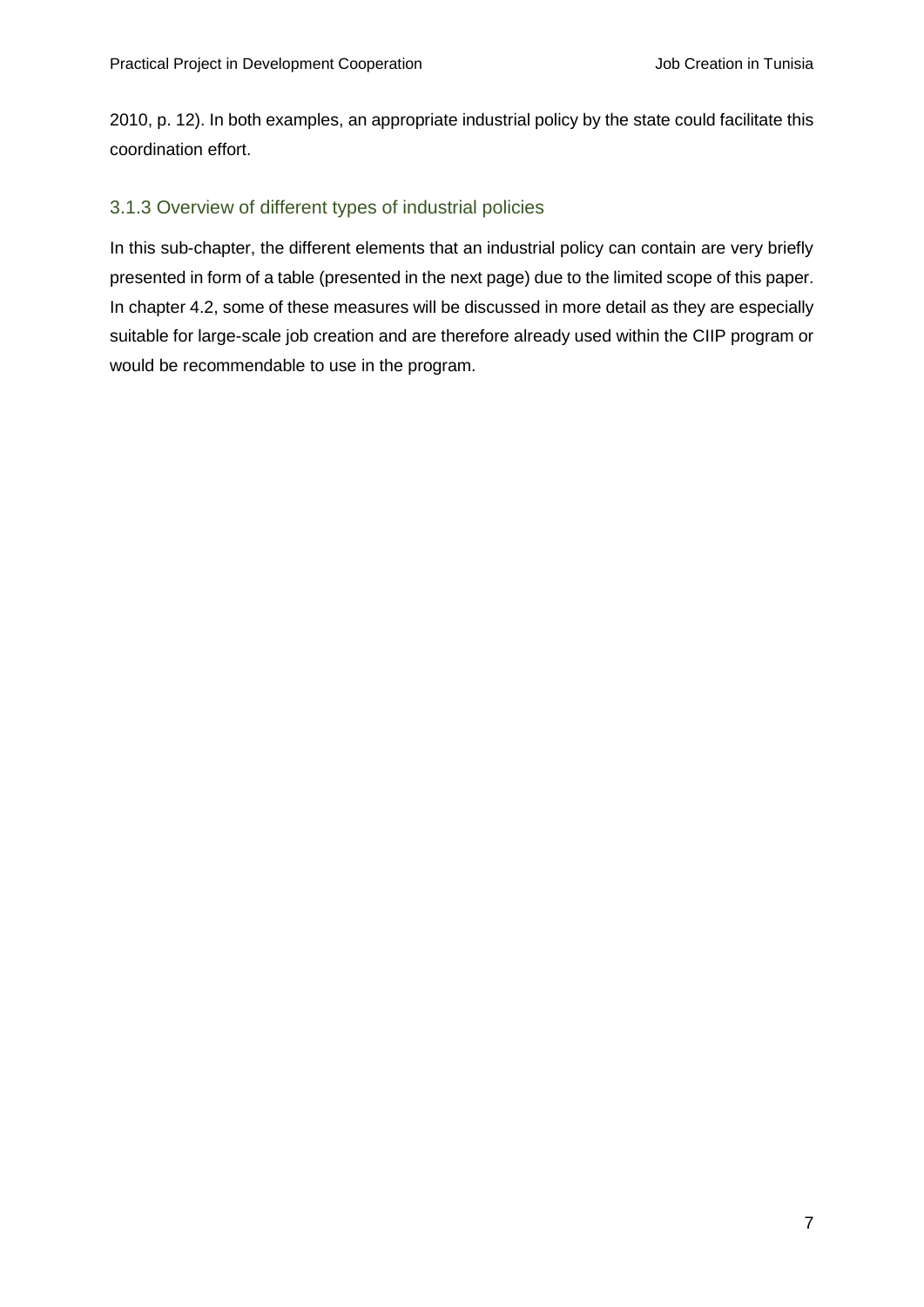| <b>Domain</b>                   | <b>Horizontal policies</b>                                                                                                                                                                                  | <b>Selective (vertical) policies</b>                                                                                                                                                                                    |  |
|---------------------------------|-------------------------------------------------------------------------------------------------------------------------------------------------------------------------------------------------------------|-------------------------------------------------------------------------------------------------------------------------------------------------------------------------------------------------------------------------|--|
| <b>Product Markets</b>          | Competition and anti-trust<br>Indirect tax<br>Product market regulation<br>$\cdot$<br>Exchange rate policy                                                                                                  | <b>National Champions</b><br>$\ddot{\phantom{0}}$<br>Nationalisation/privatisation<br>Output subsidies/state aids<br><b>Export promotion</b><br>Price regulation<br>Public procurement<br>Trade policy<br>Car scrappage |  |
| <b>Labour and skills</b>        | Skills and education policies<br>Training subsidies<br>Wage subsidies<br>Income and employment tax<br>Management advisory ser-<br>vices<br>Labour market regulations                                        | Targeted skills policy<br>Apprenticeship policies<br>Sector-specific advisory ser-<br>vices                                                                                                                             |  |
| <b>Capital markets</b>          | Loan guarantees<br>$\ddot{\phantom{0}}$<br>Corporate tax/capital allow-<br>ances<br>Macro/financial stability<br>Financial market regulation<br>Promoting Foreign Direct In-<br>vestments (FDIs)            | Strategic investment fund<br>$\bullet$<br><b>Emergency loans</b><br>State investment bank<br>Inward investment promotion                                                                                                |  |
| Land                            | Planning regulation<br>$\ddot{\phantom{0}}$<br>Land use planning                                                                                                                                            | Enterprise zones<br>Special Economic zones (SEZ)<br>Place-based clusters policy<br>$\bullet$<br>Infrastructure                                                                                                          |  |
| Technology                      | R&D tax credit<br>Science budget<br><b>IPR Regime</b>                                                                                                                                                       | Green technology<br>$\ddot{\phantom{0}}$<br>Lead markets<br>Public procurement for innova-<br>tion<br>Patent box<br>Selective technology funding<br>Centres of expertise                                                |  |
| Systems/<br><b>institutions</b> | Entrepreneurship policies<br>Scenario planning<br>Distribution of information<br>Overall competitiveness strat-<br>egy<br>SME (Small and Medium En-<br>terprises) promotion<br>Inclusion of informal sector | Indicative planning<br>Foresight initiatives<br>Identifying strategic sectors<br>Sectoral competitiveness strat-<br>egy<br><b>Clusters policy</b><br>Value chain approach                                               |  |

<span id="page-12-0"></span>*Illustration 2: Overview over different measures in horizontal and vertical industrial policies (source: Warwick, 2013, p. 27, with own additions).*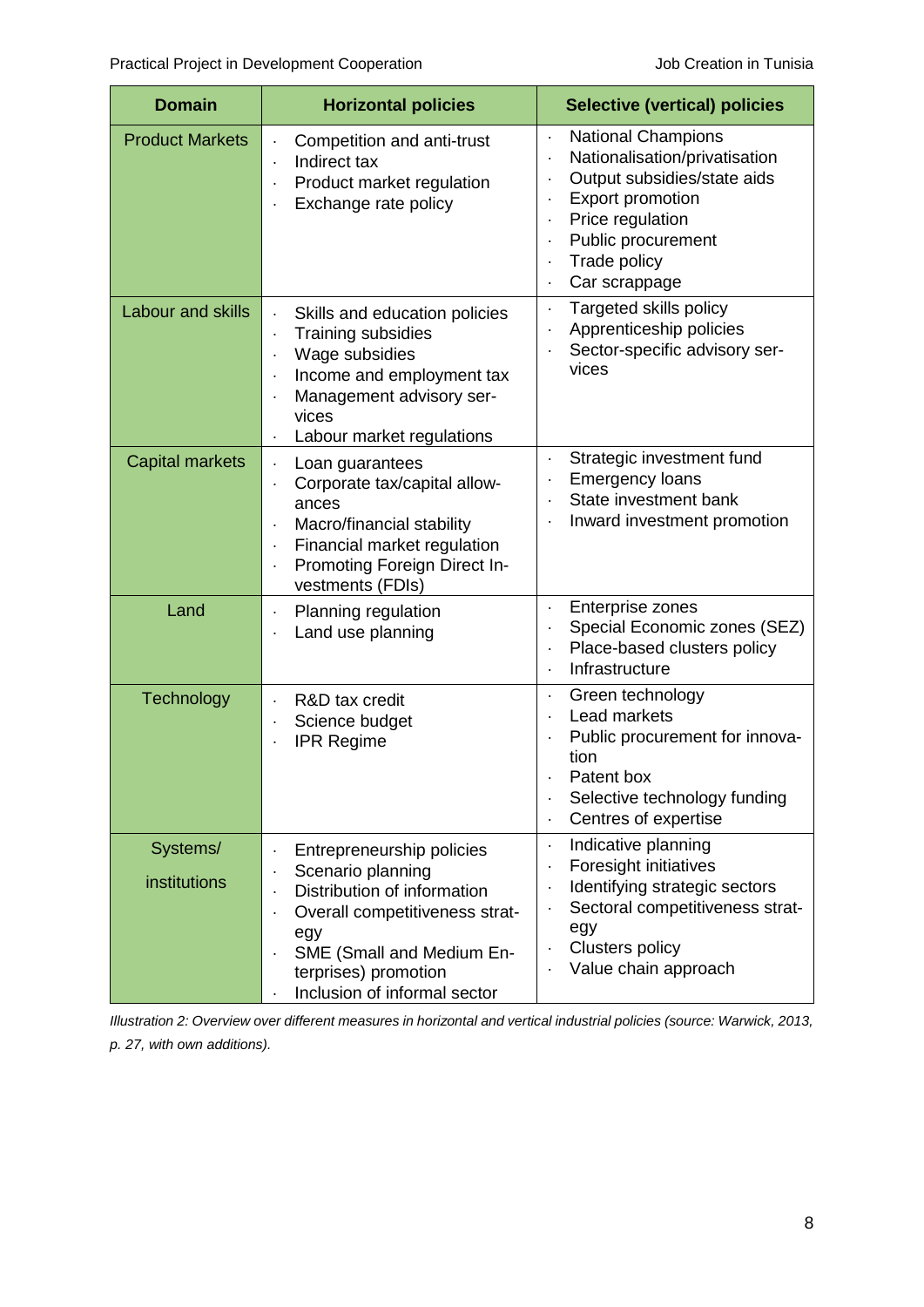# <span id="page-13-0"></span>**3.2 Measures leading to job creation within the industrial policies framework**

In this chapter, some of the measures mentioned in the last sub-chapter will be discussed in more detail. In the opinion of the authors those measures are especially suitable to create jobs on a large scale in developing countries and have already been implemented in the industrial policies of many countries, both developing as well as developed ones. On top of that, a lot of the measures for large-scale job creation presented here have already been implemented or at least discussed within the framework of the CIIP project.

### <span id="page-13-1"></span>3.2.1 New legislation and regulatory reform to promote competitiveness

Establishing effective economic frames is a vital condition for market development and growth. In this context regulatory reforms are directed towards enhancing efficiency of a market, providing and supporting a favourable investment environment, fostering development of private sector and enabling economic growth (Kirkpatrick, 2014, p. 162). The economic growth in turn leads to creation of new jobs.

The term regulatory reform itself refers to a complex of measures directed towards improvement of the economic regulatory environment, which implies regulation policy, institutions and processes. Good economic regulation results in development of private sector and a marketlead growth (Kirkpatrick, 2014, p. 163).

As legislative and economic frameworks differ between countries, each reform is tailored in order to take into account the local conditions. Nevertheless, major tendencies of regulatory reforms worldwide could be identified. They include: downsizing the state by means of releasing certain economic functions from the direct management of the government, improvement of corporate governance of state enterprises and of the economic bureaucracy, and assigning to regulators a role of "market referees" (Pearson, 2007, p.718).

According to the DCED intervention in certain areas of state regulation can support the creation of a business environment that enables development of the private sector (Kirkpatrick, 2014, pp. 163-165). These areas are:

- The revision of policies and legislation, e.g. simplification of business regulation, promotion of competition and strengthening control over anti-competitive behaviour.
- The reduction of administrative and regulatory barriers for business, e.g. reform of enterprise registration and licensing.
- Enhancing capacities of relevant ministries, e.g. training of the personnel.
- The Review of tax collection and spending
- Improvement of public financial management and legal framework.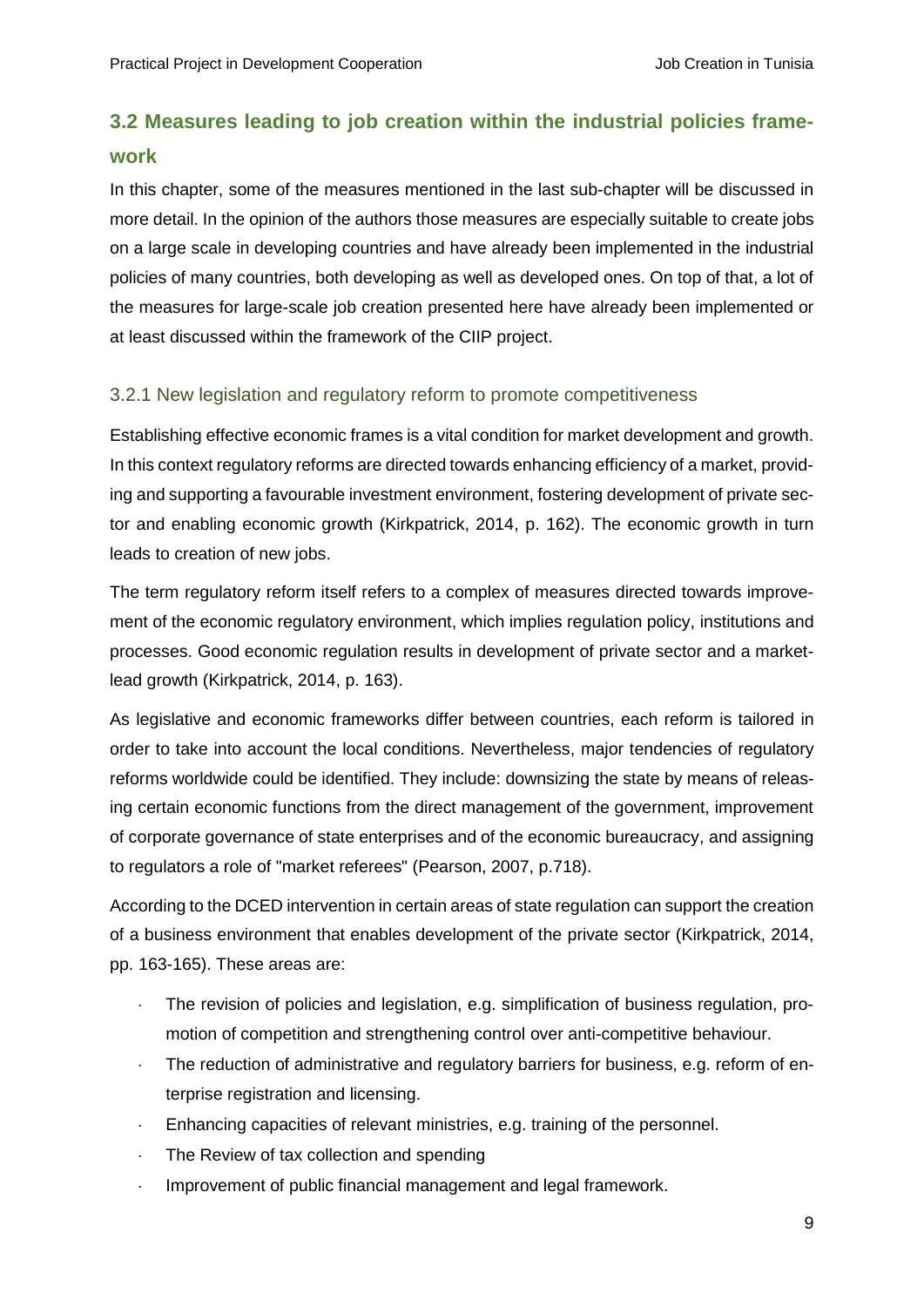In order to identify the area in which regulatory reform could become a powerful instrument for stimulating the economic development, it is necessary to identify the country-specific economic bottle-necks, i.e. regulatory constraints, on the one hand and market failures, which arise of inappropriate regulations, on the other hand. There are numerous examples of regulatory reforms around the world, which aimed to reduce costs for business and enhance investment climate. But in case of developing countries the implementation of such reforms always met significant pitfalls due to resistance of local bureaucratic system. Hence, although regulatory reforms eased the burdens on businesses, their effect in developing countries was limited (WBG, 2011, pp.9-12). Nevertheless, there are successful examples of introduction of regulatory reforms in developed countries, like for example in British Columbia, a Canadian province: the sub-national tax and regulatory reform starting in 2001 reduced administrative burdens on business, achieved business growth and creation of new jobs (WBG, 2011, p.55-65).

There is empirical evidence of a correlation between the quality of regulation and economic performance. The policy needs to be applied carefully, as there are significant differences within economic and institutional settings between countries, such as national law, order, corruption, regulatory capture, etc. (Kirkpatrick, 2014, pp. 162-163). In this sense it is not possible to identify universal best practices, from which general policy recommendations can be derived.

#### <span id="page-14-0"></span>3.2.2 Labour market institutions and policies

One area of regulation directly connected with job creation is the regulation of the labour market. There is strong empirical evidence for a correlation between labour market regulations and the rate of employment. In general, countries with more rigid labour market regulations experience higher unemployment rates, often especially among the youth (Djankov & Ramalho, 2009, pp. 10 f.; Feldmann, 2009, p.84). More flexible labour market regulations lead to higher aggregate employment (Kaplan, 2009, p. 91) and especially smaller firms benefit (Kaplan, 2009, p. 96).

Apart from the regulation of individual employment contracts the strength of trade unions (defined as proportion of workers organized in unions) has its impact on employment rates. Strong unions often go hand in hand with higher unemployment, except for cases when firms and unions bargain co-ordinately (Garibaldi & Mauro, 2000). According to Feldmann (2009, p. 82) more decentralized collective bargaining appears to have a favourable effect on the female unemployment rate.

Possible labour market related instruments range from the regulation of employment law (individual employment contract) to that of collective relations law (collective agreements, trade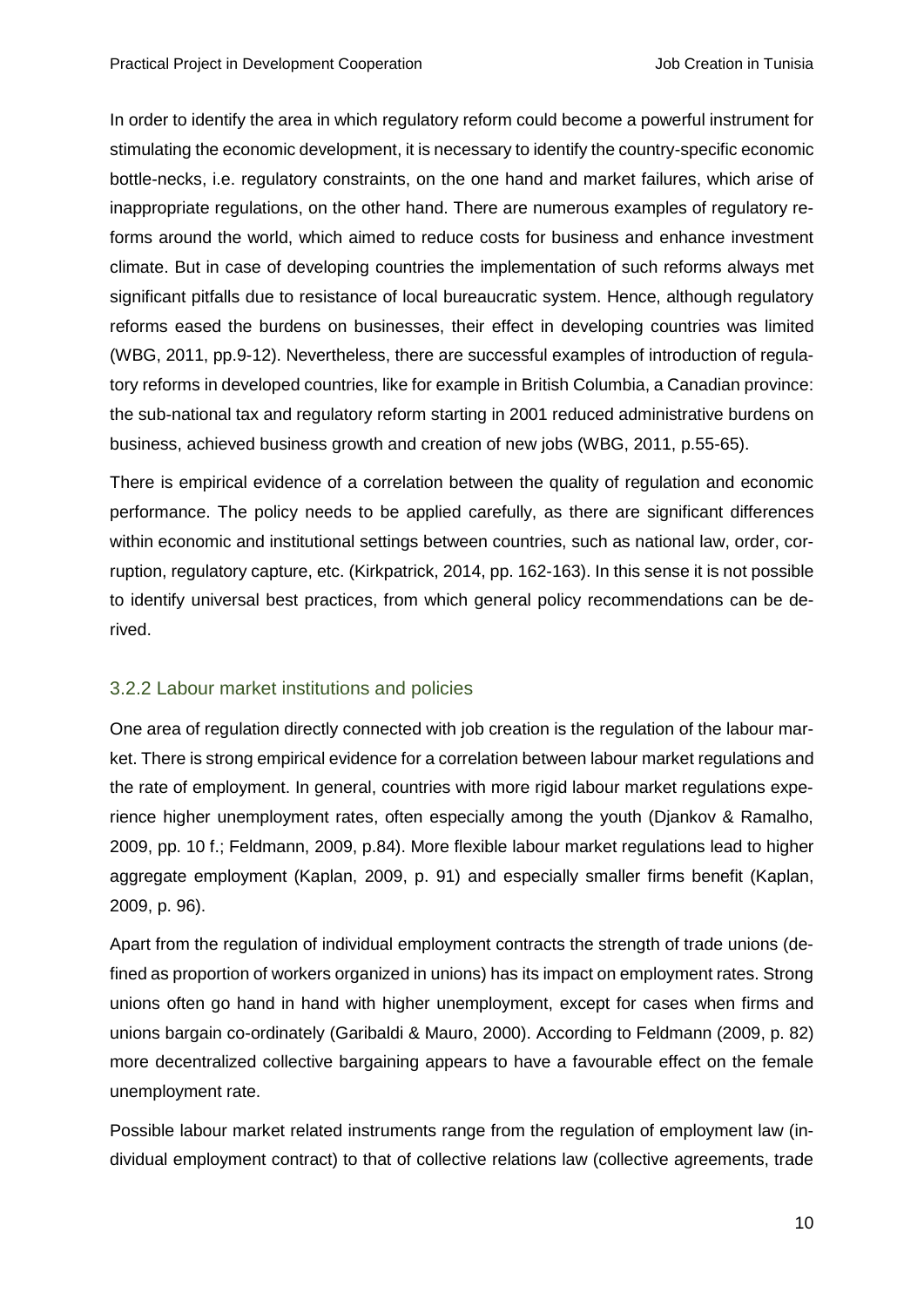unions etc.) and social security law (Djankov & Ramalho, 2009, p. 4). In this context, Boeri, Helppie & Macis (2008) distinguish four major kinds of interventions into the labour market:

- introduction of minimum wages
- mandates benefits
- reduction of dismissal costs
- unemployment insurance

If labour market policies are to be applied in developing countries, special attention must be paid to the fact that the context, in which these policies take place, is quite different from that of developed countries: Often, developing countries are plagued with weak law enforcement, a large informal sector, underdeveloped capital markets and informal credit and insurance networks (Boeri et al., 2008, p. 3). All these circumstances might undermine the effectiveness of interventions into the labour market.

Many European countries recently embarked on labour market reforms. One successful example is Spain whose Government in 1997 enacted new legislation aiming at reducing temporary employment rates by reducing payroll taxes and dismissal costs for permanent contracts. In their study, Djankov and Ramalho (2009, pp. 3 f.) find that the reform increased the rate of young and older men employed on the basis of permanent contracts, and that it had positive effects on the transitions from unemployment and temporary employment into permanent employment.

### <span id="page-15-0"></span>3.2.3 Formalizing the informal sector

The term informal sector encompasses all economic activities, which generate part of GDP (Gross Domestic Product), but do not have an official registration (Fallah, 2014, p. 1), meaning that they are operating outside the existing system of state regulations (Nelson & Bruijn, 2005, p. 591).

In developing countries the informal sector is of great importance and in many cases the majority of jobs are informal (Fallah, 2014, p. 1). The main reason for this development is that acting in the formal sector, first of all, incurs costs, be it for the registration of a firm and taxes or costs arising out of social protection regulations, which are applied in the formal economy. Hence, acting in the informal sector allows businesses to evade these cost. For many of the poor in developing countries, the informal sector is therefore the only employment opportunity. Often they work in small-size or family businesses with low productivity, often connected with the violation of social protection and labour regulations (Fallah, 2014, pp. 1 f.).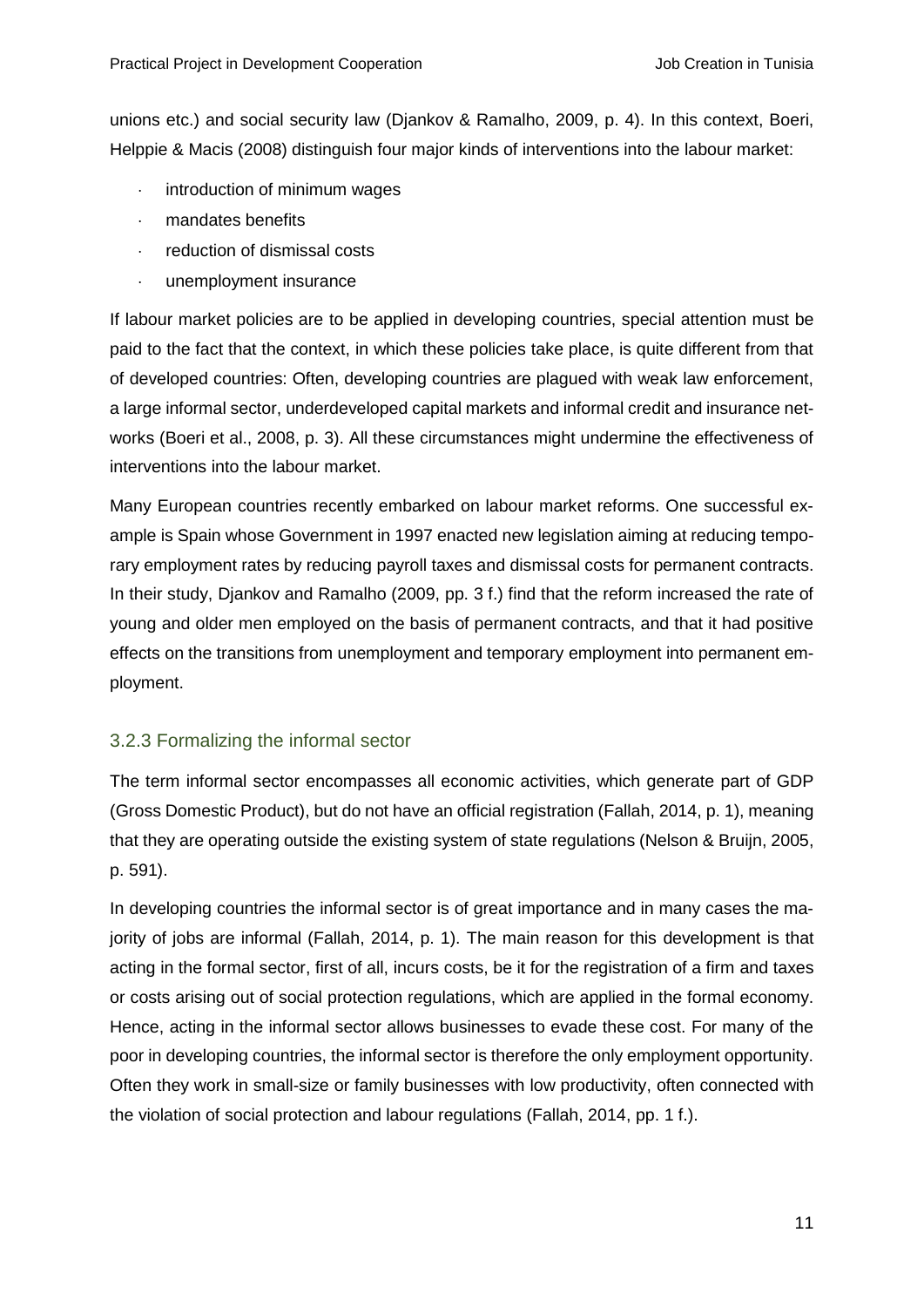Being stuck to the informal sector often hinders the growth of businesses. Transition from the informal into the formal economy offers firms the opportunity to grow, to increase their production, operations and thereby to create new jobs (Khamis, 2014, p. 1). Therefore, helping businesses to take the step into the formal sector can be an effective tool for the creation of employment in developing countries. In order to do so, it is necessary to change the cost-benefit balance (Khamis, 2014, p. 1) with a set of instruments that are directed towards the reduction of the costs of formalisation and increase the returns to formality (Fallah, 2014, p. 27).

There are a number of instruments that trigger the transition into the formal economy:

- Reforming the registration procedure for firms: reducing costs of registration, simplification of the procedure, access to the information, etc. (Khamis, 2014, p. 1).
- Providing firms with information on the benefits of registration (Khamis, 2014, p. 7).
- Adjustment of the taxation regime for SME's (Fallah, 2014, pp. 27-30).
- Increasing the tax morale: anti-corruption measures and increasing the quality of public and civil services (increasing the share of public spending) (Fallah, 2014, pp. 27 ff.).
- Strengthening of law enforcement: through inspections of businesses (Khamis, 2014, p. 7).

One successful example of a policy targeted to the transition into the formal sector comes from the city of Brasilia which launched its "Integrated System for the Payment of Taxes and Social Security Contributions of Micro and Small Enterprises" (SIMPLES) in 1996. The scheme consisted of several elements such as reducing taxes and simplifying the tax system for micro and small enterprises. Empirical evidence suggests that the program had a significant effect on the formalization, on the economic performance of firms and on increasing the number of employment (Khamis, 2014, pp. 4f.).

# <span id="page-16-0"></span>3.2.4 Promotion/strengthening of small and medium enterprises

Small and medium enterprises (SME's) account for over 60 % of GDP and over 70 % of total employment in low-income countries, while they contribute over 95 % of total employment and about 70 % of GDP in middle-income countries (OECD, 2004, p. 11). It is therefore quite obvious that supporting SMEs in those countries will most likely have a considerable effect on the economic development of a country as well as on the reduction of poverty.

In a first step, SME development programs have to be integrated into the overall national development strategy of a country to make sure that it is considered as relevant enough in the development process. Before more specific measures can be taken into consideration, it is important to first develop the regulatory and infrastructural framework conditions for SMEs.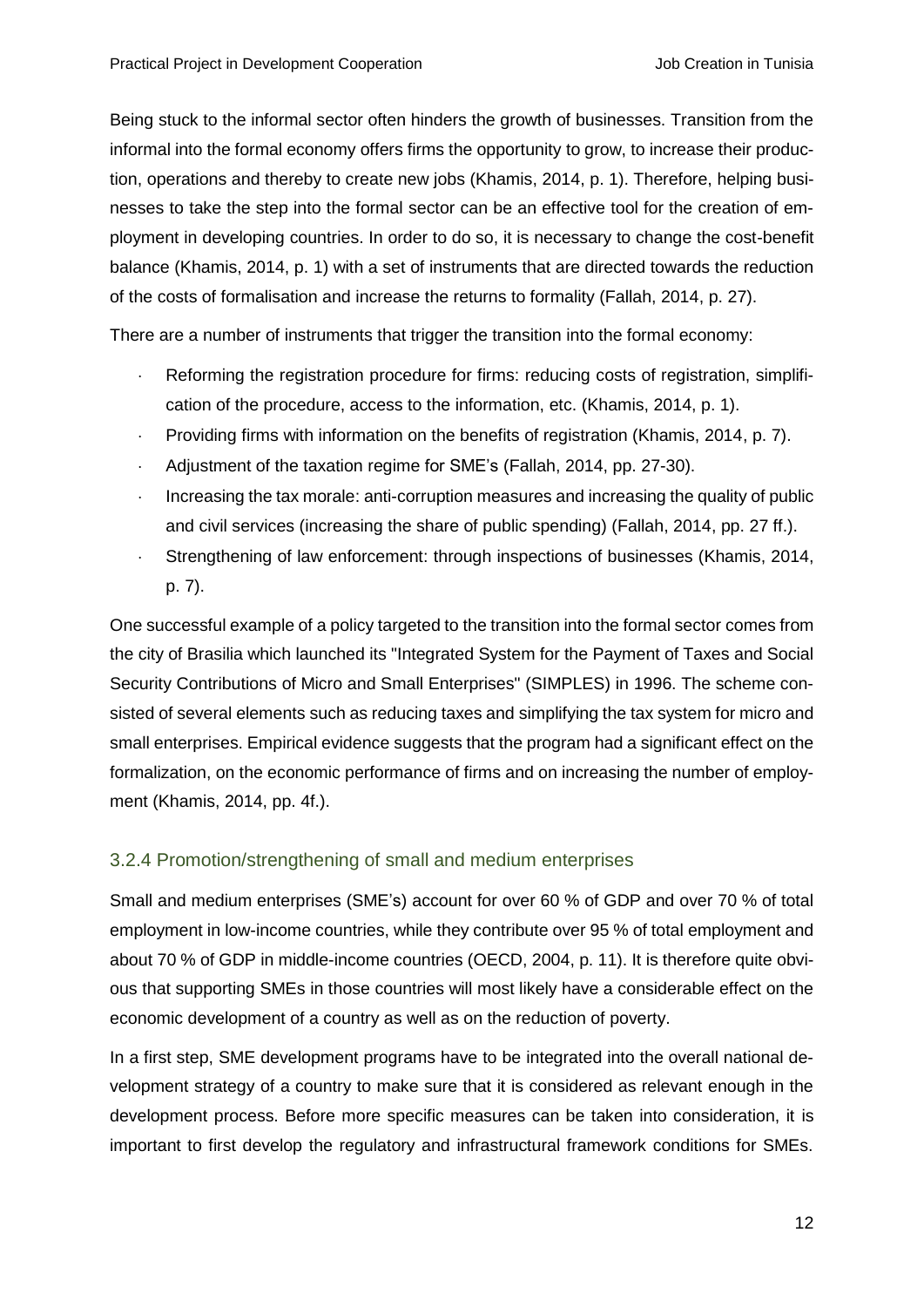Very often, the growth potential of SMEs is limited through complicated bureaucratic procedures and the lack of infrastructure to effectively access national and international markets (OECD, 2004, p. 14-18).

Once those basic requirements are given, governments and donor countries should tackle the challenge of the lack of access to finance that many SMEs face in a lot of developing countries because they are considered by creditors and investors as high risk borrowers due to insufficient assets and low capitalization, vulnerability to market fluctuations and high mortality rates. Investing small amounts into SMEs is also very often considered to be not profitable enough (OECD, 2004, p. 23). Taking the example of Columbia, 68 % of SMEs in the country indicated that the lack of access to capital is their primary problem in becoming more successful (Rondinelli and Kasarda, 1991, p. 261). This lack of access to finance can be fought by providing subsidized loans and grants to all types of SMEs, providing loan and exchange guarantees for exporting SMEs, providing grants for quality improvement or by introducing specialised banks for SMEs. Linking up SMEs with venture capital investors is a viable alternative to financing through loans, as investors are often directly involved in the management of the company to assure its success. In developing countries, microfinance schemes are also an important source of financing for SMEs.

Another way of developing SMEs are the creation of Business Development Services specifically tailored for SMEs. Those services include training, consultancy and advisory services, marketing assistance, information, technology development and transfers, and business link promotion (OECD, 2004, p. 31). Experience showed that this should best be provided using a market mechanism with private providers involved, while having the public sector and donor countries only involved by financing such programs.

It is also important to recognise the importance of women entrepreneurship in developing countries, as they contribute significantly to income generation and poverty reduction in the given society. For this, the legal, regulatory and administrative frameworks, which are largely genderbiased in a lot of countries, have to be reviewed to make women's participation in the economy easier (OECD, 2004, p. 6).

Successful examples from developing countries in the area of financing SMEs are the investment of the Venture Capital Funds in Africa Precisioair in Tanzania, which contributed largely to Tanzania's tourism boom, or *KUPEDES*, Indonesia's Model Small Credit Program, which helps village banks to transform into self-sustaining full-service financial units to make them able to provide credit to small borrowers (OECD, 2004, p. 24). A good example for the importance of Business Development Services can be found in Swisscontact's evaluation to micro and small enterprises (MSEs) in Tanzania (Swisscontact, 2001, pp. 47 ff.).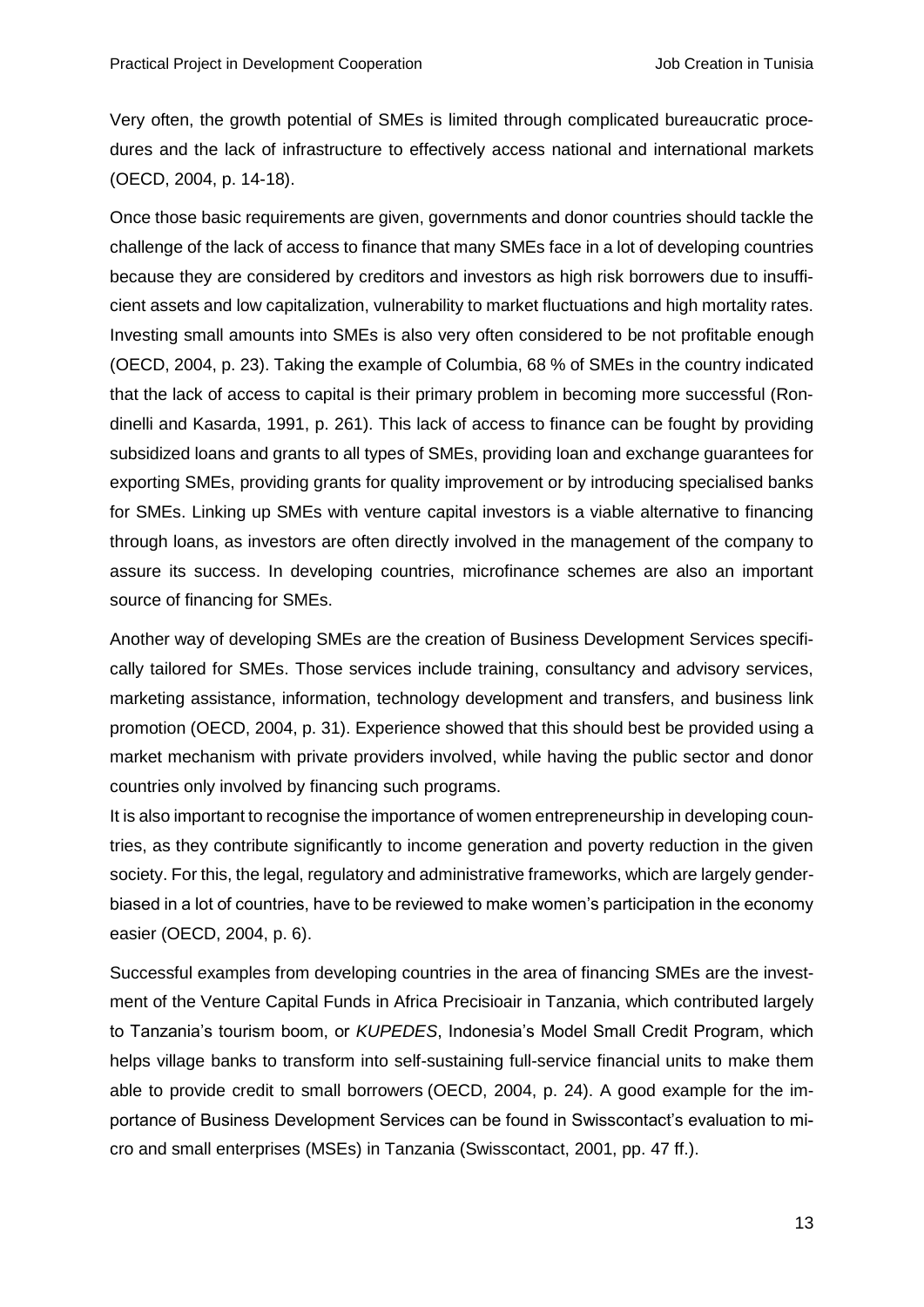#### <span id="page-18-0"></span>3.2.5 Value chain development approach

Value chain development aims at creating a positive or desirable change in a value chain to extend or improve productive operations and generate social benefits. Results of such efforts could be poverty reduction, income and employment generation, economic growth, environmental performance, gender equity and other development goals (United Nations Industrial Development Organization [UNIDO], 2011, p. 1). Value chain development interventions can vary quite considerably. Interventions can focus on improving business operations of an actor in the value chain (e.g. producer, processor, service provider, etc.) or the improvement of relations as well as the flow of knowledge, information and innovation between them to make all firms in the chain more productive.

Value chain development interventions can also foster the overall coordination of the value chain, the participation of the value chain (or certain actors of it) in other local, national or global value chains as well as the removal of entry barriers for new actors into the chain. Another goal of value chain development is to improve the share of value addition for certain actors in the chain, which is very often unevenly distributed and results in dominating power for certain actors (e.g. multinational processing companies) and the marginalization of others (e.g. the small-scale farmer producing the raw product). In addition to this, value chain development often tries to strengthen the weakest link in the value chain to address a possible bottleneck in it (International Labour Organization [ILO], 2011, p. 3).

In developing countries, working together with the lead firms within a value chain is considered the most promising and very often only realistic approach in value chain development. Given those companies bargaining power and their coordinating role in the chain, they are the most suitable starting point in the value chain to make any kind of change happening (ILO, 2011, p. 4). It is also important to not only look at the vertical linkages within a value chain (e.g. producer  $\rightarrow$  processor  $\rightarrow$  seller  $\rightarrow$  service provider) but also at the horizontal linkages (e.g. between the different producers on the same level of the value chain), so that those actors can organize themselves and increase their bargaining power.

An example for a value chain development initiative is the "Agricultural Development and Value Chain Enhancement II (ADVANCE II) project implemented by ACDI VOCA in Ghana, where smallholder farmers are linked to markets, finance, inputs, equipment and information through larger commercial farmers and traders who have the capacity to invest in these chains (ACDI VOCA, 2014, Project Profile). Another example is the Cassava Value Chain Development Project by Common Fund of Commodities in Sierra Leone, where the focus lies on improving the productivity as well as the income of farmers, processors and local marketers involved in the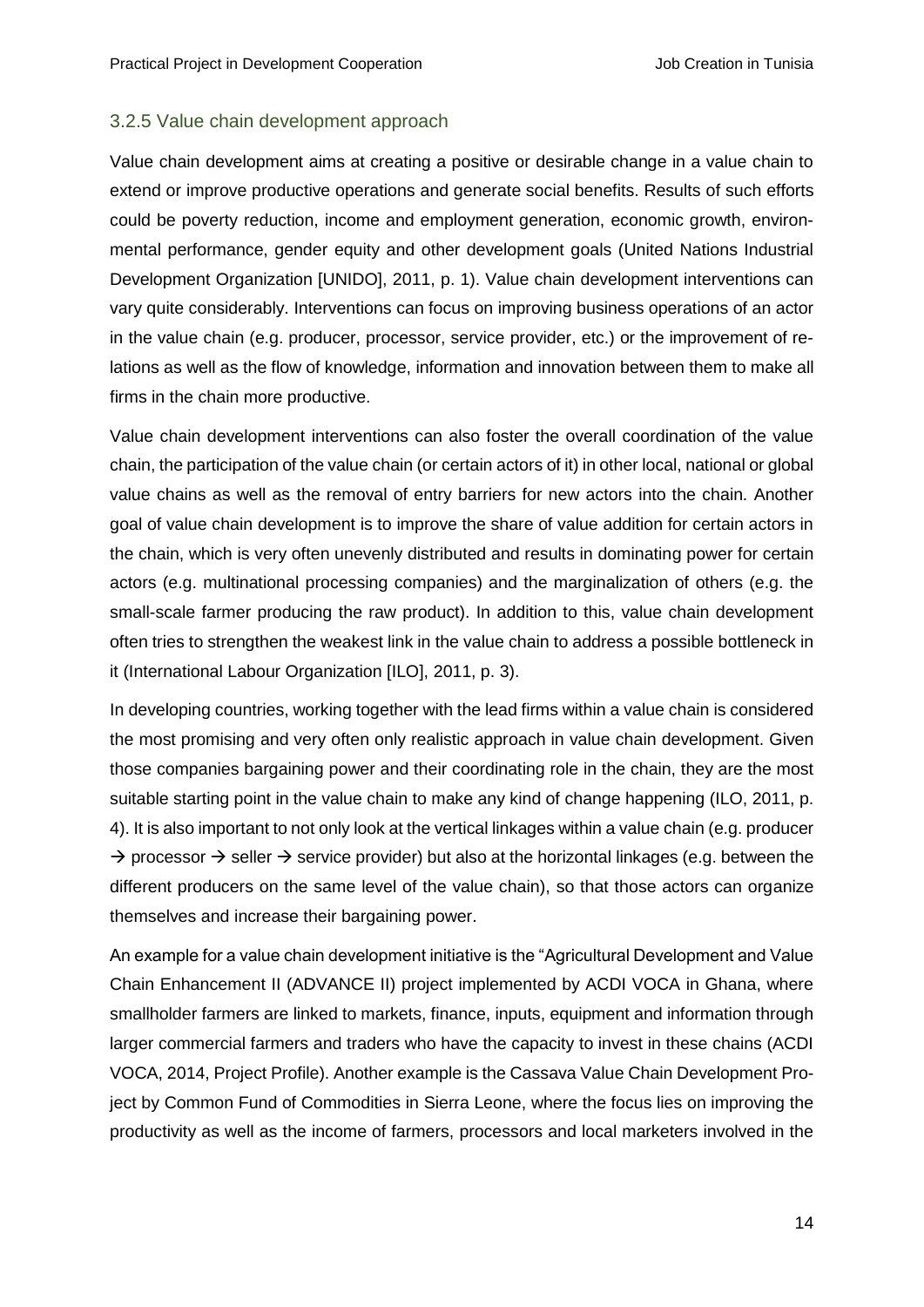value chain for Cassava (Maniok) (Sierra Leone Agricultural Research Institute/National Agricultural Research Centre, 2011, pp. 2 f.).

#### <span id="page-19-0"></span>3.2.6 Promotion of foreign direct investments

There is a lot of evidence and a common acceptance in the international community of the fact that Foreign Direct Investments (FDIs) are a key ingredient to sustainable economic growth. Beyond the financing aspect of it, FDIs are often responsible for fast cross-border transfer of knowledge and best practices in doing business and it also proofed to be more stable than other forms of investments during a financial crisis and to bring a country back on track regarding economic growth (Sun, 2002, p. 1).

The pre-condition for the successful promotion of foreign direct investment is a favourable regulatory environment for investments from abroad as well as an adequate physical and social infrastructure within the country. From that point onward, the following main instruments are available to a country to promote FDIs from abroad:

- *Set-up of an Investment Promotion Agency (IPA)*: The role of an IPA can vary considerably, from being a mere information kiosk for foreign direct investors to being solely responsible for the relations with foreign investors, mediating between investors and various government ministries, or even directly negotiating incentives with foreign Multi-National Corporations (Zanatta et al., 2006, p. 6). In the second case, the IPA would serve as a "one-stop shop" where the investor can process everything at once without running back and forth to other government institutions (Morisset & Neso, 2002, p. 12).
- *Fiscal and financial incentives*: Governments can offer tax reliefs to foreign companies to increase the attractiveness for them to invest, like low income taxes, tax holidays, investment tax allowances and tax heavens or Export Processing Zones (Sun, 2002, p. 17). In addition, governments can allow foreign companies accelerated depreciation of their assets or exemptions from selected indirect taxes (Morisset and Neso, 2002, p. 13).
- *Investment Codes*: An investment code is an additional instrument to promote FDIs and has a large advantage for both the government and the foreign investor: The government can sum up its investment regulations in one legal document instead of creating multiple ones, and the investor can find all necessary information within one single document. The code should guarantee investors certain rights, like not being discriminated by the host state, that they will be able to transfer profits and dividends swiftly and that the foreign company will not be expropriated without appropriate compensation (Sun, 2002, p. 15-17).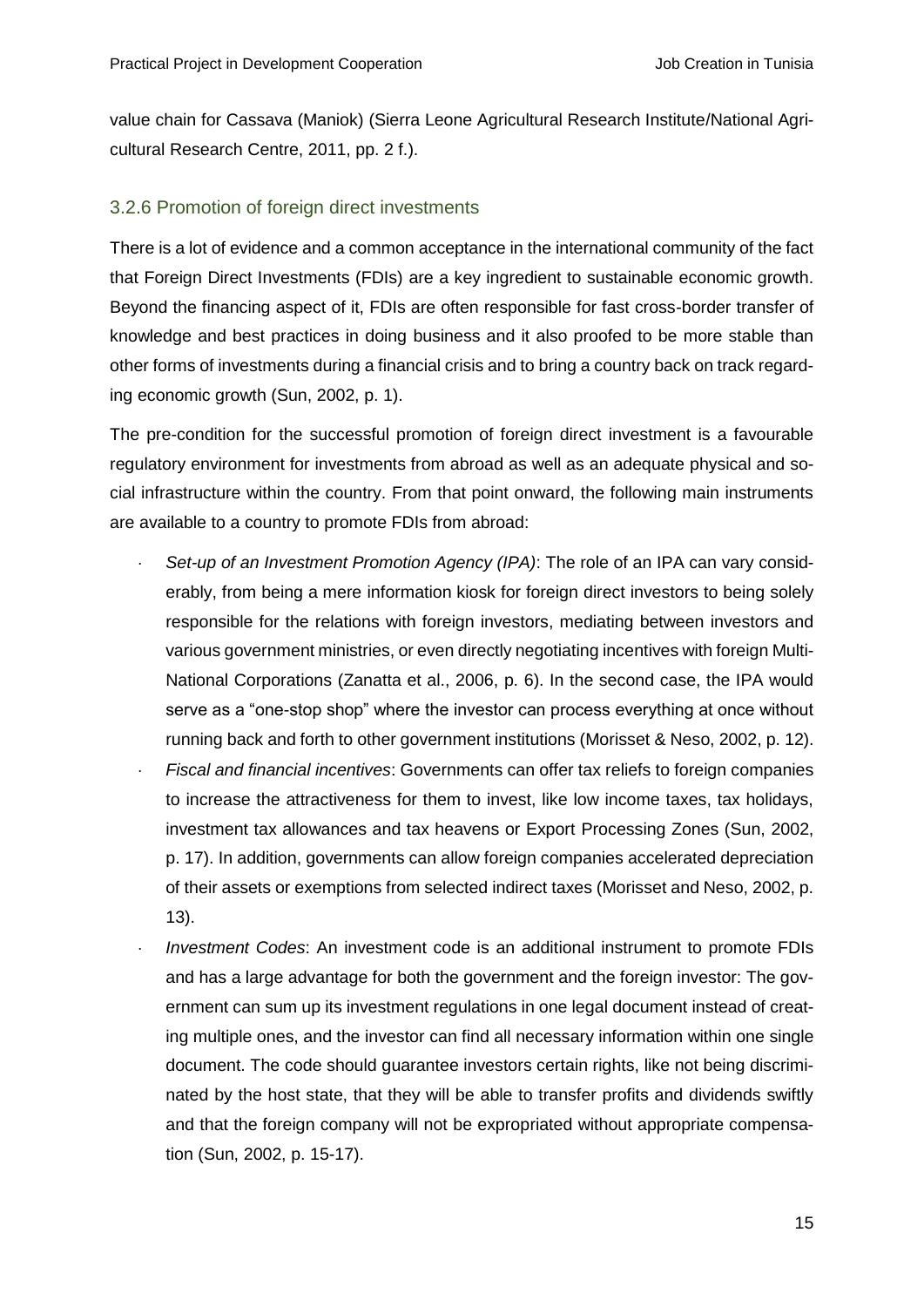A successful example for the promotion of foreign direct investments is India's "Foreign Investment Promotion Board", which is the only agency in the country dealing with FDIs in India (Foreign Investment Promotion Board [FIPB], n.d., About Us). It serves as a one-stop shop for foreign investors and is responsible for a considerable inflow of FDIs over the last two decades and was able to contribute significantly to the boost of India's economy during this time.

### <span id="page-20-0"></span>3.2.7 Industrial clusters

Clusters are defined as '*groups of companies and institutions co-located in a specific geographic region and linked by interdependencies in providing a related group of products and/or services*' and have three distinctive characteristics (geography, value creation, business environment) (Ketels & Memedovic, 2008, p. 378). The benefits of clusters are brought about by the enhanced productivity resulting from the combination of specialised knowledge, skills, infrastructure and supporting in one location. Cooperation of the companies in a cluster allows them to benefit from shared supplier relations, common labour market, knowledge spill-over etc. (Ketels & Memedovic, 2008, p. 378). Hence, possible modes of cooperation within a cluster are: between firms, between firms and supporting institutions, between private sector and public sector (Meyer-Stamer, 2002, p. 3).

Empirical evidences point out an impact of clusters on performance of firms, country´s competitiveness and economic development that in turn implies creation of new jobs (Rocha, 2004, pp. 365, 368).

The concept of cluster is not new. Hence, in the course of time, different configurations of clusters emerged. It is possible to distinguish the following types (Rocha, 2004, p. 369):

- a cluster as an accumulation of firms offering the same production,
- a cluster consisting of interrelated industries,
- network of firms and related institutions,
- a cluster of firms sharing the same technology.

Thus, while in developed countries, clusters do usually form spontaneously, their formation is often less advanced in developing countries. One reason is that supporting services which are a necessary for the formation of clusters are not sufficiently available. Also, companies in developing countries often compete by relying on cheap labour or abundant local natural resources while importing advanced goods such as machinery and technology (Ketels & Memedovic, 2008, p. 379). In other words, companies do not rely on cooperation for the production of their goods and services. Thus, the formation of clusters often requires some external policy intervention.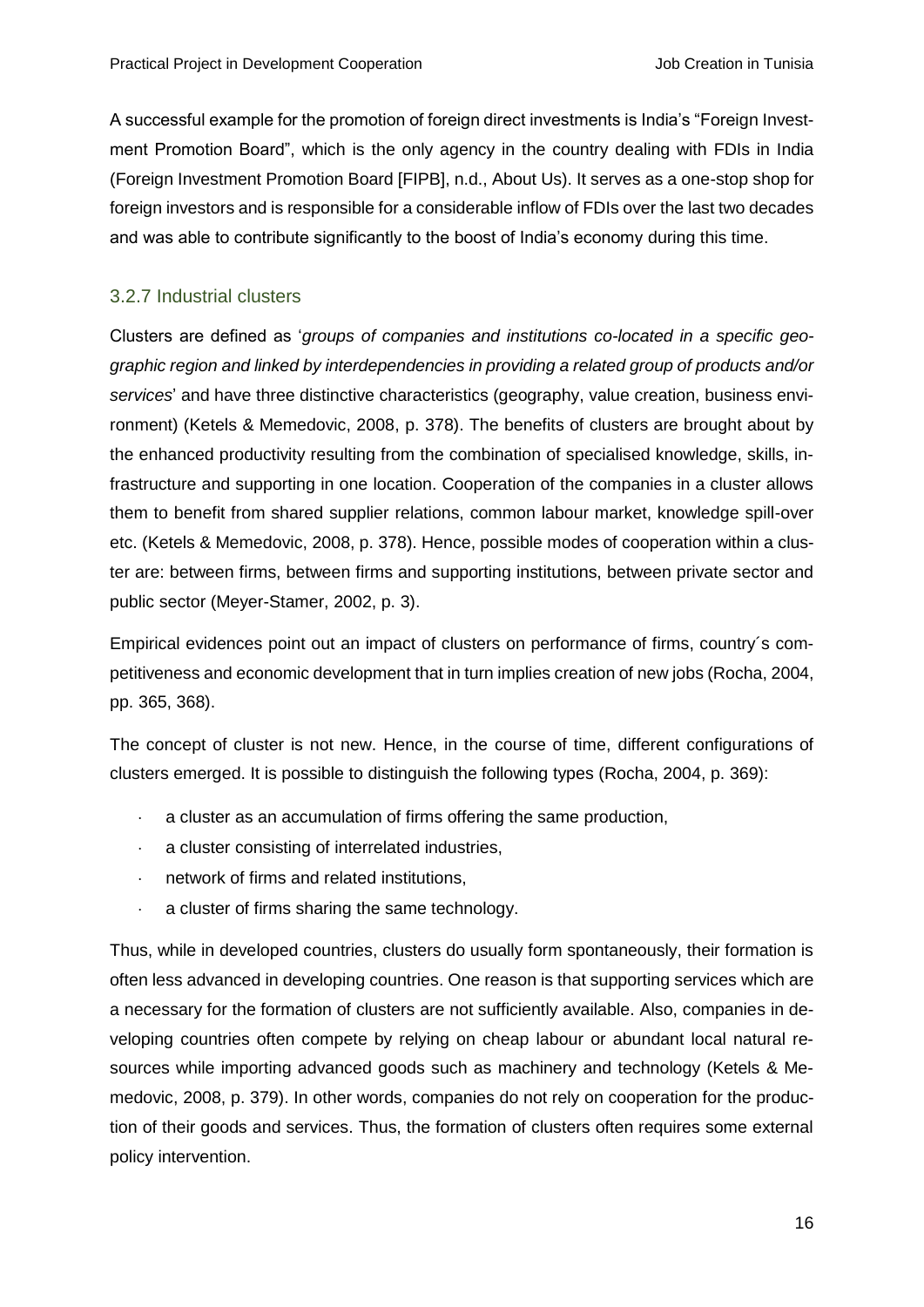Clusters are an interesting target of policy interventions, as they go hand in hand or enhance the effectiveness of other policy measures, such as attracting FDI, formation of SEZ, skillsrelated programs or support for SME (Ketels & Memedovic, 2008, p. 389).

## <span id="page-21-0"></span>3.2.8 Special economic zones

The creation of Special Economic Zones is considered to be a powerful instrument for job creation. The term SEZ usually refers to a geographical area within a country, in which fiscal regime, administrative law, and applied regulations are different of those in the rest of the country. The general objective is to attract investment by providing a more liberal regulatory framework in particular regarding taxation, investment conditions and international trade (Woolfrey, 2013 p. 2).

In practice it is possible to distinguish different types of SEZ (Woolfrey, 2013, p. 3):

- *Free Trade Zones (FTZ)*: relatively small zones that are situated outside the customs of the host country. FTZ provide the possibility for duty-free import; include trade activity and light processing operations.
- *Export Processing Zones (EPZ):* like FTZ the EPZ is also situated outside the customs territory of the country. Unlike in FTZ the focus lies on the production of industrial goods destined for the export.
- *Free Enterprise*: is a separate enterprise that benefits from special incentives being not located in a specially designated area.
- *Freeports*: are the largest forms of SEZ. They may include entire economic regions, allow residence and all types of economic activities and usually benefit from a wide range of incentives.

SEZ might generate jobs in three different ways (Aggarwal, 2007, pp. 2-3):

- Direct employment for unskilled and skilled workers that are engaged in labour intensive activities and infrastructure within the zone.
- Indirect employment, i.e. in other sectors of the economy related to the SEZ such as transport and communication.
- Employment for women. Evidences confirm that the female labour force prevails in SEZ. In spite of low wages these jobs are an important source of income for women from rural and poor backgrounds.

Many developing countries have applied SEZ, in particular EPZ, as a part of their industrial policies. They are considered to be key not only in promoting exports but also in creating further economic benefits such as technology transfer and employment generation. One example of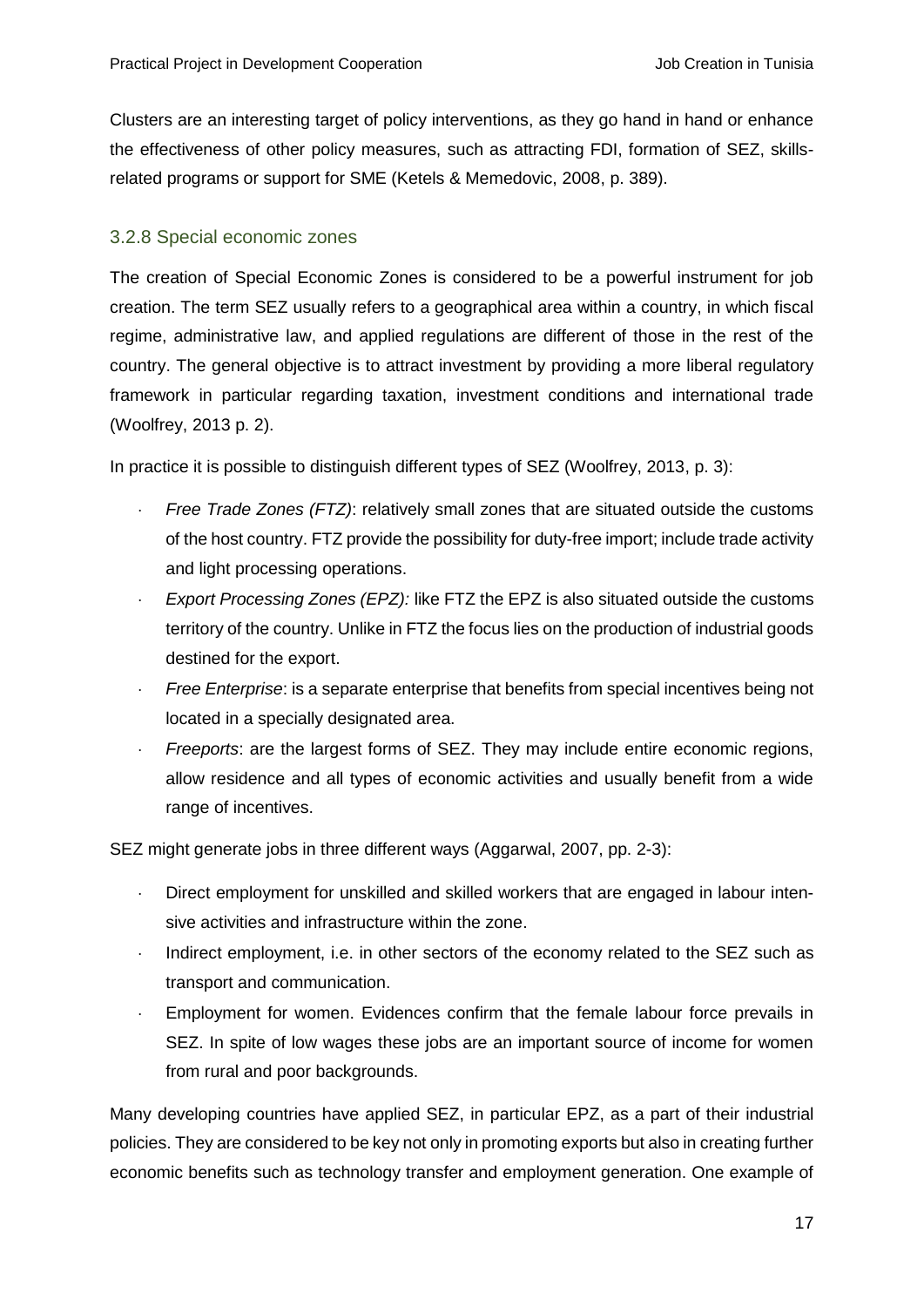a successful creation of a SEZ is the garment sector in Bangladesh. Due to effective regulations and settings of incentives the SEZ attracted substantial FDI that stimulated domestic investors. In the year 2009, the SEZ accounted for a large share of country's investments and exports and offered 200'000 jobs (Shakir & Farole, 2011, p. 25).

However, the beneficial effects of EPZ on the economic development of a country are not uncontested. There are a number of studies that suggest that the standards ensuring a sustainable human development such as labour laws and health standards are often ignored (Aggarwal, 2007, p. 1). Therefore, if considering SEZ (and EPZ in particular) as a possible target for policy measures, special attention must be paid to ensuring that the SEZ indeed contributes to a sustainable development.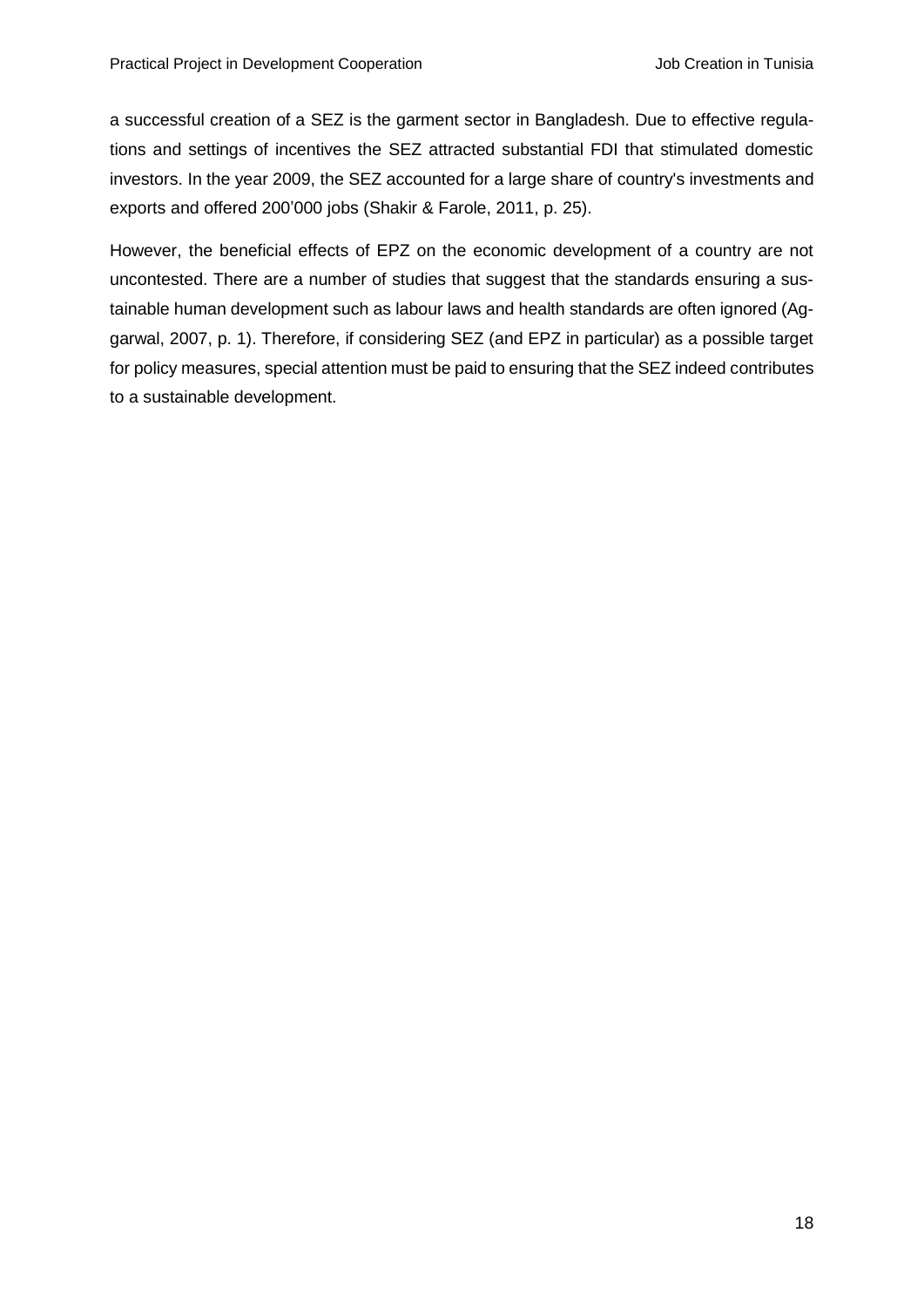# <span id="page-23-0"></span>**4 Case study: Tunisia**

In this chapter Tunisia's development will be elucidated. First, the history and the current political context will be examined in order to understand the current situation in Tunisia. In the following the economic situation will be analyzed with specific focus on the industries and on the impact of foreign aid on the economy.

This summary is necessary because Tunisia's history explains several feature of its current society and economy. The legacy of its past civilizations is an important capital to tourism. Further, it explains the Arab and Muslim but also the French identity.

## <span id="page-23-1"></span>**4.1 History**

Until 1956 Tunisia was a colony and enjoyed only limited sovereignty. The society, however, is not new (Charrad, 2001, p. 17). It is a land of old civilizations: it was seat of the Carthaginian Empire followed by the Roman Empire, through which Tunisia became Latinized. In the 16<sup>th</sup> century it became part of the Ottoman Empire. In the 18<sup>th</sup> century the Husseinite dynasty of the local Beys took over to govern and reign Tunisia, unifying the country and defining the present boarders. During the ruling of the Beys, Tunisias foreign debt grew increasingly, which it was unable to repay. It therefore lost gradually its sovereignty which was the first step towards the Protectorate imposed by France in 1881 (Morrison et al., 1996, p. 20 f.).

During the nationalist struggle conflicts involving tribe based solidarities became violent outbreaks which were followed by its independence in 1956. The conflicts ended with the defeat of tribal-based coalitions (Charrad, 2001, p. 26). In 1957, one year after its independence, the new state of Tunisia became a republic with a presidential system. The constitution declared Tunisia as an Arabic-speaking country with Muslim religion, guaranteed the citizens fundamental rights, introduced the separation of powers while endowing the president with considerable power (Morrison et al., 1996, p. 21). The power distribution was in favor of national leaders that were interested in reducing political weight of social groups attached to tribes. This gave Tunisia a good opportunity to achieve autonomy from tribal groupings (Charrad, 2001, p. 26).

With the achievement of independence, the modern state challenged the authority of traditional structures and social control. These authoritative institutions were of two types: on the one side there was the tribe and on the other hand the Islamic community. Tribes were the basic community in the entire Maghreb region and it affected the society as a whole. Therefore, "tribal origins do not belong to a forgotten past" (Charrad, 2001, p.21) of Tunisia and go well into the 20<sup>th</sup> century especially in the rural areas. Further, Islamic law regulated life in Tunisia (Charrad, 2001, p. 26).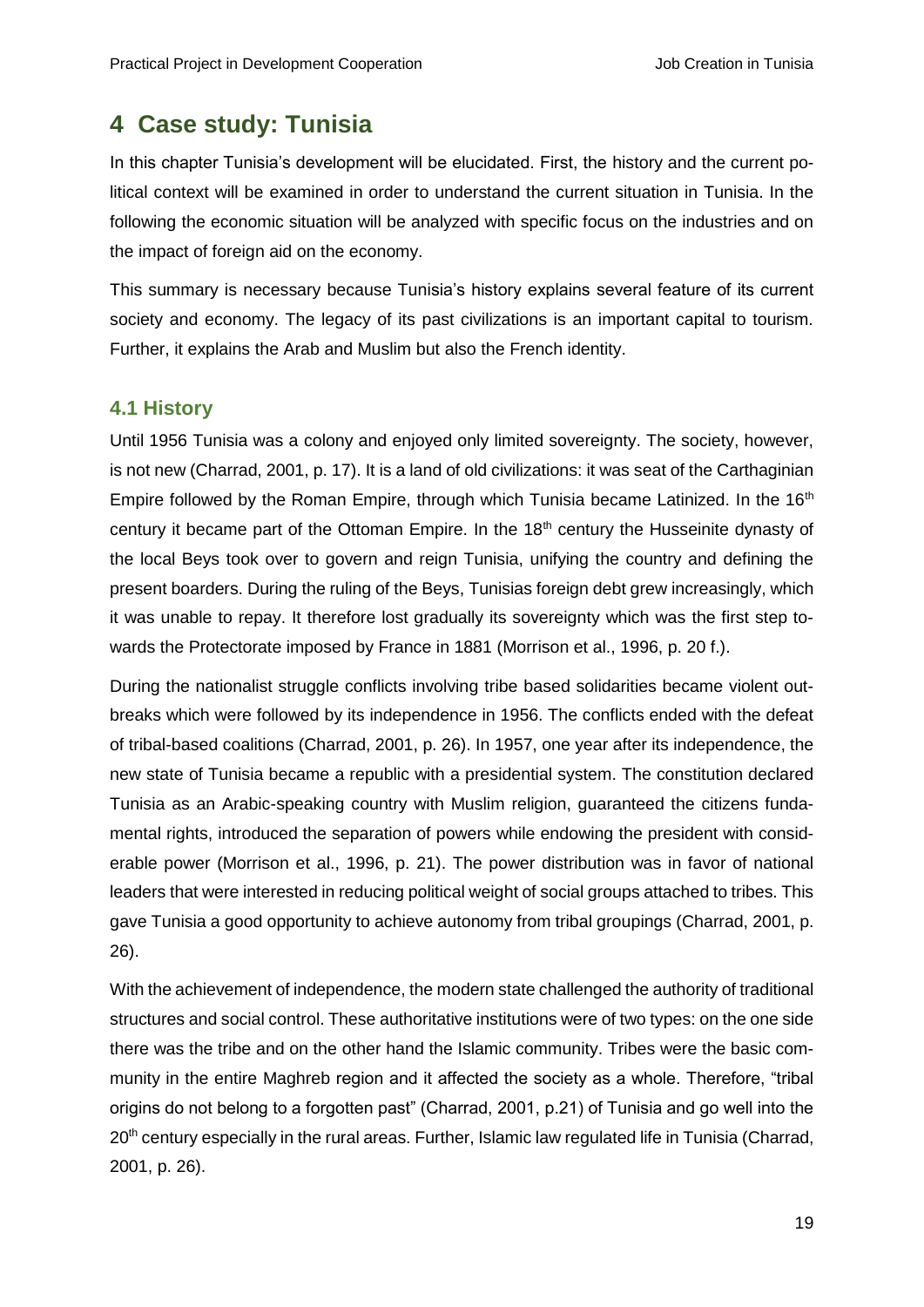## <span id="page-24-0"></span>**4.2 Recent Politics**

#### <span id="page-24-1"></span>4.2.1 Zine Ben Ali's regime

In 1987 Zine al Abidine Ben Ali assumed the presidency of Tunisia. He was the successor of Habib Bourguiba, which had been the president since Tunisia's independence from France in 1956. Zine Ben Ali removed Bourguida by placing him under house arrest. The change of government did not bring many violent reactions from the population. The United States government supported his presidency and increased funds for assistance to Tunisia in 1990 believing that Zine Ben Ali was revitalizing Tunisia and sparing it from difficulties. In the following years his government proceeded harshly against extremist groups and terrorism by using police action and sending their leaders into exile. In 1994 Zine Ben Ali was re-elected president (Encyclopaedia of World Biography). During his presidency Zine Ben Ali was specifically worried about two groups who could overthrow him: the military and the Islamists (Klaas, 2013). This led to the description of Tunisia as an island of secularism (McCarthy, 2015). In order to eliminate his potential rivals his government invented a conspiracy about a coup plot from the military, which supposedly worked with the Islamists. It is known as the "Barraket Essahel Affair", which took place in May of 1991. It was put as a coup attempt and as a victory of the Tunisian government over extremists groups and an uprising military with no evidence and with confessions of militaries under torture. Zine Ben Ali further ensured that the military stayed weak and incompetent and therefore ensuring the incapacity of the military to launch a coup d'état. This weakening of the military has consequences for the actual transition of Tunisia according to Klaas: "the weak military is] equally incapable of keeping Tunisians safe during today's tumultuous transition" (2013). Ben Ali's government restricted free expression and other political parties. Further, he manipulated Tunisia's image and facade as a modern, technocratic and tourist-friendly regime and travel destination (Anderson, 2011, p. 3).

### <span id="page-24-2"></span>4.2.2 The Arab Spring

-

The lighting up of a vegetable vendor in December  $17<sup>th</sup>$  2010 can be seen as the trigger for the protests against Ben Ali's regime (Klaas, 2013). The hopelessness of his economic situation and humiliation from the local authorities led the young Tunisian to this act of desperation (Rosiny, 2011, p. 2). What seemed to be only a protest against the local labour market situation developed quickly into a nationwide revolt against the authoritarian government of Ben Ali. This marked the beginning of the revolution and political change the Arab world knows as the Arab Spring. The so called '*Freedom and Dignity*' 1 (Arab: thawrat al-karãma) was supported

 $1$  Also referred to as 'Jasmine Revolution' in the media.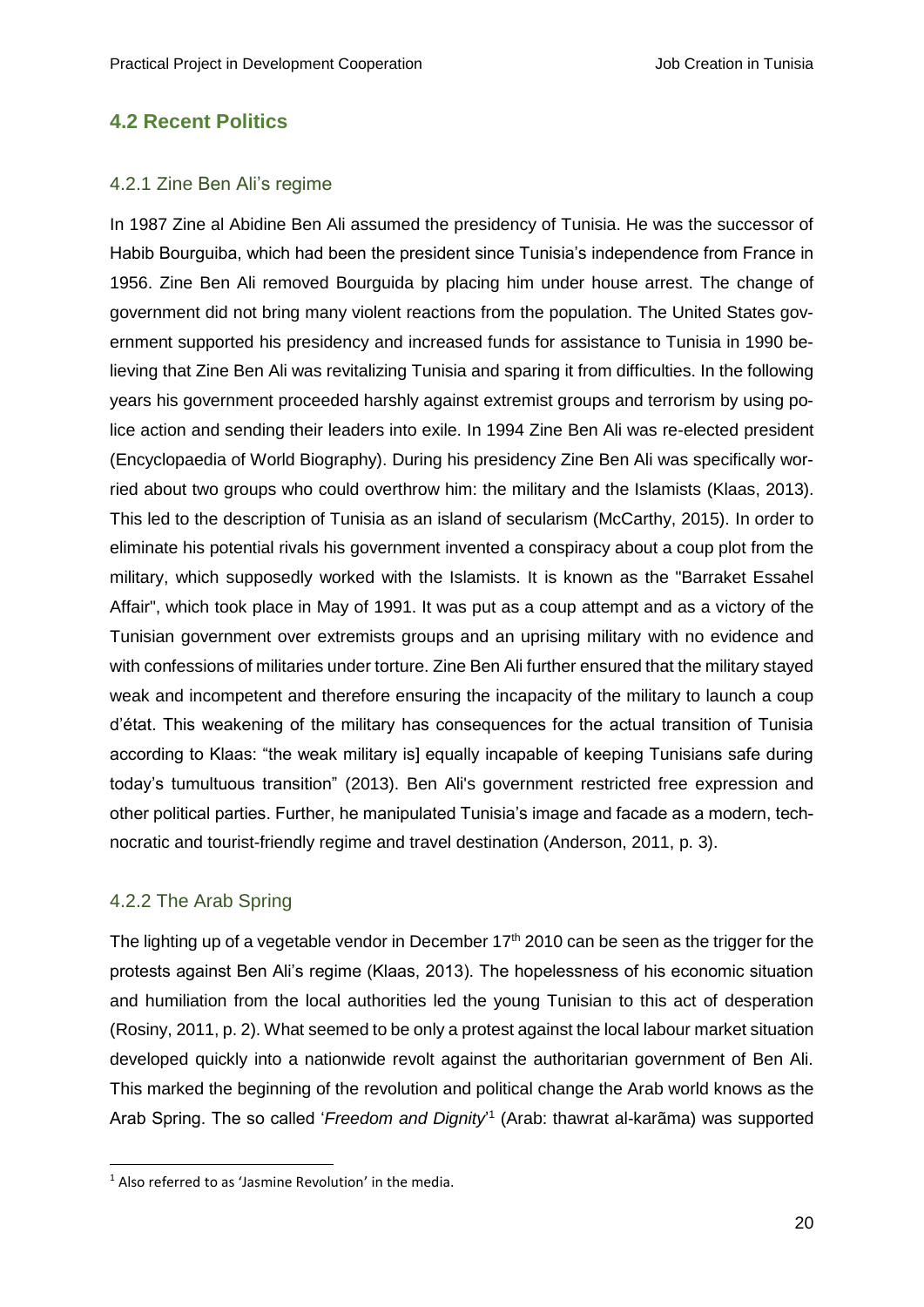by a critical mass of young and educated citizens, which organized themselves through online communities such as Facebook and Twitter. But also the labour union "Union Générale Tunisienne du Travail" played an important role in the mobilization of the citizens (Preysing, 2013, p. 44) This demonstrated the power of the country's labour movement (Anderson, 2011, p. 4). The growing movement demanded Zine Ben Ali to resign and to end nepotism. He tried to convince the citizens that he will reform the country, promising absolute freedom of the press and announcing that he will not candidate for another term in office among other reforms. But on January 14<sup>th</sup> 2011, a little over a month after the protest started, Zine Ben Ali fled Tunisia (Preysing, p.3, 2013). The fall of Zine Ben Ali's regime happened relatively quickly compared to others and is responsible for only few victims (Preysing, 2013, p. 45).

## <span id="page-25-0"></span>4.2.3 Transition to democracy

The scale of corruption at the level of the elite was high but Zine Ben Ali's government did not depend on the accumulation of small bribes that undermined other bureaucracies in the region, for example Libya and Egypt. Tunisia's public institutions were relatively healthy, offering good prospects for an efficient and technocratic government to replace Zine Ben Ali (Anderson, 2011, p. 3). But still, removing Zine Ben Ali from his presidency left all the institutions from his government behind. That is the reason why the first government after the fall of his regime established by the Prime Minister Mohamed Ghannouchi was similar to Zine Ben Ali's regime Zine Ben Ali's authorities were still holding on to major government posts, which led again to protests among the citizenry. Few days later, on January 27<sup>th</sup> 2011, these protests led to a second transitional government without some loyalists of Zine Ben Ali. On February 11<sup>th</sup>, the opposition, under great approval of the citizenry, built a national assembly in order to protect the revolution, which eventually led to the resignation of Mohamed Ghannouchi on February 27<sup>th</sup>. Benji Caïd Essebsi replaced him, a 84 year old who was minister under Habib Bourguiba before Zine Ben Ali's regime. He had the difficult task to consolidate new and old political forces in order to ensure governability and at the same time demonstrate a clear cut from Zine Ben Ali's regime. In the beginning of March he called the citizens to vote in October for a new constituent assembly (L'Assemblée Nationale Constituante, ANC), which had the assignment to design a new constitution and therefore abolishing the one of 1959 (Preysing, 2013, p.50 ff.).

Essential for a successful transition to a democracy was the legitimacy of the election for the constituent assembly, which was managed according to Preysing through the involvement of not only political parties but also labour unions, associations of local groups, women and youth movements and even the Tunisian Diaspora (2013, p.53 ff.).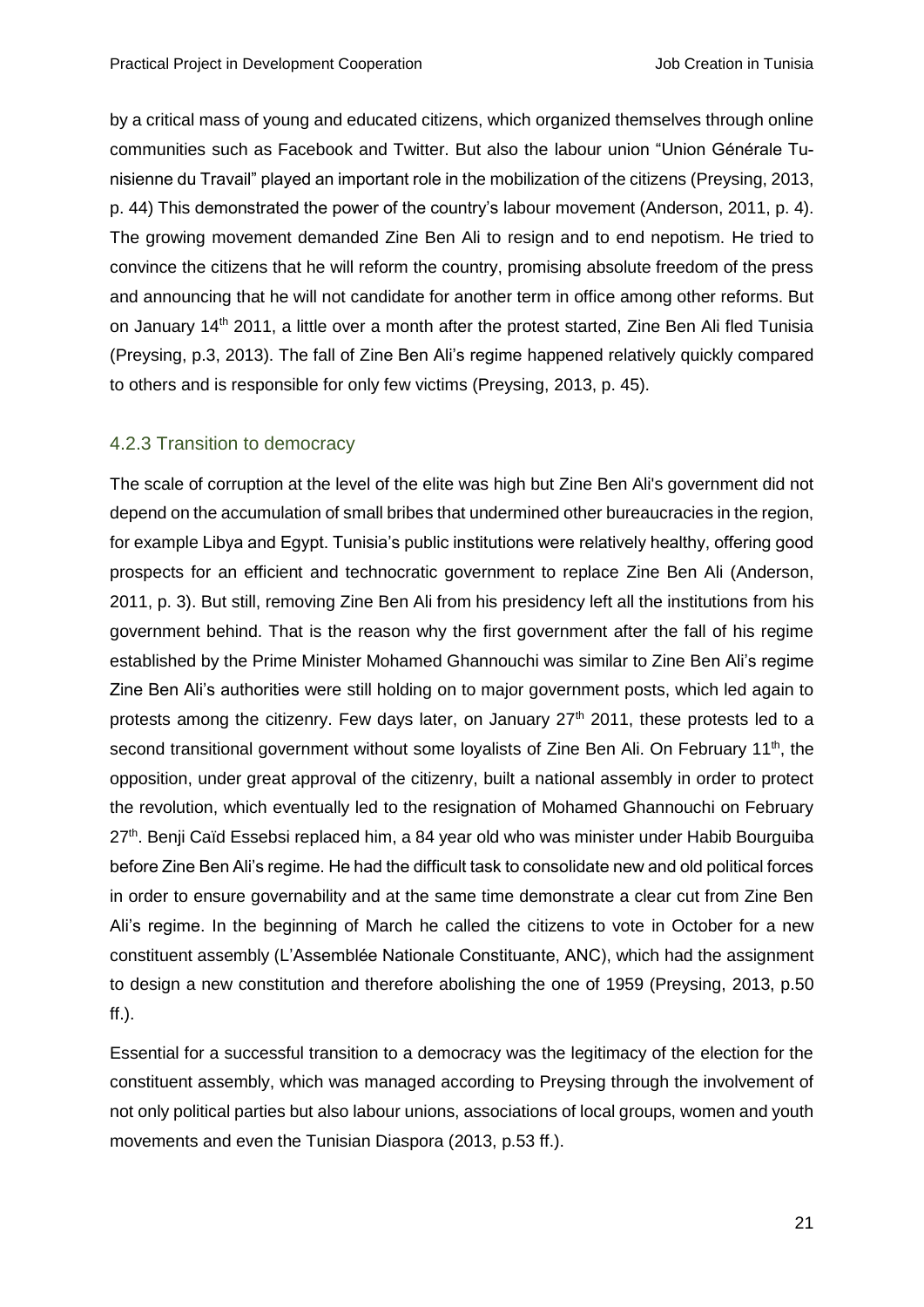The first election in October 2011 was won by the Islamist Ennahda party, which had no experience in governing. With this regime change the victims of the Zine Ben Ali regime are freed and speaking up about the past and this demonstrates, according to the author Brian Klaas, that Ben Ali's legacy continues to cast a long shadow over the transition to democracy (2013). Already in January 2015 the Ennahada party was forced out of power, to a large extent due to its security failings. Today, Béji Caïd Essebsi is president (McCarthy, 2015) with El-Habib Saïd as Prime Mister since February 6<sup>th</sup> 2015 and four different parties holding different Ministries (Jamaoui, 2015).

The consequences of the Jihadi Salafist attacks in March of 2015 in Tunis need to be followed carefully, they may release a wave of violence and political crisis in this venerable phase of democratic consolidation (McCarthy, 2015).

In spite of several challenges, such as the Jihadi Salafist, the al-Qaeda or the weak military, Tunisia remains the best hope for democracy among the countries involved in the Arab Spring in northern Africa but it still has a long way ahead.

# <span id="page-26-0"></span>**4.3 Economic Situation**

This chapter sheds light on Tunisia's economic situation. It includes the overall performance as well as an overview of its main sectors and branches and regional differences. Furthermore, Tunisia's former and current industry policies will be presented and evaluated.

# <span id="page-26-1"></span>4.3.1 General economic performance

Scholars, Western state officials, international institutions and the private sector often regarded Tunisia as a role model in its regional context. It not only acted as a pioneer in the social and political sphere, but also in the economic context (Erdle, 2011, p. 3).

The economic growth Model pursued by Tunisia since its independence and prior to the revolution in 2011 mainly relied on three pillars. Firstly, it opted for a strong state guaranteed stability, which was accompanied by corruption and high costs in terms of civil and political liberties. Secondly, it relied on active education and social policy, a progressive role of women in society and infrastructure development. Lastly, the economy was opened for trade and FDI in certain sectors, but with a state as the ultimate decision making power (Paciello, 2011; Hibou, 2011; OECD, 2015b).

In the early 1960s, Tunisia's economy was dominated by the agricultural sector. But since the early 1970s the country has shifted its focus and oriented its economic model toward exports and industrialization. At the same time, the government invested in physical and human capital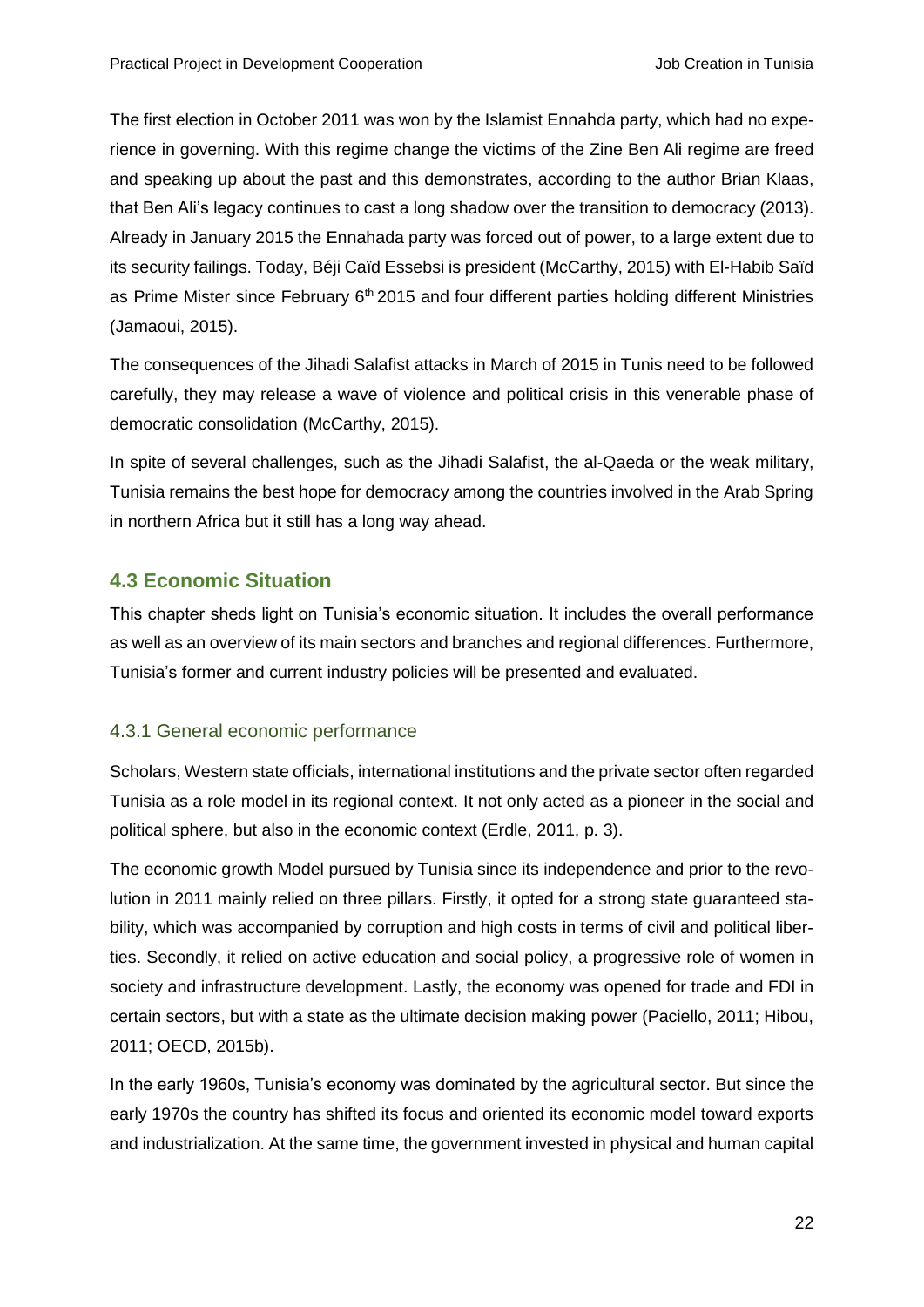and introduced policies in order to attract FDI through a law that favors exporting firms (Trape et al, 2014, p.13).

In contrast to other countries in the region, Tunisia was not only determined to transform its economy towards industry and services, but has also adopted and implemented the necessary policies on the ground (Erdle, 2011, p.3). Furthermore, it was among the first countries of the Middle East and North Africa (MENA) region to collabourate with major international donors like the International Monetary Fund (IMF) and the World Bank (WB) by concluding an Economic Recovery and Structural Adjustment Program (ERSAP), to ratify multilateral free-trade regimes (GATT, WTO), and to participate in several trans-Mediterranean cooperation initiatives like the Euro-Mediterranean Partnership (EMP), the European Neighbourhood Policy (ENP) and the Union for the Mediterranean (UfM) (Erdle, 2011, p. 3). Tunisia has also progressively strengthened its relations with the European Union, its main industrial partner and main client. An agreement on a free-exchange zone between the two sides took effect in 2008 for industrial products (Trape et al, 2014, p. 13).

Nowadays, Tunisia is defined as a middle-income country with a GDP per capita of 4'317 USD in 2013 according to the World Bank Databank. The services (59.4% of GDP) and industry (31.2% of GDP) sectors account for almost 90 percent of Tunisia's GDP in 2013, but agriculture still plays an important role, as the export share in foreign trade of processed agricultural products such as olive oil is notable at 10.5% (Trape et al, 2014, p. 3). Tunisia is ranked  $60<sup>th</sup>$  in the Doing Business report 2015 by the World Bank, better than the average of the MENA region (rank 106).

But besides its positive image, Tunisia's economy seems to perform below its capacity. Although Tunisia experienced strong economic growth prior to the revolution in 2011 and outperformed its regional peers from 1990 to 2010, Tunisia's growth performance was weaker than the growth rate of other upper middle-income countries (OECD, 2015, p. 20). Whereas Tunisia grew on average at about 3.5 % in real per capita terms during 2000 and 2010, the upper middle-income countries grew on average 1.5 times faster over this period of time (World Development Indicators WBI, in: World Bank, 2014, p. 36).

Over time, major problems have built up according to the OECD (2015b, p. 2) and the World Bank (2014, p. 42f): a rising unemployment rate, widening regional disparities, low productivity, a growing current account deficit, unreported public-sector liabilities, poor lending standards in the banking sector and an increased use of price controls are weakening Tunisia's growth prospects.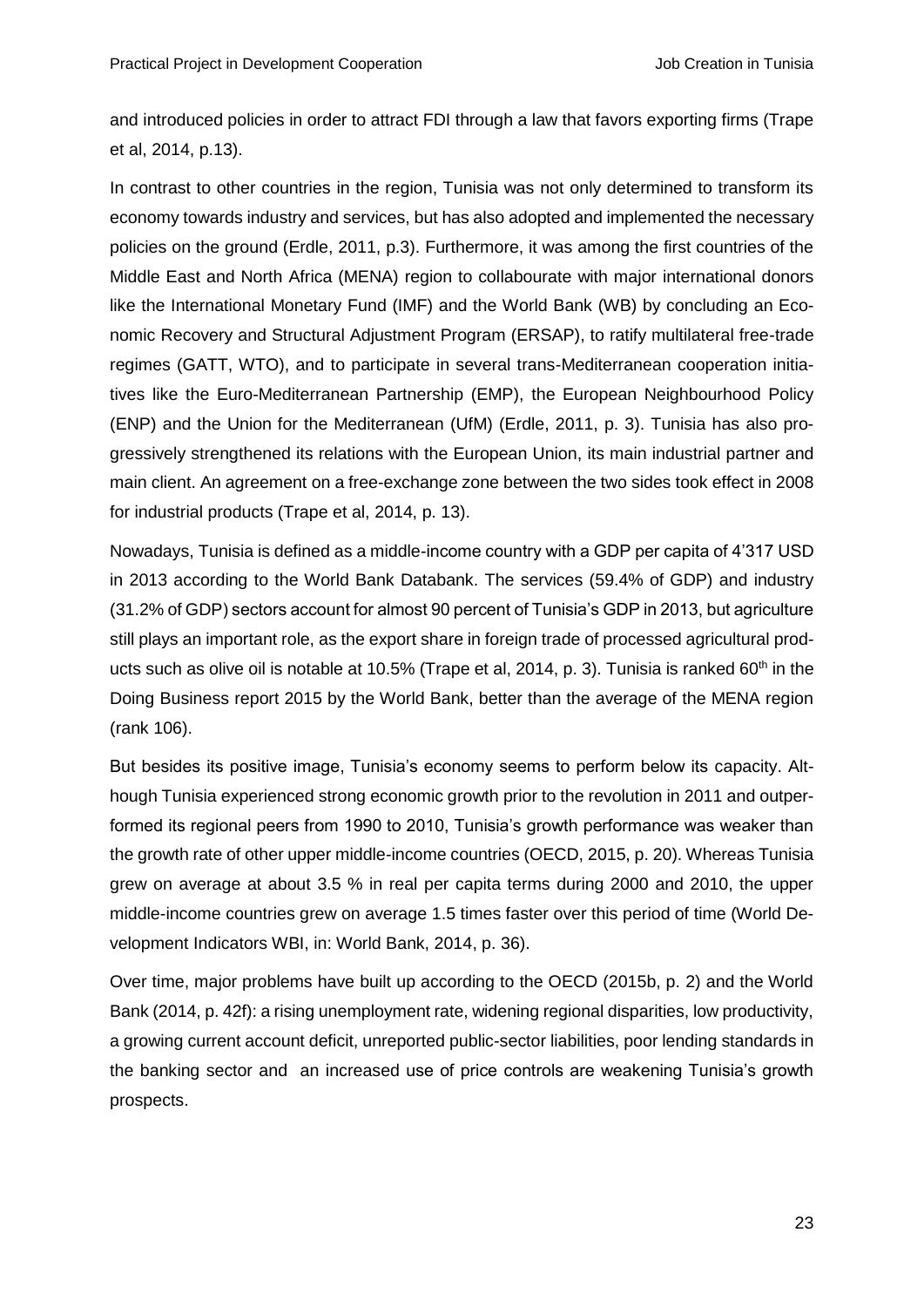Tunisia's economic growth is expected to decrease in the forthcoming years relative to growth in the previous decades due to the above-mentioned structural problems. Furthermore, political insecurity – due to the political changes the revolution in 2011 brought about and the effects of the ongoing economic crisis in the euro zone – (Tunisia's main trading partner) might affect economic growth negatively.



<span id="page-28-0"></span>*Illustration 3: World Bank, World Development Indicators, own illustration (source: World Bank, World Development Indicators, own illustration)*

#### *Labour market*

A comparison among other countries reveals that Tunisia's working age population is younger than the average among OECD countries: over a quarter of Tunisia's working age population is between 15 and 24, whereas the average of all OECD countries is less than a fifth (OECD, 2015, p. 42-43).

Even though Tunisia's economy has been creating jobs for a growing labour force, there was still a net employment deficit of around 18'000 jobs per year between 2005 and 2010. Job creation mainly took place in low value-added sectors with a few exceptions like telecommunications and financial services. Sectors characterized by high informality rates such as construction, trade and non-financial services offer most of the jobs for low and semi-skilled workers (World Bank, 2014, p. 42). Most of the workers have fixed-term and short-term contracts, which results in high job mobility and, hence, insecurity (World Bank, 2014, pp.171-172). The reason for this is the rigidity of the labour market regulations, providing for high severance payment for wrongful dismissal (World Bank, 2014, pp.179-180).

The average unemployment rate is significantly higher than in most other emerging economies. Only Greece and Spain perform worse both in terms of employment and unemployment indicators amongst OECD countries (OECD, 2015, p. 43). In the wake of the global financial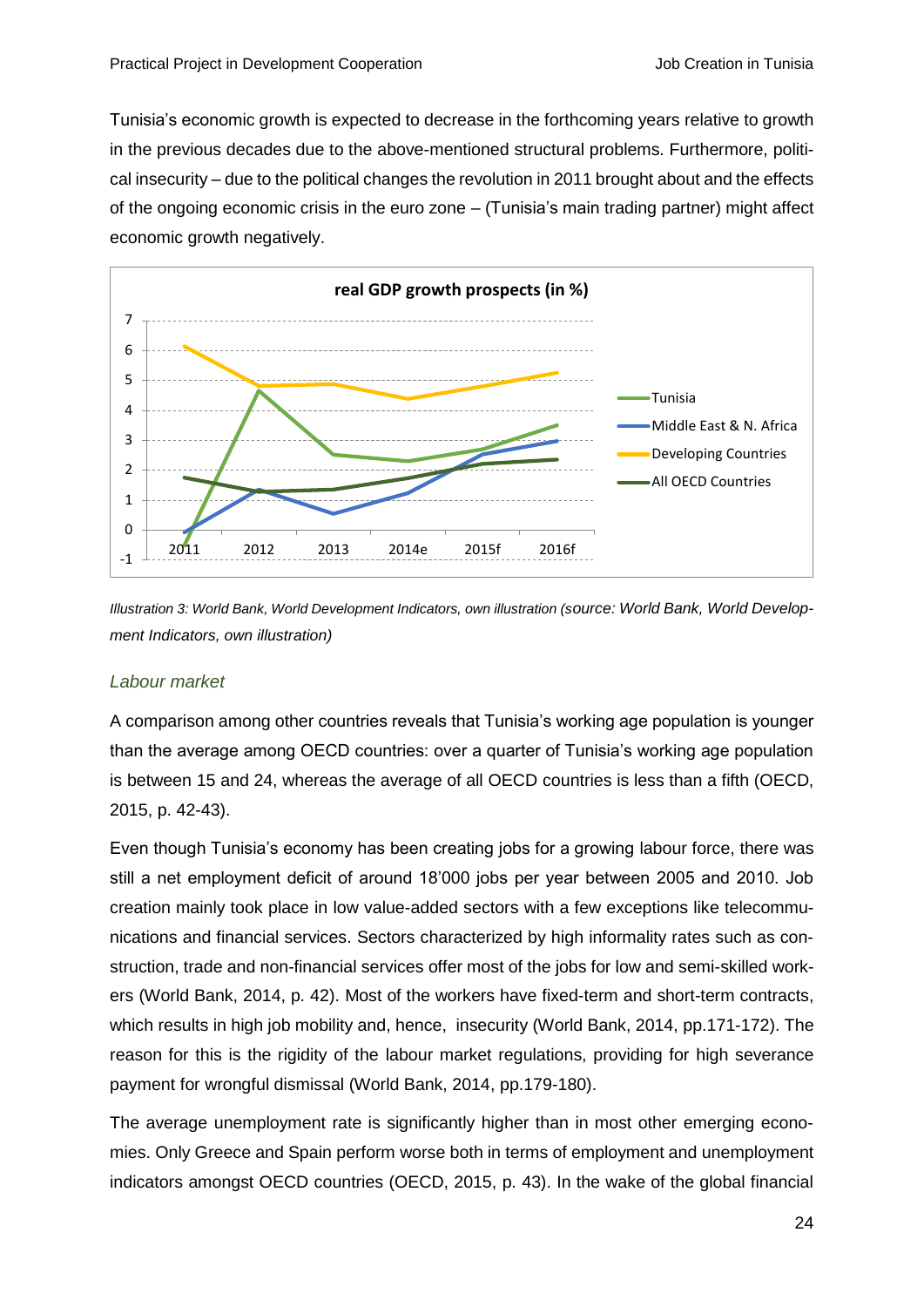crisis and the revolution in 2011, conditions in the labour market deteriorated rapidly and stroke especially Tunisia's youth. The overall unemployment rate in the first quarter of 2014 stood at 15.2%, and the youth unemployment rate was particularly high (37.6%). Furthermore, men (12.7%) are less likely to be unemployed than women (21.5%), and also university graduates face challenges entering the labour market, as two in five female graduates and one in five male graduates are unemployed (OECD, 2015b, p. 28). According to the World Bank (2014, p. 38), the share of people with a tertiary education rose from 3.7% to 12.3% between 1990 and 2010, but many of these graduates could not be absorbed by the private sector, as it remained stuck in low productivity activities. As a result, the public sector had to step in and employed over 60% of the graduates by 2010 (World Bank, 2014, p.39). The reason for this can be attributed to mismatch between the educational system and the requirements of the private economy: e.g. Tunisian employers point out the inadequacy of technical and "soft skills" of Tunisian labour force. So there is an excessive supply of labour force in humanities and technical science, but shortage of specialist in telecommunication and financial services (World Bank, 2015, pp.173-175).

Another characteristic of the Tunisian labour market is geographical disparity. Geographically, unemployment is concentrated in the North West and the interior South of the country, whereas the unemployment level along the eastern coastal areas is significantly lower (World Bank, 2014, p. 39).

#### *Productivity*

An analysis by the World Bank (2014, p. 42 f.) shows that factor accumulation – labour contributing 35% and capital 36% to GDP growth – was the main driver of economic growth in Tunisia between 1990 and 2010. Improvements in Total Factor Productivity could only contribute by 22% to overall economic growth when controlling for human capital. Productivity improvements have therefore been very limited. But as pointed out in chapter 2 productivity and the following increase in FDI is one of the goals of the CIIP and will eventually contribute to job creation both in terms of quantity and quality.

As Hsieh and Klenow (2009) highlight, productivity rates in developing countries tend to differ not only across sectors, but even across companies. If large productivity gaps across sectors are prevailing, a reallocation of workers from low-productivity to high-productivity sectors could contribute to a boost in a country's growth rate, as shown by the successful rise of countries in Asia (World Bank, 2014, p. 44; McMillan & Rodrik, 2011).

As expected, Tunisia's economy is characterized by relatively large differences in productivity across sectors. Worth highlighting is the very small productivity gap between manufacturing and agriculture in Tunisia. Productivity in the agricultural sector is typically the lowest in most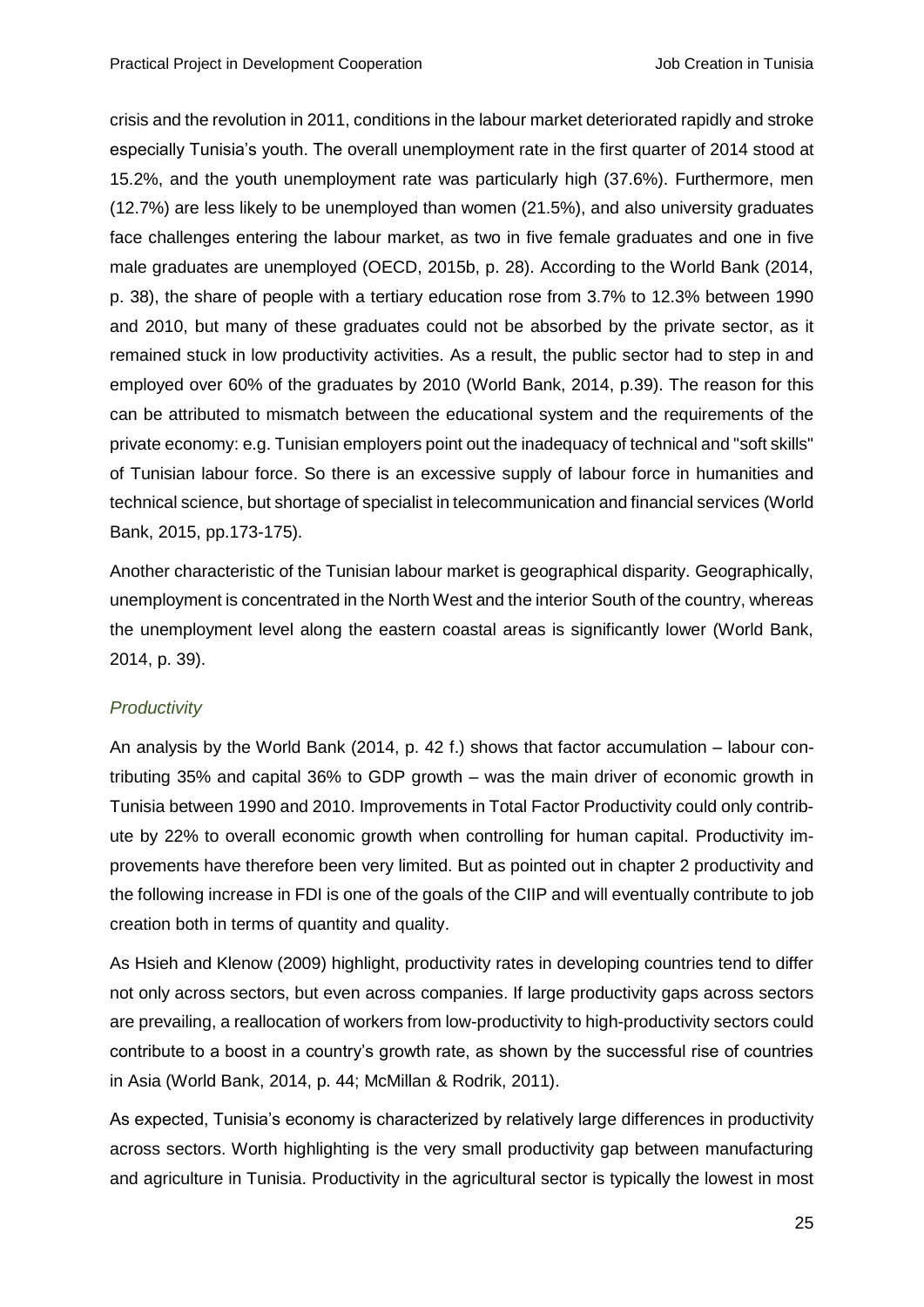countries, but in Tunisia manufacturing is only slightly more productive than agriculture, and the textiles sector's productivity scores even below agriculture. This result is due to the fact that with few exceptions, Tunisia's manufacturing sector focuses on low value-added activities, generating low quality jobs (World Bank, 2014, p. 44).

With regards to labour productivity<sup>2</sup>, Tunisia scores below most countries in MENA, emerging economies in the EU and also Asia. Average labour productivity growth between 2000 and 2010 was around 2.5% in Tunisia, whereas most comparable countries such as Jordan, Morocco, but also Bulgaria, Poland or Malaysia scored around 3-4% over the same period (World Bank, 2014, p. 44). The low value of this indicator reflects problems in Tunisia's production structure, where low value-added activities and low quality jobs remain dominant.

In 2009, around 77% of the workforce was employed in low-productivity sectors, including agriculture, textiles, most manufacturing sectors, commerce, public sector, construction and public infrastructure. Above-average productivity sectors like banking, transport and telecommunications could only employ 7.7% of Tunisia's workforce (World Bank, 2014, p. 45).

Furthermore, the World Bank's analysis (2014, p. 45 f.) also reveals that there has only been minimal reallocation of labour across sectors over time and it took mainly place from lowproductivity agriculture to low-productivity manufacturing.

Most of the above mentioned labour productivity growth of 2.5% took place within sectors, contributing to 60% of real GDP growth per capita from 2000 to 2010. At the same time, structural change<sup>3</sup> contributed to only around 8% of real GDP growth per capita. These results have several implications: first, Tunisia's economy did not seem to have managed to reallocate resources from low value-added to high value-added activities. Second, it appears that the entire economy is still stuck in low-productivity activities and remains below its potential. Moreover, the expansion of the public sector distorts the value of productivity growth, implying that the increase in productivity is in fact partly only due to an increase in public expenditure. Additionally, a closer look at the particular sectors reveals that most of the sector level productivity increase took place in transport, telecommunications and commerce. But these sectors are characterized by barriers to entry, where only a few companies – mainly the ones favored by Ben Ali's clan – had the license to operate and could profit from the rents (World Bank, 2014, p. 48-51).

-

<sup>2</sup> Calculated as growth of output per worker

<sup>3</sup> defined as the reallocation of labour from low-productivity to high-productivity sectors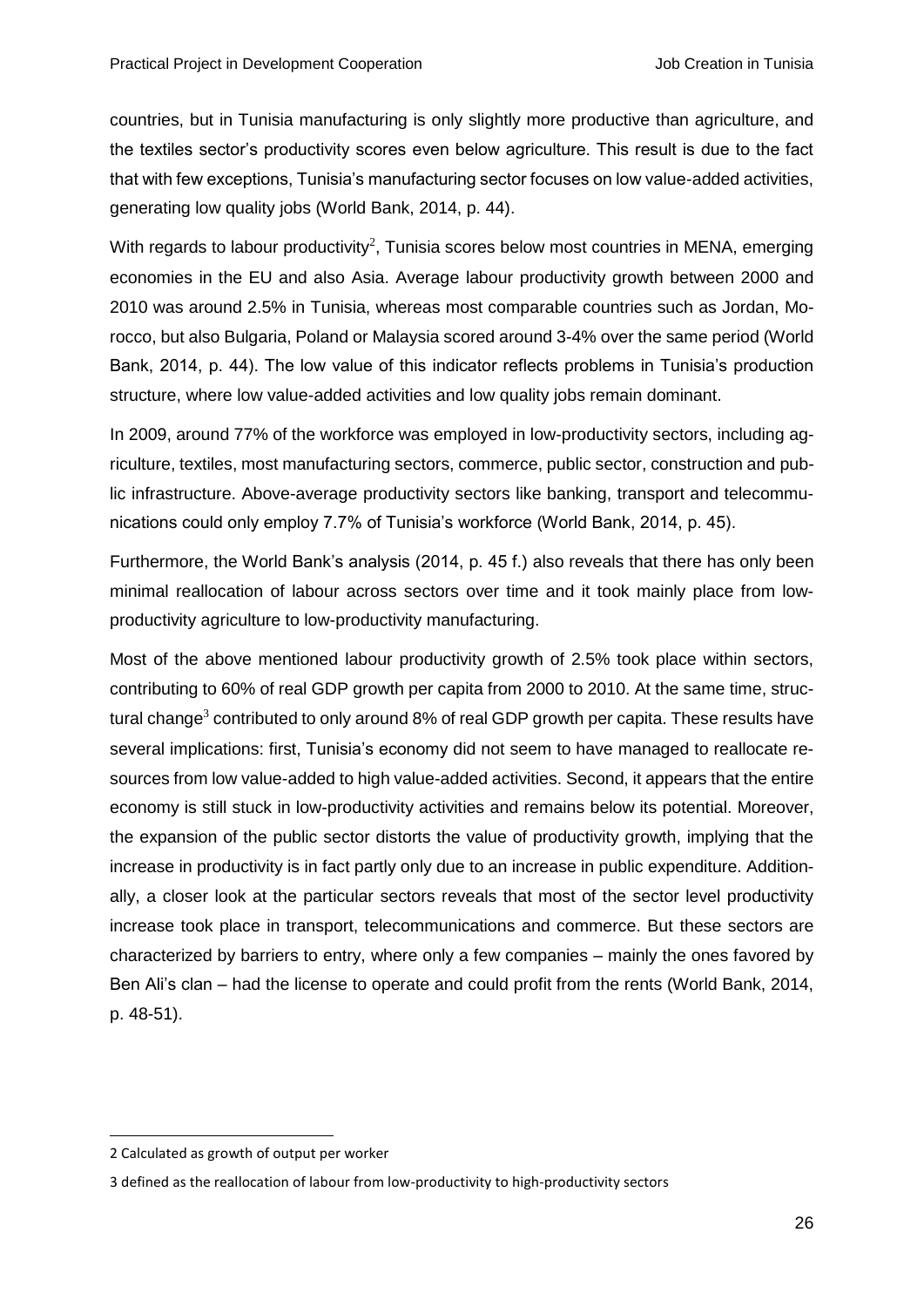#### *Exports*

Tunisia has embraced an export-led growth strategy since the early 1970s, when a tax regime favoring exporting companies was established (World Bank, 2014, p. 50). At the end of the 1990s, Tunisia launched a national program for upgrading the industry, which enabled Tunisian industries to become more competitive in order to be better integrated into Global Value Chains (GVCs) (Trape et al, 2014, p. 13).

Trape et al. (2014, p. 13 f.) highlight two sectors in this regard. First, textile and clothing has been a major contributor to Tunisia's exports since the 1970s, although its importance seems to be declining due to increasing international competition, specifically from Asia. Still, in 2012 the textile sector accounted for 22% of exports. Second, more recently the electrical, engineering and electronics sector has grown significantly by an average annual growth rate of 18% between 2000 and 2012, contributing to more than 36% of Tunisia's exports in 2012. Furthermore, new information and communication technologies (ICT) have enabled the development of new service activities as well as a greater overall integration of Tunisia into GVCs, exemplified by the evolution of call centers and other forms of outsourcing like accounting services.

But this strategy also has its pitfalls. The incentives of the tax regime, which favors exporting firms, have created a tendency among Tunisian firms to divide themselves into two distinct entities, where one is dedicated to the home market and the other to an export strategy in order to profit from the tax regime (World Bank, 2014, p. 50). The so-called offshore-onshore dichotomy has a negative impact on the economy for several reasons, as the World Bank (2014, p. 50) points out. First of all, the dichotomy has weakened the dynamics between the domestic market and the export sector. The export industry could contribute to the development of a network of domestic suppliers and foster local innovation, but segmentation keeps the sector focusing on the home market stuck in low productivity and growth. Additionally, this segmentation has also a negative impact on the manufacturing sector, which is traditionally considered as a strong connector between sectors due to its strong backward and forward links, by weakening those links. Finally, the complex administrative procedures accompanied by the tax regime are prone to corruption.

Whiteshield Partners (2014, p. 20) identified Tunisia's solid and close partnership with the EU as its key competitive advantage. In 2013, the EU was both the main export destination (71.3% of exports) and also the main supplier (55.5% of imports) for Tunisia's economy (Trape et al., 2014, p. 6).

The majority of exporting enterprises are located closely to adequate infrastructure like ports and airports, which amplifies regional disparities and shows further limitations of the exports sector on the Tunisian economy. The impact is furthermore limited by the fact that the export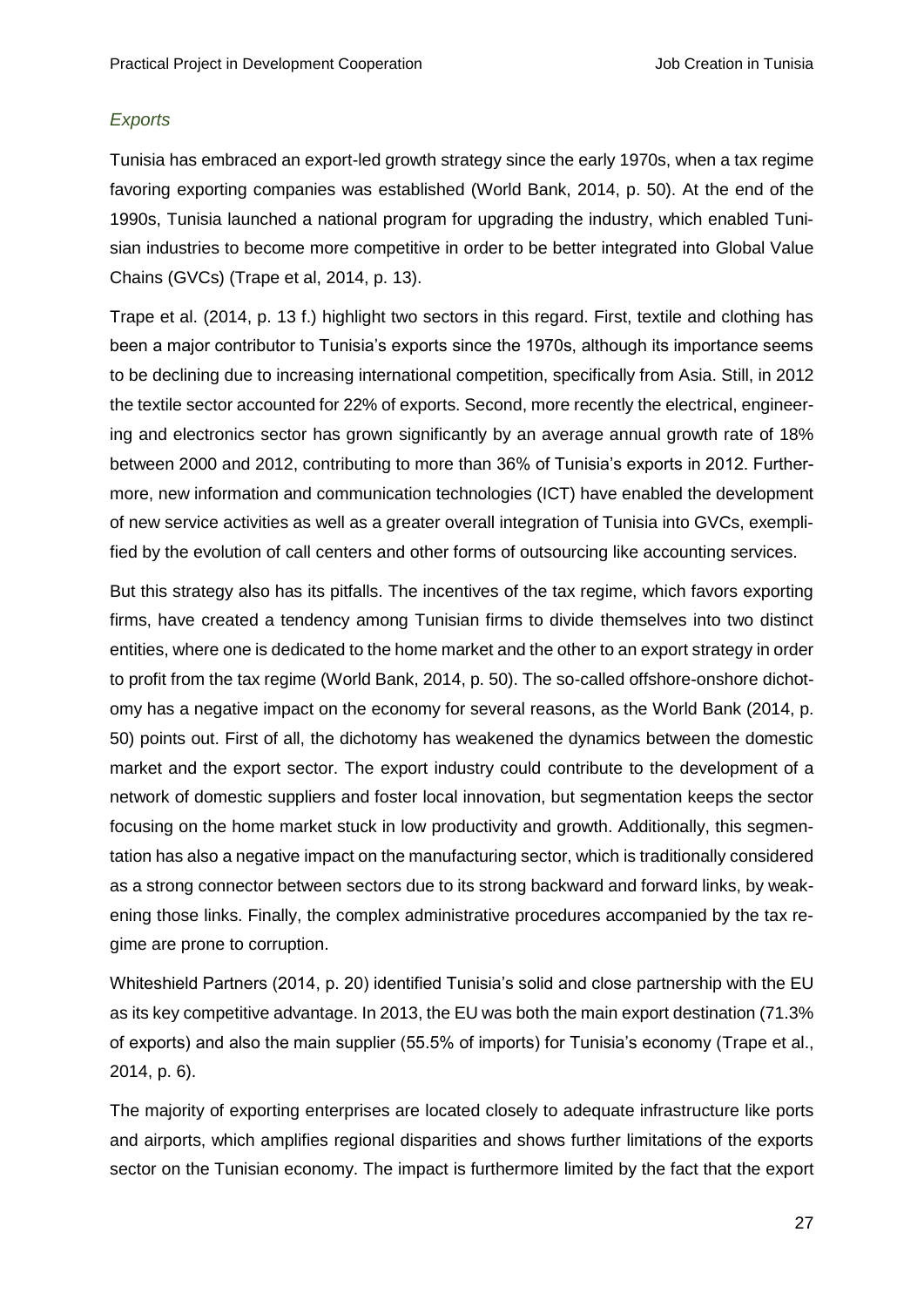sector is heavily involved in low value-added activities and has therefore mainly created jobs for unskilled personnel. Tunisian exports also import a significant portion of its inputs, although this varies according to the products involved, and the exports mainly consist of intermediary products (Trape et al., 2014, p. 14). Therefore, spill-over effects from the offshore-economy to the onshore-economy are limited.

#### *Infrastructure*

Compared to countries in the region, Tunisia's infrastructure is relatively strong. Basic services such as access to electricity and drinking water are available for 95% of Tunisian households. But with regard to trade and transport, Tunisia's infrastructure can be reinforced. Ports, railroads, roads and information technology have deteriorated recently, as the drop in the ranking of the World Bank's Logistics Performance Index from 60<sup>th</sup> to 118<sup>th</sup> between 2007 and 2014 suggests. Tunisia has experienced regional disparities in terms of its infrastructure development, favoring coastal regions and neglecting the hinterland. Also its connections with neighboring countries are relatively poor, exemplified by the delay of the construction of highways and railroads to Algeria and Libya. Moreover, some infrastructure has reached its capacity limits and requires upgrading, especially in the maritime sector (OECD, 2015b, p. 45).

According to Trape et al. (2014, p. 6 f.), Tunisia's trade performance is slightly better than in the entire MENA region, as it takes 13-17 days to export/import containers (compared to 20- 24 days in the MENA region). Still, the deterioration of the infrastructure as well as the persistence of corruption in customs are criticized by the business community and diminish productivity (Trape et al., 2014, p. 7).

Thus, Tunisian companies are facing relatively high logistics costs. The equivalent of about 20% of GDP is spent on logistics costs, whereas the logistics costs as a share of GDP amount to less than 10% in some OECD countries (OECD, 2015b, p. 46).

### *Investment Climate*

After the revolution in 2011, private investment levels were low and stagnating in Tunisia. Even before the revolution, private investment as a share of GDP decreased by 1.2 percentage points between 1990 and 2005, which makes Tunisia one of only three countries in the MENA region that experienced a decline in private investment (Kapstein et al., 2012, p. 7). Kaptstein et al. suspect that this negative trend even prior to the revolution and despite healthy rates of profit, reflects the concerns of the business community regarding the political climate.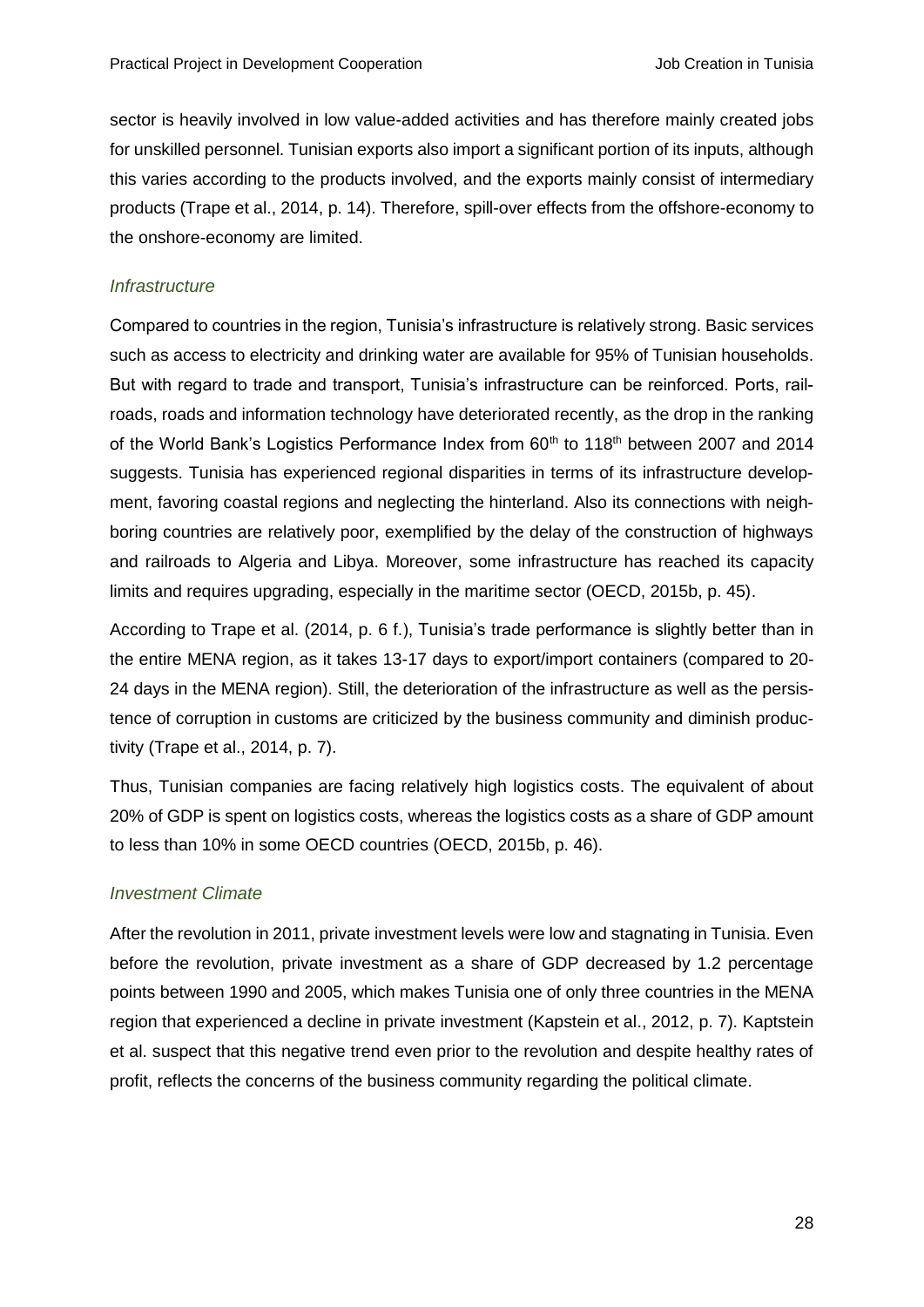#### *Access to Finance*

A well-established financial sector is essential, as its institutions have a large indirect impact on the economic performance of a country. Banks in Tunisia are providing for more than 90% of financial intermediation and are dominantly state-controlled, although there is also a significant number of private banks (OECD, 2015b, p. 23; World Bank, 2014, p. 201). Two institutions are mainly responsible for financing SMEs: the *Banque tunisienne de solidarité* for smaller loans and the *Banque de financement des petite et moyenne entreprises (PME)* for loans up to nearly 3 million USD (OECD, 2015b, p. 23).

There are some bottlenecks in the financial sector. Firstly, the banking sector has been suffering from cronyism and granted privileged access to finance for the cronies and people with the right connections (World Bank, 2015b, p. 206). Privileged access to credit can be illustrated with the tourism sector. Credit has been channeled to less productive entrepreneurs, most likely members of the ruling elite and their cronies, which has resulted in large debt (World Bank, 2014, p. 206).

Secondly, corporate governance of state-controlled banks is poor. This not only reflects cronyism, but also the drawbacks of the dominant role of the state. It is regulator, lender and consumer at the same time. As a result of these conflicting roles, state-controlled banks are less competitive than its private equivalents and have so far felt no serious pressure to improve their performance and governance (World Bank, 2014, p. 209).

Thirdly, access to credit is especially problematic for SMEs. The requirements for SMEs to get access to credit indirectly discriminate young entrepreneurs and start-ups, for example entrepreneurs have to put up 10% of the investment they applied for at the *Banque tunisienne de solidarité*. And the microfinance market as a potential alternative financing source not only for start-ups, but also for the entire informal sector, is still under-developed, although a new Microfinance Law passed in 2011, the creation of a supervisory body as well as an increase in the number of microfinance institutions might improve the situation (OECD, 2015b, p. 23 f.).

Fourthly, an overly long and sometimes duplicate bankruptcy process allows inefficient and crony firms to survive, even though restructuring or exit would make Tunisia's economy more efficient (World Bank, 2014, p. 2010). Instead, defaulters continue with their business and take away market shares of more competitive businesses.

Fourthly, bank lending as well as profitability is weak. Tunisia is lagging behind in terms of access to credit information compared to other countries and is suffering from high costs of intermediation (OECD, 2015b, p. 24). As a result, banks only lend to well-known customers. The lack of private credit bureaus, which are usually designed to collect and compile data on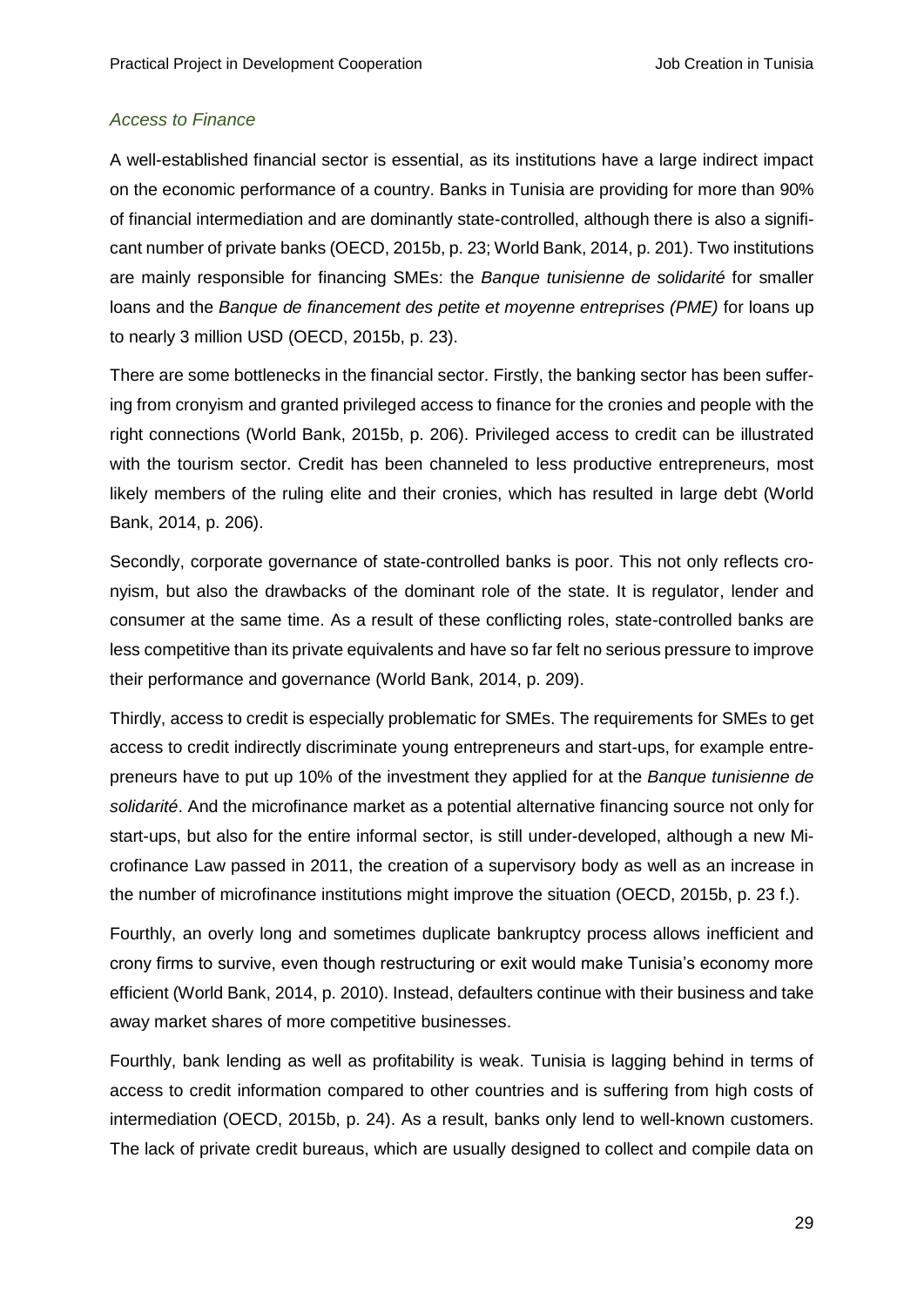payment incidents as well as accumulated debts by (future) creditors, excludes young entrepreneurs or start-ups and agents from underserved regions from getting access to credit (World Bank, 2014, p. 2011).

#### <span id="page-34-0"></span>4.3.2 Tunisia's industrial policies

The Strategic Social and Economic Development Plan 2012-2016 aims not only at upgrading its historical industrial sectors, including textiles and agro-food, but also at fostering the development of new and promising sectors such as electronics, aeronautics, pharmaceuticals, automotive and especially ICT (Whiteshield Partners, 2014, p. 26; Republic of Tunisia, 2011).

In 2008, the Tunisian government adopted a new strategy called *National Industrial Strategy for the years leading up to 2016* (in the following referred to as Horizon 2016) by the Ministry of Industry, Energy and SMEs in order to move toward higher-value added production and a knowledge-intense economy (Republic of Tunisia, 2009, p. 23).

The strategy has set four main objectives (Republic of Tunisia, 2009, p. 21). Firstly, it is gearing towards a doubling of exports and a tripling of investment in industry between 2008 and 2016. Secondly, it wants to shift Tunisia's industry from low value-added activities towards more complex ones. Thirdly, a diversification strategy is expected to help establish a balanced portfolio of activities for Tunisia, with stronger high value-added sectors complementing its traditional sectors. Lastly, new activities based on cross-overs between various sectors should be promoted.

In order to achieve its goals, the Ministry of Industry, Energy and SMEs (Republic of Tunisia, 2009, p. 23) wants to capitalize on the success of Tunisia's near shore production model for mainly European markets and promote foreign trade. It wants to foster innovation and position Tunisia as a platform for trade by setting up a hub integrated in the regional or global value chain. Furthermore, it wants to strive after knowledge-intensive, high added-value activities (Whiteshield Partners, 2014, p. 26).

From a vertical industrial policy perspective, the government has decided to focus on three main pillars of the traditional Tunisian industry: textiles, agro-food and mechanical, electrical and electronic industries. 76% of industrial companies, 87% of exports, almost 62% of FDIinflows and 83% of all jobs are generated by these three sectors. Furthermore, ICT and Business Process Outsourcing (BPO) were added to the national industrial strategy as they are attributed to high potential. (Republic of Tunisia, 2009, p.5)

Although the focus lies on these three pillars, Tunisia's Industrial Strategy involves more branches, as the overall strategy is broken down into 12 target branches. Services to industry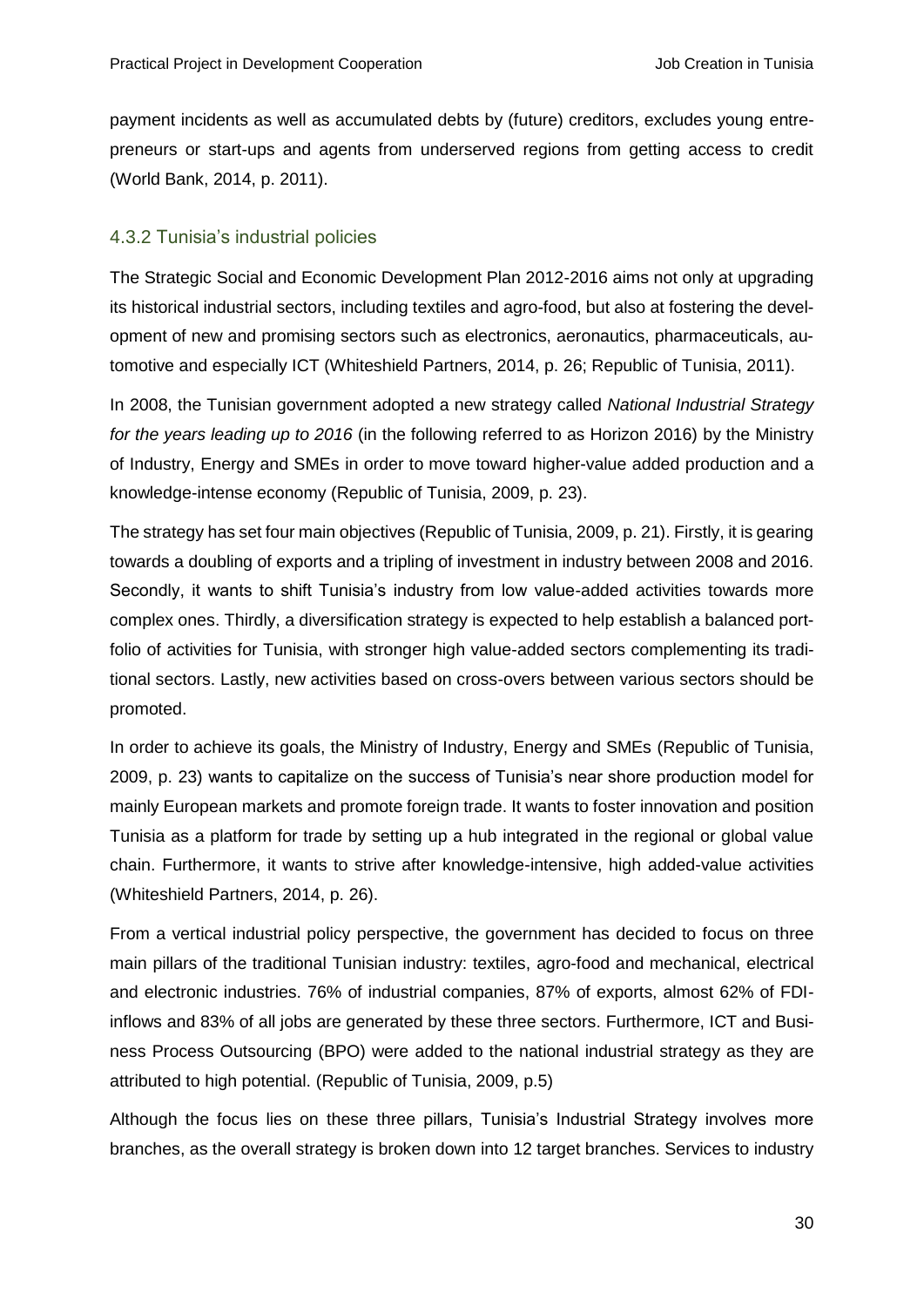-

include ICT, BPO, logistic services and other services. From the emerging sectors the electronic industry, automotive and aeronautical industry, technical plastics and pharmaceutical and biotech industry are targeted. Furthermore, traditional sectors such as agro-food, textiles, the chemical industry and the mechanical and electrical industry are taken into account. The government also intends to promote various cross-overs between these branches. Overall, Tunisia's economy is expected to move to more complex activities, illustrated by the projected contribution to industrial exports: by 2016, emerging industries and services to industries are expected to have an equal share in exports compared to a ratio of 1:3 in 2006 (Republic of Tunisia, 2009, p. 24).

The export-oriented industries have been facing strong international competition from low labour cost countries in South-East Asia or Eastern Europe. In order to raise competitiveness and boost innovation of all export-oriented industries, including sectors such as textiles or electric and electronic industries, the government has introduced several instruments to support the private sector in these sectors mainly in three areas: R&D, innovation incentives to increase cooperation between the private sector and research centers and the creation of clusters/ techno poles (Whiteshield Partners, 2014, p. 26). In 2009, Tunisia has invested about 1.25% of GDP in R&D, a share slightly under the MENA average (World Bank, 2014, p. 2012). According to the World Bank (2014, p. 212), these government expenditures are channeled through various institutions; sectoral technical centers/ techno poles, research centers and several government agencies<sup>4</sup> and the capital risk companies. Additionally, various public programs<sup>5</sup> were launched to provide incentives for innovation, including upgrading and industrial modernization programs aimed at supporting investment in new technology and improving the organizational capacity of firms.

The entire offshore industry has been stimulated for decades and the government continues to do so. The Investment Incentives Code from 1993 aims at strengthening the offshore regime by granting firms engaged wholly in export several advantages<sup>6</sup>. As outlined in the previous section, this strategy has supported Tunisia's economic growth for several years, but seems to be increasingly inefficient, resulting in an onshore/offshore dichotomy (World Bank, 2014; Whiteshield Partners, 2014; Trape et al., 2014)

<sup>4</sup> Agency for the promotion of research, innovation and firm creation; agency for industrial promotion; agency for agricultural investment promotion

<sup>5</sup> Prime d'Investissement en Rechereche et Développement; Programme National de Recherche Intégrée; Programme de Valorisation des Résultats de la Recherche; Régime d'Incitation dans le Domaine des Technologies de l'information

<sup>6</sup> The Investment Incentives Code for fully-exporting companies includes advantageous taxation, ease of capital movement, ease of doing business, minimum requirements for opening business. For a full overview, see: For-eign Investment Promotion Agency[: http://www.investintunisia.tn/site/en/article.php?id\\_article=789](http://www.investintunisia.tn/site/en/article.php?id_article=789)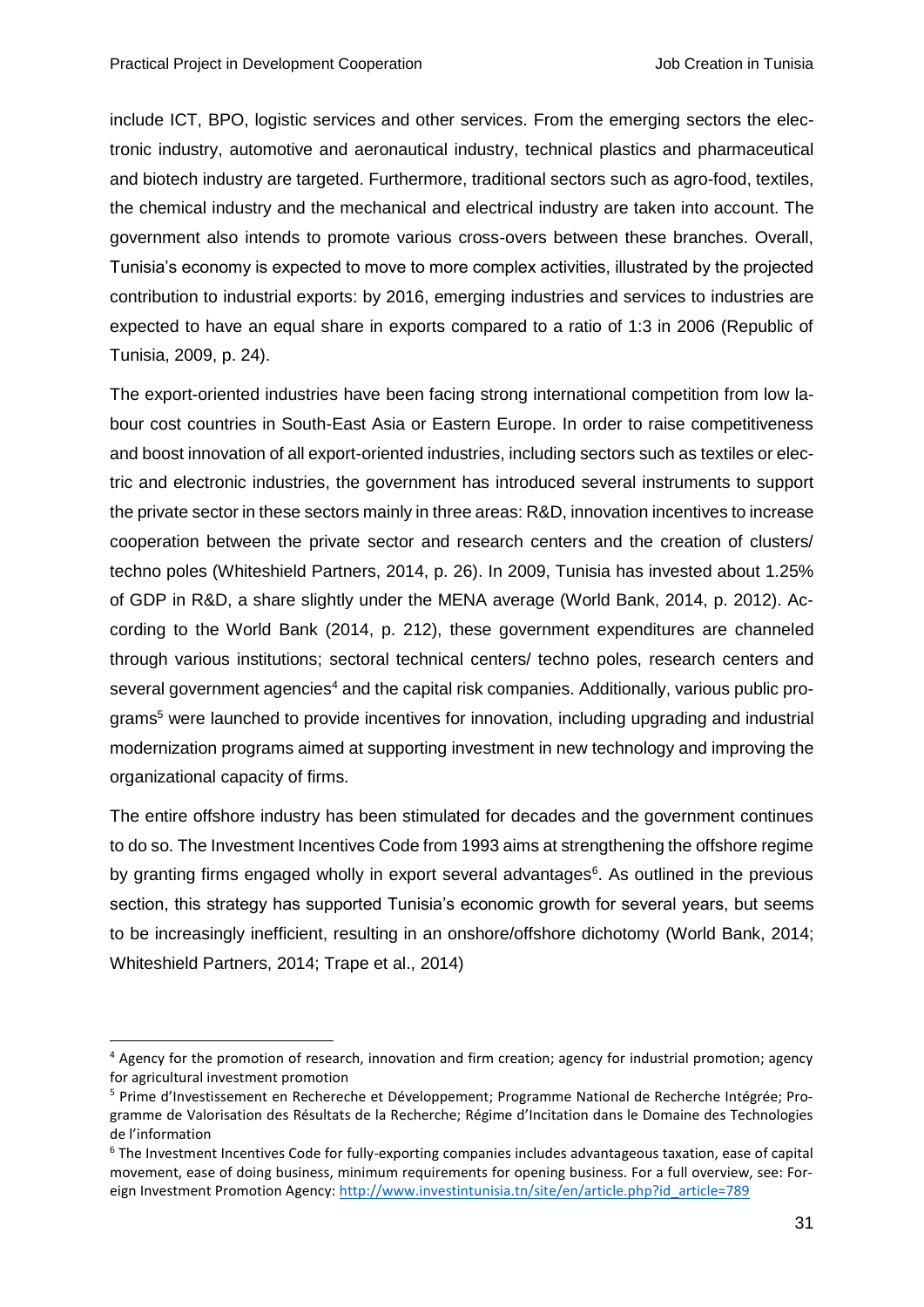The ICT sector received special attention within Tunisia's Industrial strategy. According to the Global Information Technology Report 2014 issued by the World Economic Forum (2014), Tunisia still ranks 87<sup>th</sup> and leads the ranking in North Africa<sup>7</sup>, although its position has deteriorated (in 2012, Tunisia was ranked  $50<sup>th</sup>$ ). A number of policies have been outlined to boost growth in the sector, including the modernization of the digital infrastructure, support of the private sector, development of human capital by reforming education policies and supporting education and training opportunities within the ICT sector (Whiteshield Partners, 2014, p. 27).

The pharmaceutical as well as the automotive sector were identified as "infant industries" by Whiteshield Partners (2014, p. 27). In other words, the Tunisian government pursued a protectionist strategy in the past by having implemented import restrictions on passenger cars or pharmaceuticals. The governmental Pharmacy Centre controls all pharmaceutical imports and - until 2006 - had the option to ban the import of a foreign drug similar to the domestically produced one upon request from a domestic pharmaceutical manufacturer. Although the system was dismissed in 2006 by a decree, this decree has no retroactive effect, therefore several firms are still profiting from bans imposed prior to 2006. (Whiteshield Partners, 2014, p. 27 f.)

According to the World Bank (2014, p. 234f), Tunisia has not been able to achieve its goals set in its different industrial policies so far. The target of moving toward higher value added production and a knowledge-intensive economy could not be reached. A review by the World Bank (2010) revealed, that there are several inefficiencies in R&D and innovation financing and incentives. R&D spending is allocated to many different actors without any clear criteria and no alignment to performance indicators. The many different programs sometimes overlap, which creates waste and inefficiencies. At the same time, there is a lack of collaboration between the private sector and institutions receiving funds like research centers, due to firstly a limited demand from the private sector because of its specialization in low value-added activities, further a mismatch between demand and supply of public research and thirdly a very complex bureaucracy.

Overall, the industrial strategy neglects addressing some of the major obstacles to private sector development such as barriers to competitive pressures, excessive regulatory burden, corruption and policy-induced distortions (World Bank, 2014, p. 234). Moreover, instead of providing sector-wide support, some of the programs and instruments have been distortionary because they support only selected firms. Abundant duplication and overlap of programs are additional problems. But most importantly, Tunisia's focus on promoting specific sectors has proved problematic. Cross-cutting reforms and solutions for coordination failures receive too

-

<sup>&</sup>lt;sup>7</sup> Egypt ranking 91<sup>th</sup>, Morocco ranking 99<sup>th</sup>, Algeria ranking 129<sup>th</sup>, Lybia ranking 138<sup>th</sup>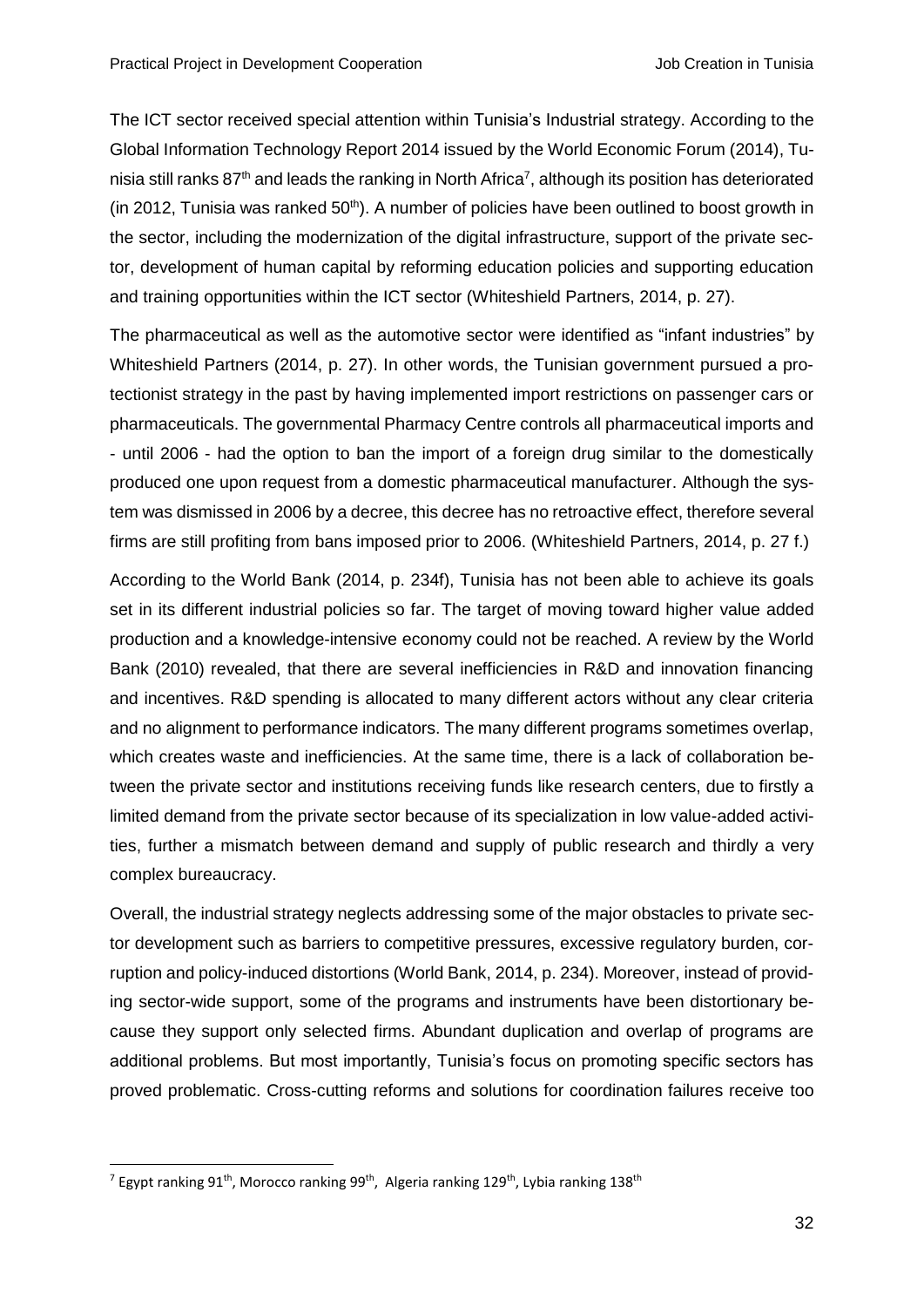little attention, although empirical evidence suggests that reforms in the business climate, better access to finance, increasing provision of public goods and addressing coordination failures boost investment (World Bank, 2014, p. 234 f.).

As a result of the analysis conducted by the CIIP (see chapter 3.4 CIIP in Tunisia), Tunisia has published a new strategy for its Industrial Policy in September 2014 (Republic of Tunisia, 2014, p. 39). It is aimed to strengthen the competitiveness of the industry and the acceleration of the transformation and integration process in the global value chain. It includes both horizontal and vertical measures. One key element of its strategy is to create a network of technology centers and quality infrastructure to foster R&D, based on a sectorial and cluster focus. Furthermore, the Public Private Dialogues (PPD) initiated by the CIIP will be formalized and should become a permanent structure in order to monitor the implementation of all policies. Based on the results of the PPD, the government of Tunisia has identified specific measures in key sectors attributed to high growth potential, which are presented below (Republic of Tunisia, 2014, p. 39 f.).

- *Energy sector*: The government encourages and promotes investment in operations in the field of hydrocarbon and in the renewable energy sector
- *Agriculture and food industry*: The Tunisian government wants to reform the subsidiary system in this sector and redevelop its regulatory framework in order to boost investment, particularly in aquaculture industry, high value fresh fruits and vegetables.
- *Textile and Clothing*: Although the sector faces strong international competition, it is still believed to have a competitive advantage. Therefore, several measures are intended to support investment in the sector: first, incentives for new investments such as trade agreements with trade partners such as the US, Africa or the Gulf countries targeted on higher added value product lines are to be introduced. Second technical support will be granted and third, benefits provided to offshore companies will be extended to onshore firms to better integrate the two areas.
- *Electronic and automotive components*: This sector is identified as a potential highgrowth industry and a power to transform the economy. In order to attract foreign firms to establish in Tunisia, the government wants to provide technical and commercial support by refocusing its current support structures. Additionally, it wants to improve the quality of training in this area in order to have a qualified work force.
- *Aeronautics industry*: this sector is currently booming and already has its own ecosystem including all activities of the aviation industry and supporting sectors and services. The government wants to encourage further development of this sector by implementing a DPP in order to identify the demand for incentives and measures.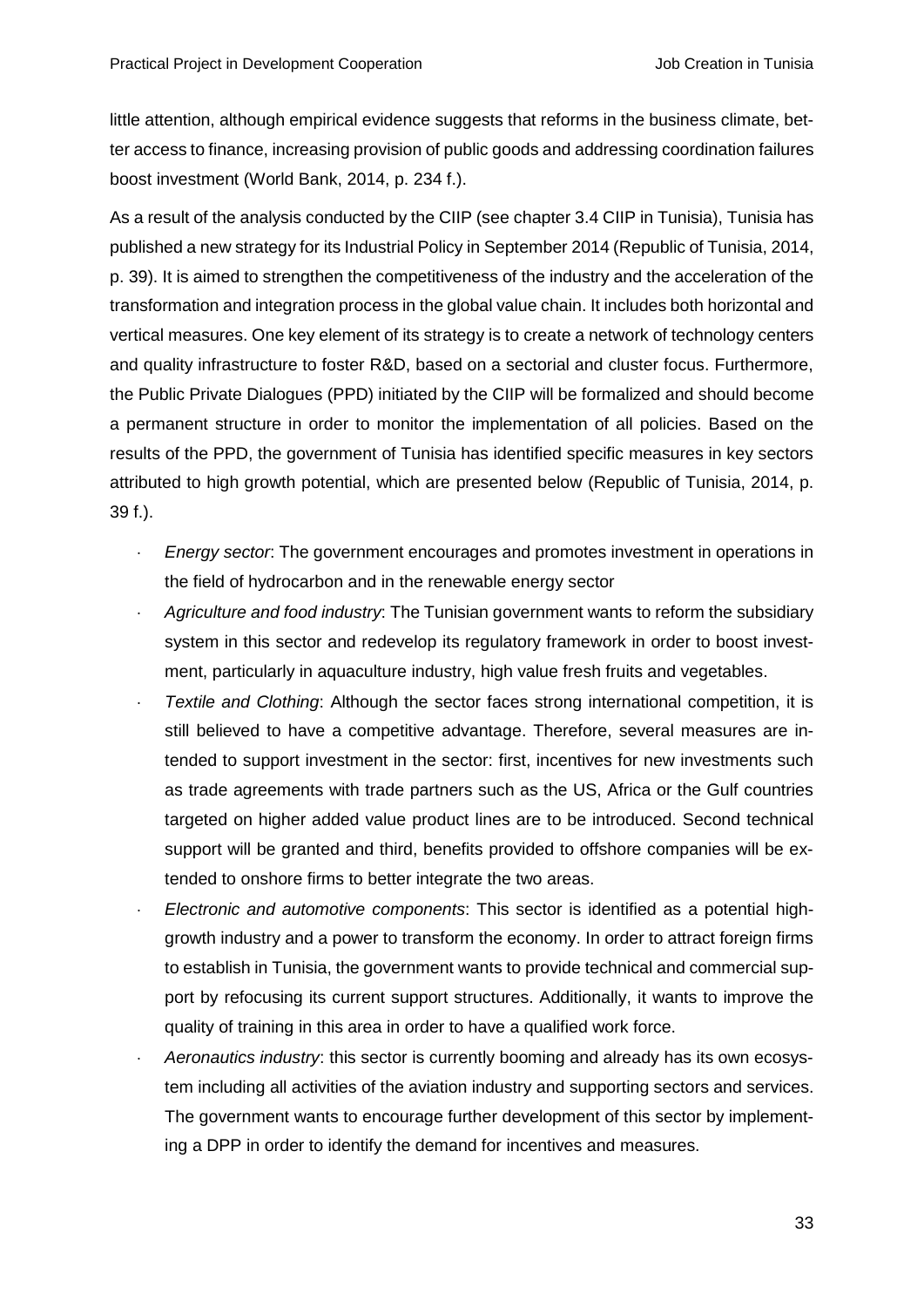- *Pharmaceutical industry*: to foster the sector, the government wants to liberalize pharmaceutical prices in the domestic market to encourage investment and exports, it wants to revise the procedures for obtaining authorization for registered drugs, review procurement procedures and reform compensation of imported products to encourage investment in the production of high value items and finally establish a legal framework for clinical trials and research laboratories.
- *Health services and medical tourism*: Tunisia is already a well-known destination for medical tourism due to its good private hospital infrastructure, qualified staff and a good price-performance ratio. The government has not yet identified specific measures, but wants to promote investment opportunities in this sector.
- *IT Services and ICT*: attributed to high growth potential, the IT sector will be supported by the government through several specific measures. Firstly, it wants to initiate the digitization program in the public sector and therefore offer business opportunities. Secondly, it wants to establish a legal framework to facilitate e-commerce and e-banking and expand and improve the quality of training for graduates in the sector. Additionally, it wants to foster offshoring, nearshoring and co-location of businesses between the country of origin and Tunisia for IT and IT enabled services. A program called *Smart Tunisia* is based on this idea and has already been implemented.

### <span id="page-38-0"></span>**4.4 CIIP in Tunisia**

This chapter summarizes the work of the CIIP in Tunisia by providing an overview of the key project components and outputs.

The CIIP has set up a project in coordination with the African Development Bank and the European commission to support the development of a package of reforms to promote exports and foster private investment (World Bank, 2014c, p. 29). The CIIP project launched sectorial Public Private Dialogues<sup>8</sup> on the four pilot sectors pharmaceuticals, medical tourism, garments and IT services. These dialogues are structured along three phases: first, diagnostics and prioritization of constraints, second elaboration and budgeting of sectorial action plans and third the establishment of implementation mechanisms and linkages to other World Bank projects in Tunisia. Although CIIP's focus is on the four pilot sectors, it has selected a long list of ten to twelve sectors. The remaining sectors will be analyzed along the same parameters, namely employment, competitiveness and exports. As the project now passes into its second phase, the project team already drew some recommendations from the analysis: Tunisia needs to tackle macro- and microeconomic constraints by introducing horizontal and vertical measures. Furthermore, Tunisia could build on cluster initiatives and sectors that have a high potential to

<sup>1</sup> <sup>8</sup> Enterprises, the Civil Society, local experts and government bodies took part in these dialogues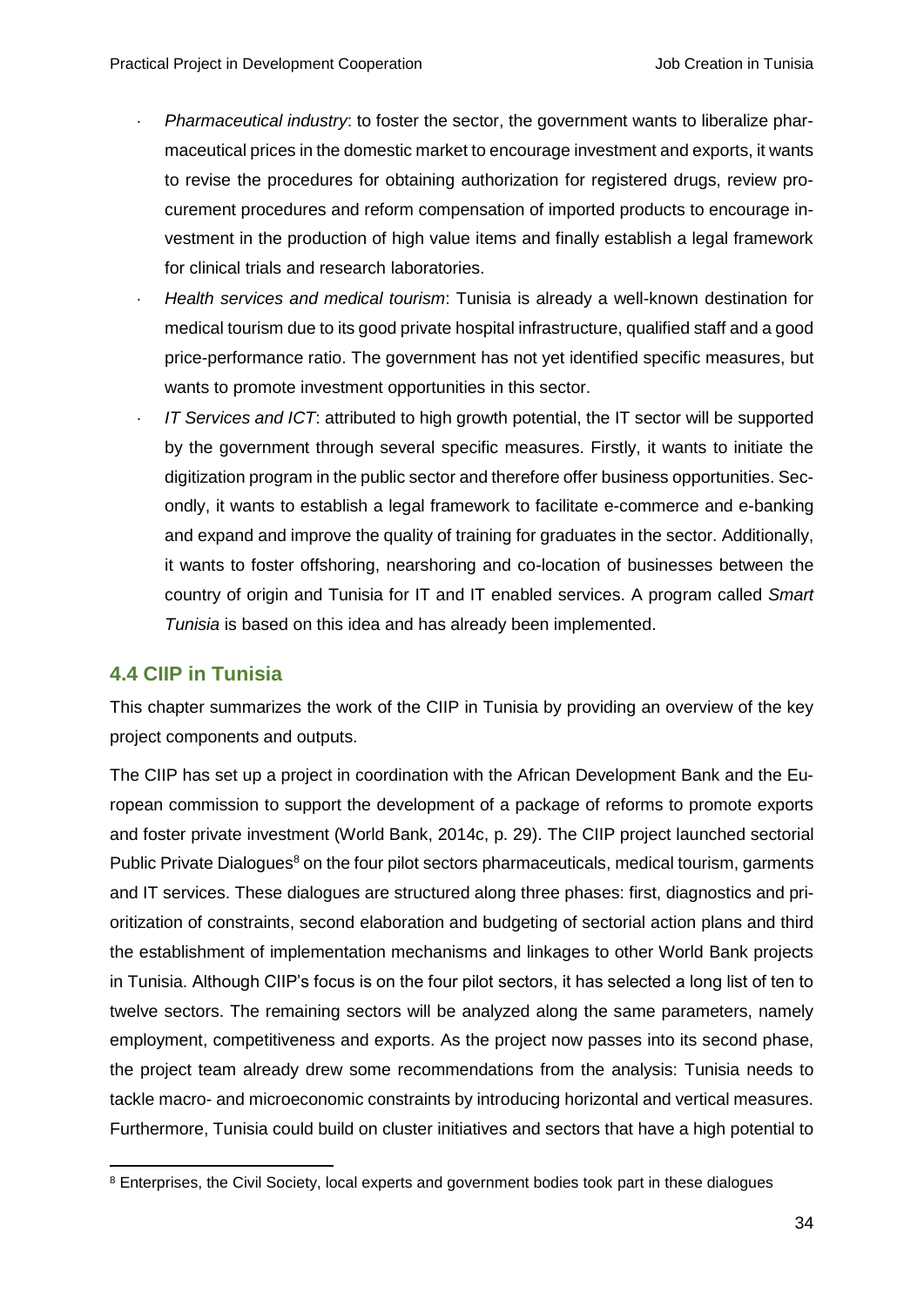pull the rest of the economy towards more sustainable and diversified growth. (CIIP, 2014, p. 1f)

The Swiss Cooperation Agency (SECO) has attended the CIIP Public Private Dialogue as an observer. Collaboration plans exist on replicating additional Dialogues in other sectors and on providing the CIIP team in Tunisia with expertise drawn from similar projects the SECO was involved in.

# <span id="page-39-0"></span>**4.5 Measures recommended for Tunisia**

In the following sub chapters we will present our industrial policy recommendations for Tunisia in order to create massive employment. The table below gives a short overview of the recommendations, which will be explained in detail later in the paper.

| Instrument/<br>measure                                 | <b>Quality of jobs</b><br>aimed at by the<br>measure? | <b>Specific sector tar-</b><br>geted by the meas-<br>ure? | <b>Covered</b><br>by cur-<br>rent CIIP efforts? |
|--------------------------------------------------------|-------------------------------------------------------|-----------------------------------------------------------|-------------------------------------------------|
| <b>Regulatory reform</b>                               | <b>Both</b>                                           | <b>No</b>                                                 | <b>No</b>                                       |
| Labour market policy                                   | High-quality                                          | <b>No</b>                                                 | <b>No</b>                                       |
| <b>Industrial clusters</b>                             | Low-quality                                           | Yes (textile)                                             | Yes                                             |
| Value chain develop-<br>ment                           | Low-quality                                           | <b>No</b>                                                 | Yes                                             |
| Special economic<br>zones                              | Low-quality                                           | Yes (textile)                                             | <b>No</b>                                       |
| <b>Strengthening SMEs</b>                              | Low-quality                                           | <b>No</b>                                                 | <b>No</b>                                       |
| Formalizing the infor-<br>mal sector                   | Low-quality                                           | <b>No</b>                                                 | <b>No</b>                                       |
| Integrating education<br>into industrial clus-<br>ters | High-quality                                          | <b>No</b>                                                 | <b>No</b>                                       |

<span id="page-39-1"></span>*Illustration 4: Recommended policy mixes, own illustration*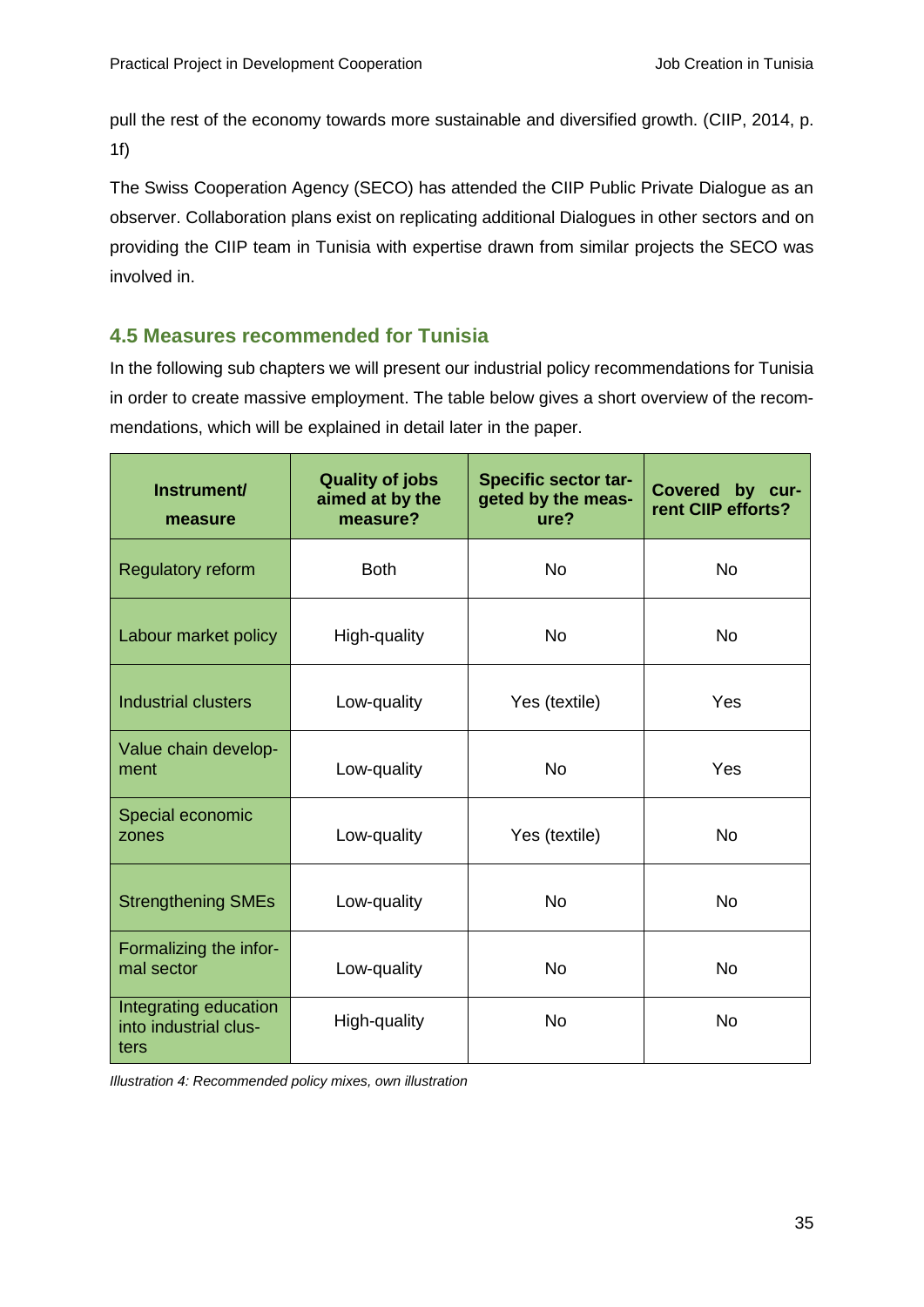#### <span id="page-40-0"></span>4.5.1 General industrial policy measures

Based on the discussion of different IPs and on the analysis of the country-specific regulatory constraints, i.e. economic bottle-necks, in the following there will be identified measures of a general and cross-sectoral character that should be considered. These measures should have a positive impact on business climate and, hence, contribute to the successful implementation of the new industrial policy strategy (4.3.2).

As discussed in chapter 3.3.2, Tunisia failed to reach many of the objectives it set in different industrial policy initiatives. As the analysis reveals, the main reasons for these failures could be attributed to (1) a lack of collaboration between state and the private sector that resulted in poor coordination and inefficiency, (2) a mismatch between the public and the private sector, and (3) regulatory burdens and barriers to competition (4.3.2). Besides that the state bureaucracy and financial policy, which causes disparities among sectors, is a significant hindrance to the investment climate (AFDB, 2014, p.19), the development of the private sector, and, hence, the economic growth. Therefore, it is, first of all, necessary to have a close look at the general economic framework. As mentioned above, a set of cross-cutting reforms directed towards the improvement of the business climate (4.3.2) would be an important pre-condition for market growth. Such reforms could ease the burden on business, reduce the mismatch between public and private sectors, and, hence, reduce disparities between the different sector of the economy. In this context general regulatory reforms are a necessary instrument to correct market failures and distortions (3.2.1) and to create more a favourable business and investment environment, which could in turn lead to more successful implementation of further industrial policies (IPs) and the creation of new jobs.

It should be noted that the field for regulatory reforms is very wide and, as mentioned above the impact of the reforms on the overall business environment in developing countries can be very limited due to resistance of the local bureaucracy (3.2.1). In the following we can only discuss some of the issues that were identified as problematic with regard to the creation of employment. Input for additional need for action in different industry sectors might also come from the PPDs established or envisage by CIIP (4.3.2)

Based on the discussion above it is possible to identify key areas that should be reconsidered:

1. First of all, private investment (both foreign and domestic) in many sectors is still largely controlled by the state and is subject to strict limitations with respect to foreign investment (AFDB, 2015, p.19). This causes disparities between sectors (AFDB, 2015, p.19), the consequence being that private investment is allocated mostly into productions at the lower end of the value chain (4.3.1). Therefore the revision and liberalization of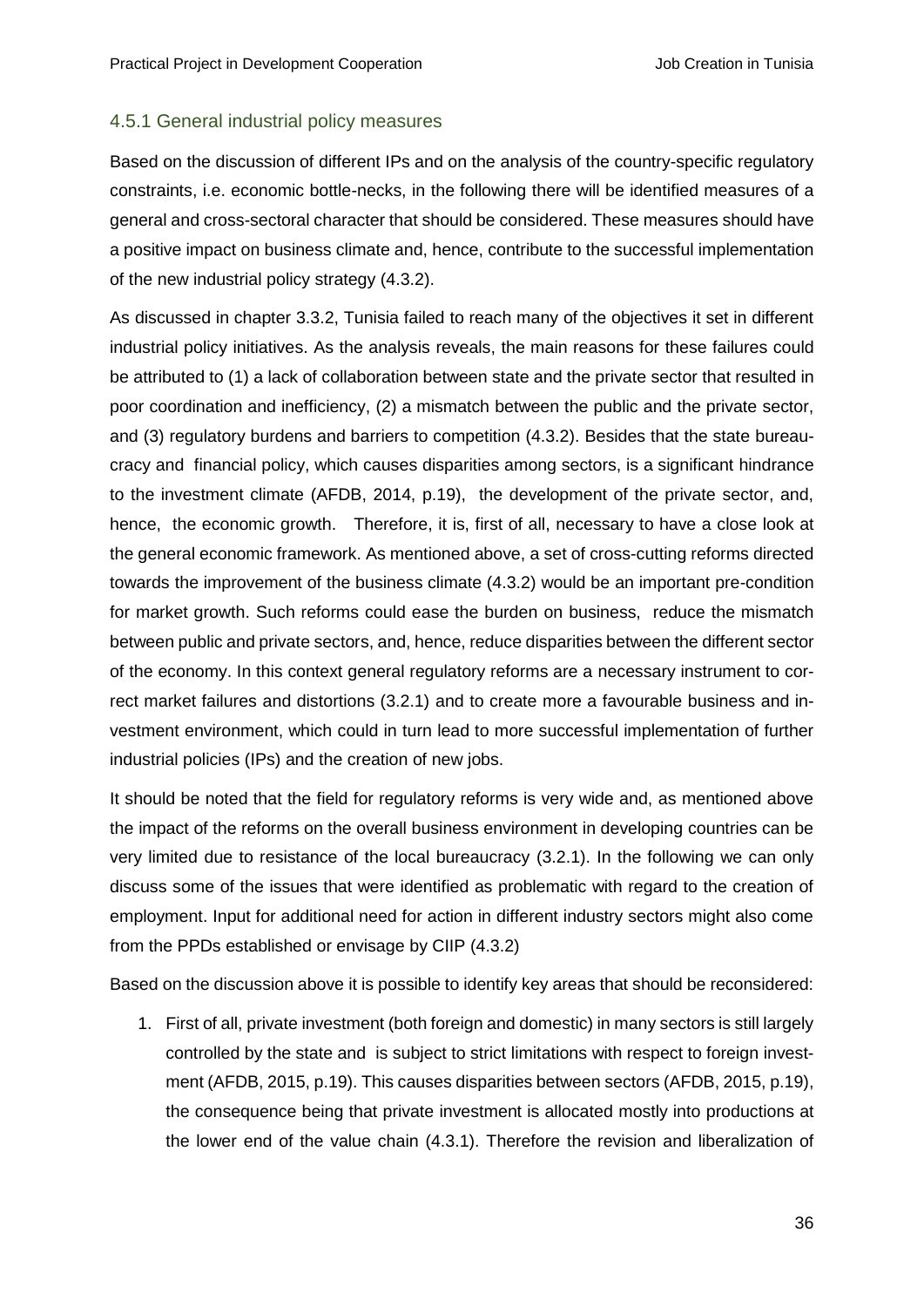investment rules could lead to more investment in companies that would boost economic growth.

- *2.* Secondly, as discussed above, formalizing of business is an important instrument for job creation in the context of developing countries with large informal sector (3.2.3). In this respect reforming the registration procedure would be an important measure to ease the process. Therefore, existing registration procedures should be reviewed or replaced by more simple and less costly ones. In general, but in particular with a view to the establishment of complex business clusters that require a multitude of permits, registrations etc., it is of particular importance to clearly allocate competences and responsibilities of all state entities involved in the registration process. Also, procedural rules must ensure that all administrative orders (permits etc.) are formally and on the substance coordinated with each other. In the following chapter of this paper the formalizing the informal sector will be discussed in more detail as one of the instrument proposed for creation of low-quality jobs in Tunisia.
- 3. Another regulatory issue that has been identified as problematic is the tax system. Tunisia´s tax law currently favours companies in the export industries over companies producing for the domestic market (3.3.1). Removing this discrimination by adapting the relevant tax laws could result in higher investment into domestic industries, also, it could contribute to the better integration of domestic and export-oriented industries, thus removing the problem of onshore/offshore dichotomy (3.3.1). Ideally, this measure would allow to produce more sophisticated goods domestically. It should be noted however that taking measures to reducing the dichotomy might sets constraints to measures aiming at the promotion of export oriented industries.

#### <span id="page-41-0"></span>4.5.2 Industrial policy measures to create low skilled employment

In the last sub-chapter, general measures have been presented which are required in a country's economy before going into more detailed industrial policy recommendations, like for example the improvement of the rules and regulations of the business environment. In this subchapter, industrial policy recommendations will be proposed which could potentially lead to massive job creation in the low productivity/low quality job sector.

An important industry in this sector is the textile industry. As mentioned above in chapter 3.3 in the analysis of Tunisia's economy and its industrial policies, the government is still convinced that Tunisia has a competitive advantage in the textile production and chose it as one of the three main sectors for its industrial policy implementation. Also within the CIIP activities in Tunisia, the garment industry has been selected as one as the four pilot sectors for Public Private Dialogues, showing its ongoing importance for the Tunisian economy. This is why the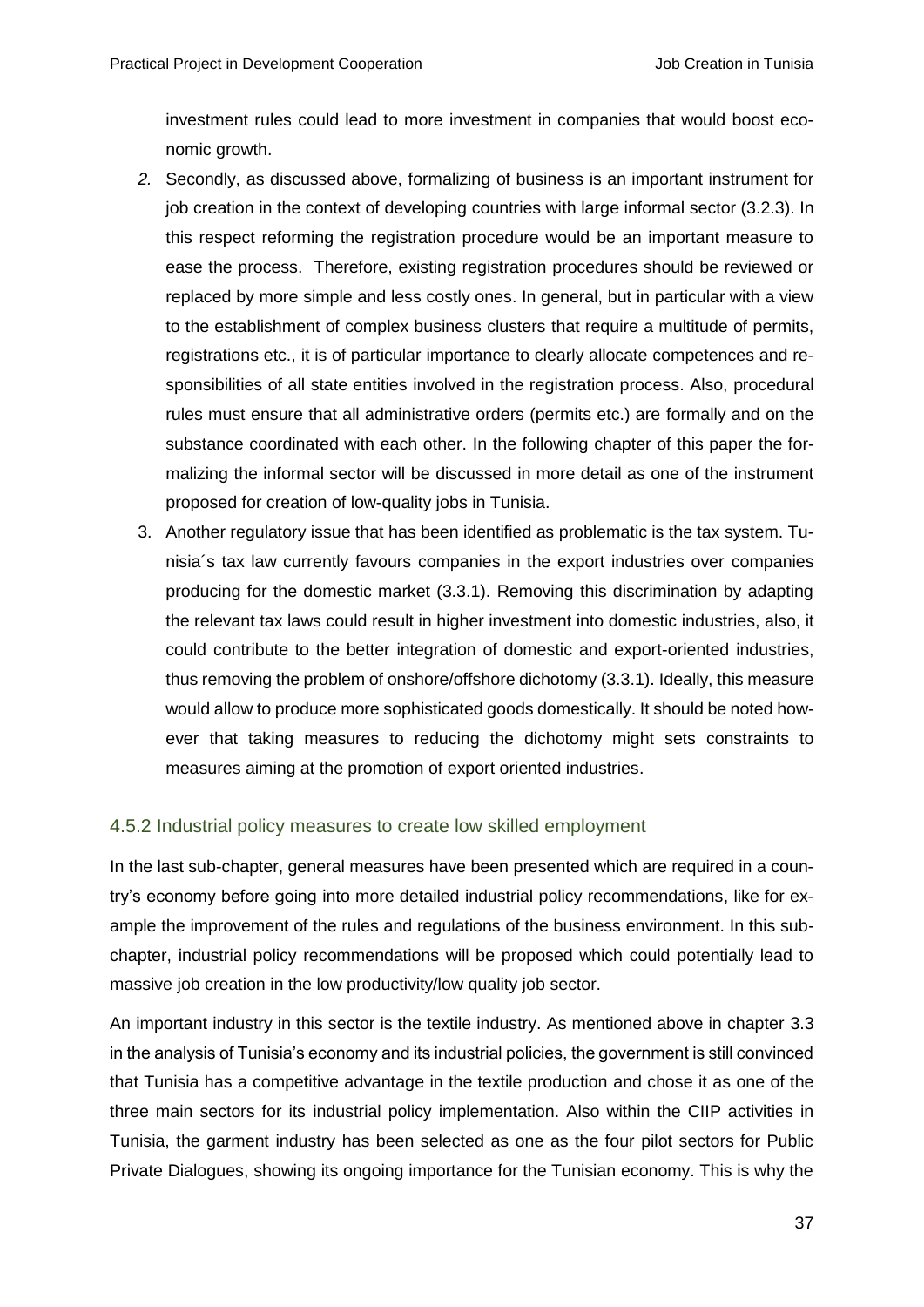textile industry has been selected to propose policy recommendations to create jobs on a massive scale in the low quality jobs/low value added sector. This industry is already established and developed enough in Tunisia to serve as a starting point for large-scale job creation. Since the focus of the government is on this sector, it is likely that development programs in the textile industry have a high chance to get implemented seriously and therefore should eventually be successful. The grounds for the recommendation which are made in this sub-chapter are the types of industrial policies discussed in chapter 3.2 as well as Tunisia's economic situation, industrial policies as well the CIIP efforts in Tunisia discussed in chapters 4.3. and 4.4.

It is important to notice that this sector only serves as a starting point for massive job creation in the short and middle run. To really boost Tunisia's economy and to provide sustainable economic growth in the long run, the focus has to be shifted away from the low value added and low quality jobs sector towards high value added/high productivity sectors with high quality jobs, like for example the ICT or medical tourism sector. In addition, as already discussed above, Tunisia's textile industry is facing increased competition from countries in Southeast Asia which can produce at lower costs. So even though Tunisia still seems to have a competitive advantage in the textile sector, this suggests that the focus should not lie on this industry anymore in the long run. But in the short run, the textile industry can still serve as a strong provider of employment and economic growth as the industry is well-established and supported by both the government as well as through the CIIP.

#### *IP mix I: Cluster building, Value Chain approach and Special Economic Zones*

Since the 1970's, an industrial cluster for textiles is already existing within Tunisia. This cluster is called "Pôle de compétitivité Monastir-El Fejja" (mfcpole) and is mainly focusing on the production of intermediary and finished products. The area includes 40 % of Tunisian textile and apparel jobs and 40 % of national exports of the textile and clothing sector are produces in this area, showing its high relevance despite the increased competition from low cost countries in Southeast Asia (Texmedclusters, n.d., Central Tunisia (Sahel)). The mfcpole is also hosting development centers, start-up centers, congress facilities and show rooms (Benner, 2012, p. 14 f.). The cluster is also export oriented, as a large share of the produced textile products are exported abroad, which has already been discussed earlier in this paper. The cluster is also trying to consolidate the logistics chain of the textile sector, therefore aiming at improving the value chain of the whole sector. (mfcpole, n.d., la zone de finissage – les objectifs).

The example of the mfcpole shows that Tunisia already has a strategy and some positive experience regarding the establishing of an industry cluster (both vertical and horizontal) as well as the integration of strategies and policies aimed at improving the whole textile value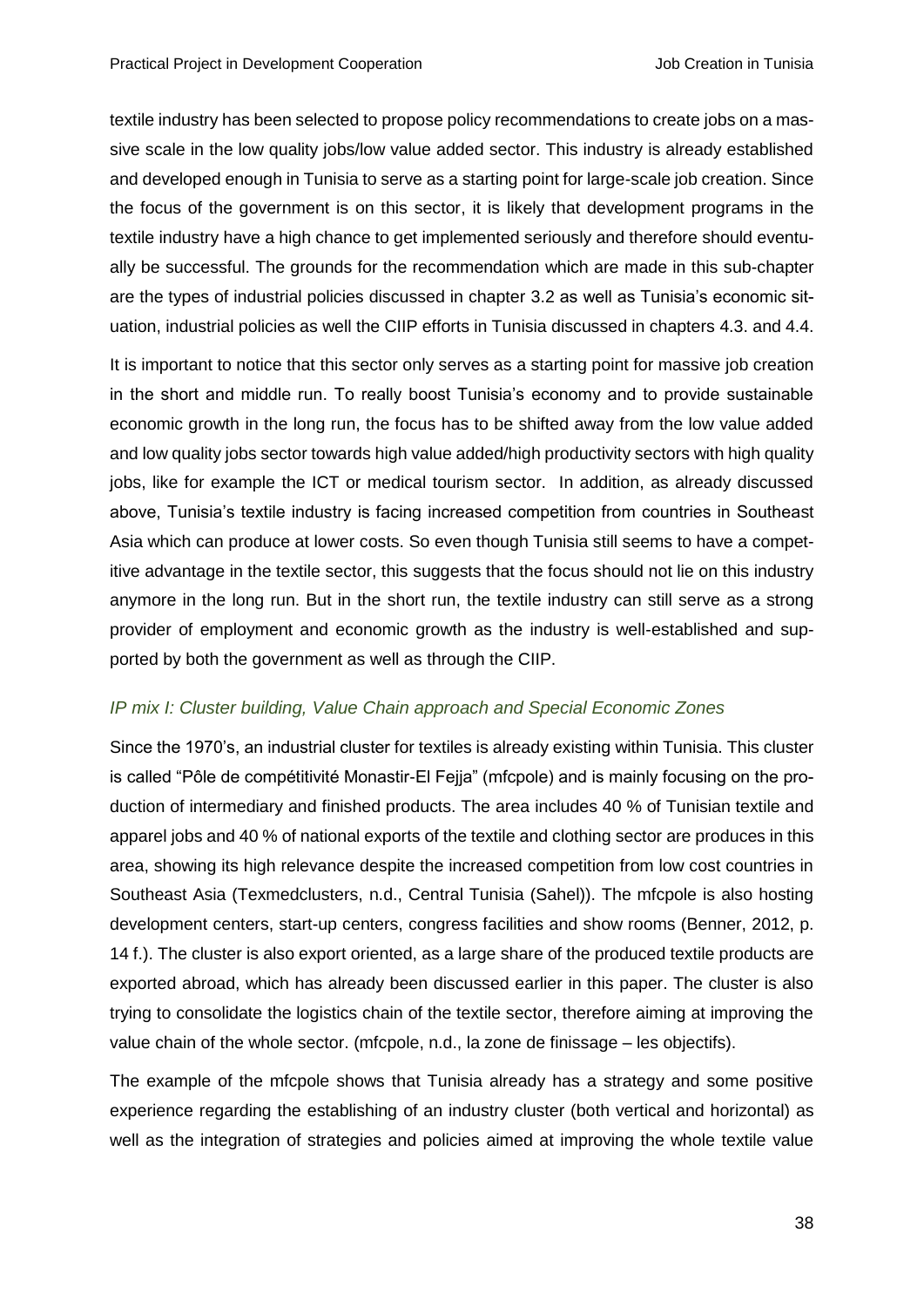chain, as all members of the value chain (from the cotton producer up to producer of the finished product) are located within the cluster zone, benefiting from the various services offered to companies. But so far, the mfcpole is not defined as a Special Economic Zone, which would be an additional point to consider by the Tunisian government. As already mentioned earlier in this paper, the textile industry is heavily export-oriented. In addition, the export-oriented sectors of the Tunisian economy is relying on importing a significant portion of its input. This both means that the textile sector would benefit from certain forms of special economic zones. Regarding the imports, a Free Trade Zone would ensure lower costs and better trading conditions, as it enables duty-free imports and exports and reduces the costs of importing products needed for production considerably. Regarding exports, an Export Processing Zone is the most obvious solution, as it is also situated outside the customs of the host country and focuses on the production of goods destined for the export. Those measures would reduce the production cost and increase productivity and would therefore lead eventually to job creation.

It is important to also consider the possible negative impacts of further boosting a specific industrial cluster like the mfcpole in Tunisia. As mentioned above, the country is facing a continuingly increasing onshore-offshore dichotomy, which leads to an ongoing separation between companies producing for the local markets and those producing for export. With the installation of Special Economic Zones which have their own rules and regulations compared to the rest of the country, this separation might aggravate. The risk is that an important economic sector loses its interlinkages and connections to the overall domestic economy.

This concern has also been identified by the literature. According to a World Bank report, the mfcpole serves very often as an example for an industrial cluster which remained an enclave within the overall economy of the country without having served as a trigger or catalyzer for dramatic structural economic change, even though the cluster was able to serve as a robust job-creating program within itself (World Bank, 2011, p. 4). This means that while the cluster itself can be considered successful in creating additional jobs, the rest of the economy has not really benefited from the economic performance in that specific zone. This does not only lead to an uneven economic development between sectors, but also between different regions within the country because export/import-oriented companies normally settle close to adequate infrastructures like ports and airports.

A possible strategy to fight this uneven regional development would be the promotion of clusters and Special Economic Zones in rural regions, as proposed by Benner (Benner, 2012, p. 15). As youth unemployment is most predominant in rural areas, the government should actively take a leadership role in establishing additional "mfcpole-like" clusters in there. A prerequisite for a successful cluster building is that the adequate infrastructure will provided, e.g. proper roads to reach ports and airports or the establishment of additional airports in more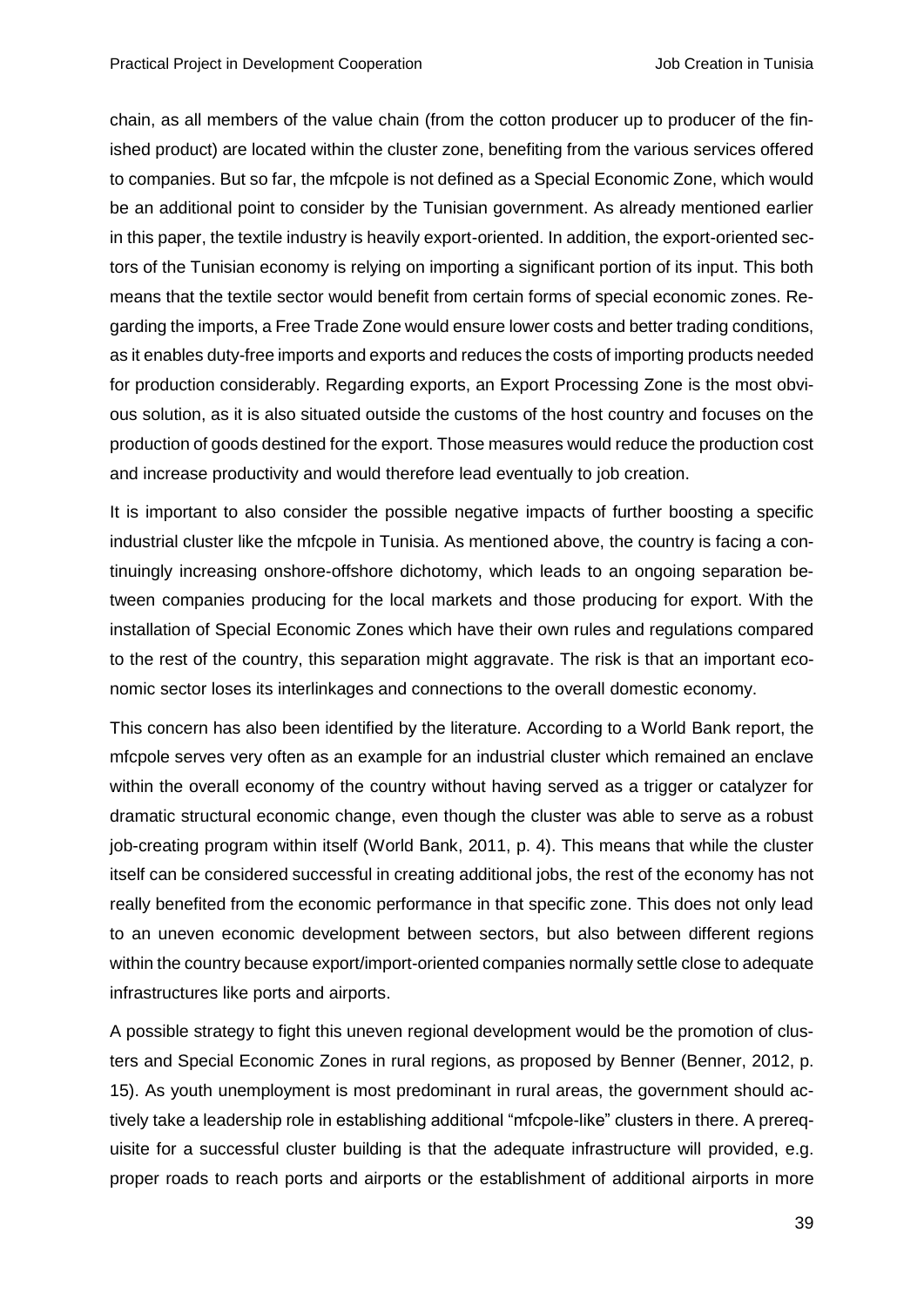remote areas. Such clusters would lead to increased economic development and increased job-creation of other regions in the country as well, supporting a more even development among the different geographical areas.

#### *IP mix II: Strengthening SMEs and formalizing the informal sector*

It is widely accepted that SMEs are the backbone of a healthy economy, which is also the case for Tunisia. In 2011, 601'416 SMEs have been operating in Tunisia, employing 59 % of the total Tunisian workforce and accounting for more than 99 % of Tunisian companies (OECD/European Commision/ETF, 2014, p. 323). As already discussed in sub-chapter 3.2.4., the two major strategies in this regard are to improve the access to finance for SMEs and to establish Business Development Services specifically tailored to SMEs. Since the late 1990s, Tunisia has established numerous institutions in the public, civil and financial sector as well as international initiatives/programs to boost SMEs, for example the *Centre d'Appui à la PMI*, the *Sociétés d'investissement à Capital-Risque* or the *Integrated Support to SMEs in the Mediterranean Region* from the United Nations Industrial Development Organization (UNIDO) (Tomaso et al., 2001, p. 61 f.).

However, only little coordination and cooperation between those organizations and institutions seems to exist at either country or regional level. One recommendation regarding the strengthening of SMEs in Tunisia would be to create a coordination mechanism in order to increase the impact of those different specialized institutions. When it comes to promoting SMEs in Tunisia the public sector is the main actor and therefore this coordinating institution should be located within the national government to ensure that it becomes part of the national development strategy and that it gets the necessary attention.

In addition, coming back to the textile sector, institutions could be created which specifically deal with the textile industry. Those institutions could be integrated into the specific clusters, similar to the mfcpole. This would lead to a more direct interaction between the public and the private sector in this area and would lead to the improved integration of the cluster/economic zone into the overall economy, as they would get linked up with civil society as well as financial organizations.

But before too much time and resources are getting invested into the development of SMEs in Tunisia, the problem of the formalization of the informal sector should be addressed by the government. Research has shown that 85 % of the Tunisian enterprises and 42 % of the total workforce are employed in the informal sector (International Organization for Migration, 2013, p. 31). Given the insight from sub-chapter 3.2.3., formalizing the informal sector could boost employment considerably, as formalizing a business increases its chance to grow. To express it in a simple way, the benefits of formalization have to outweigh the cost of formalization.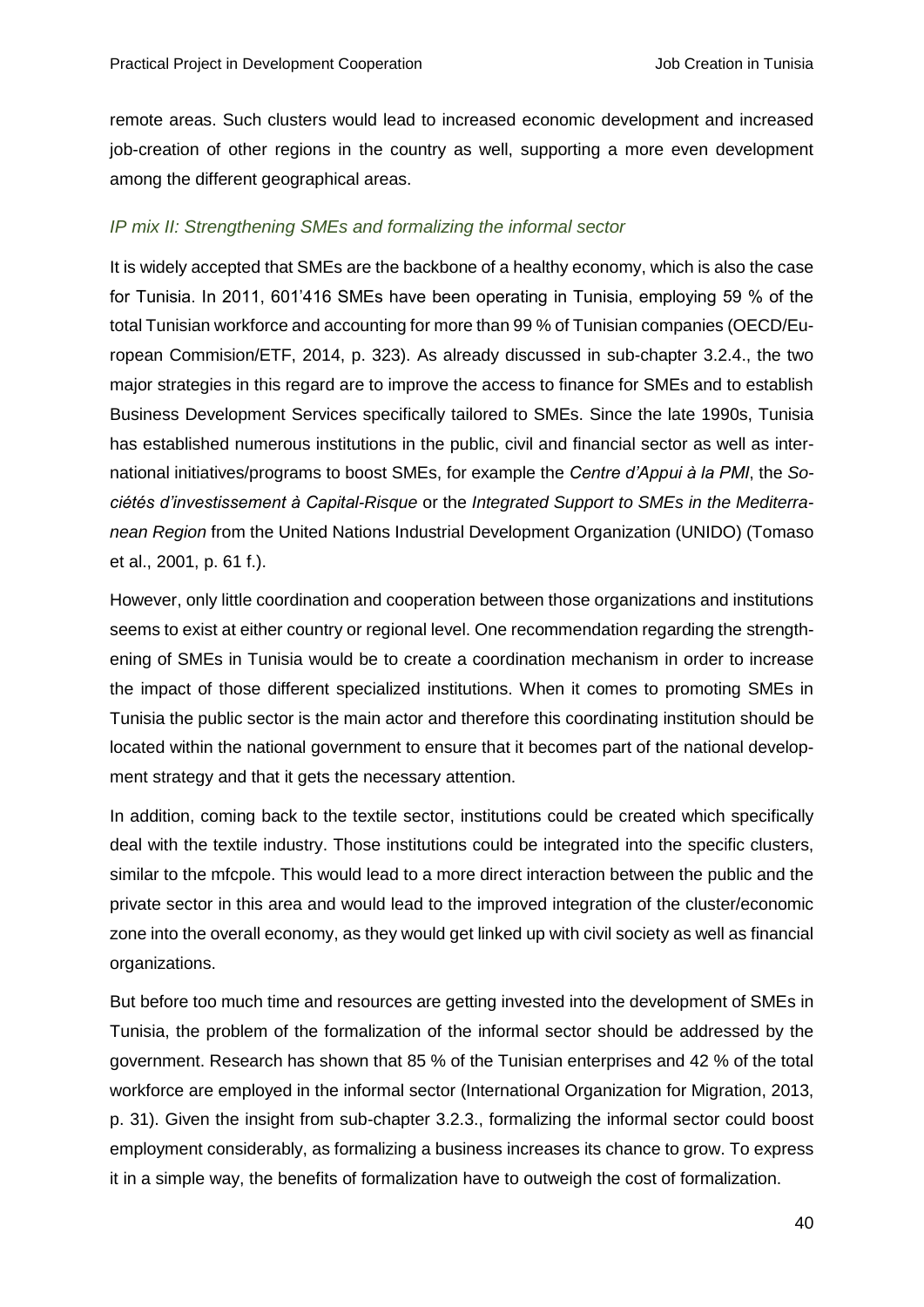As discussed earlier in this paper, the Tunisian government has a variety of instruments at its disposal to increase the percentage of formalized companies in the economy. This does not only apply for the textile industry, but for the private sector overall. First of all, information campaigns should be launched to make the employers/employees aware of what their status is and what it concretely means to be (in-) formal, as well as informing them about the benefits of legalizing their work. Otherwise, many people/businesses will remain ignorant of this and will not even consider changing the legal status of their business. After the benefits of formalization have been shown, another important step is to reduce the cost of formalization in an appropriate way. The registration procedures have to be simplified and its costs considerably lowered, which is part of the problem of the private sector suffering from an excessive regulatory burden (World Bank, 2014, p. 234). Only when the registration is fast, easy and affordable SMEs will register, otherwise they will stay in informality. In addition to this, the taxation system probably has to be adjusted. With a corporate income tax rate of 30 %, a lot of informal SMEs will stay away from formalizing their work as they would lose almost a third of their (sometimes already very humble) corporate income (World Tax, n.d., Tunisia). Only when all those measures are taken simultaneously, a considerable formalization of the informal sector has a chance for success.

#### <span id="page-45-0"></span>4.5.3 Industrial policy measures to create high skilled employment

In order to ensure a sustainable economic growth it would be essential that Tunisia's economy shift towards more high-value added production and, thus, to the creation of high-quality jobs. The issue of high-quality jobs is getting all the more important, taking into account that Tunisia has an increasing number of workers with tertiary education (3.3.1), which are an important human potential for economic growth if properly trained and educated. In order to create highquality jobs for this segment of the labor market it is important to remove existing barriers that prevented this so far.

According to the World Bank (2014, p.170) sound labour market policies are an important element for the development of high-quality employment. Indeed, as will be discussed below, the creation of stable employment conditions is a prerequisite for the development of high-quality jobs. Therefore, labour market policies need to be included in the policy mix aiming at the creation of high-quality jobs.

Apart from labour market policy it is important to target the existing mismatch between education on one hand and the needs of firms providing high-quality jobs on the other hand (4.3.1). One possibility, which is suggested in this paper, is to intensify the cooperation of private and public sectors with respect to education of students.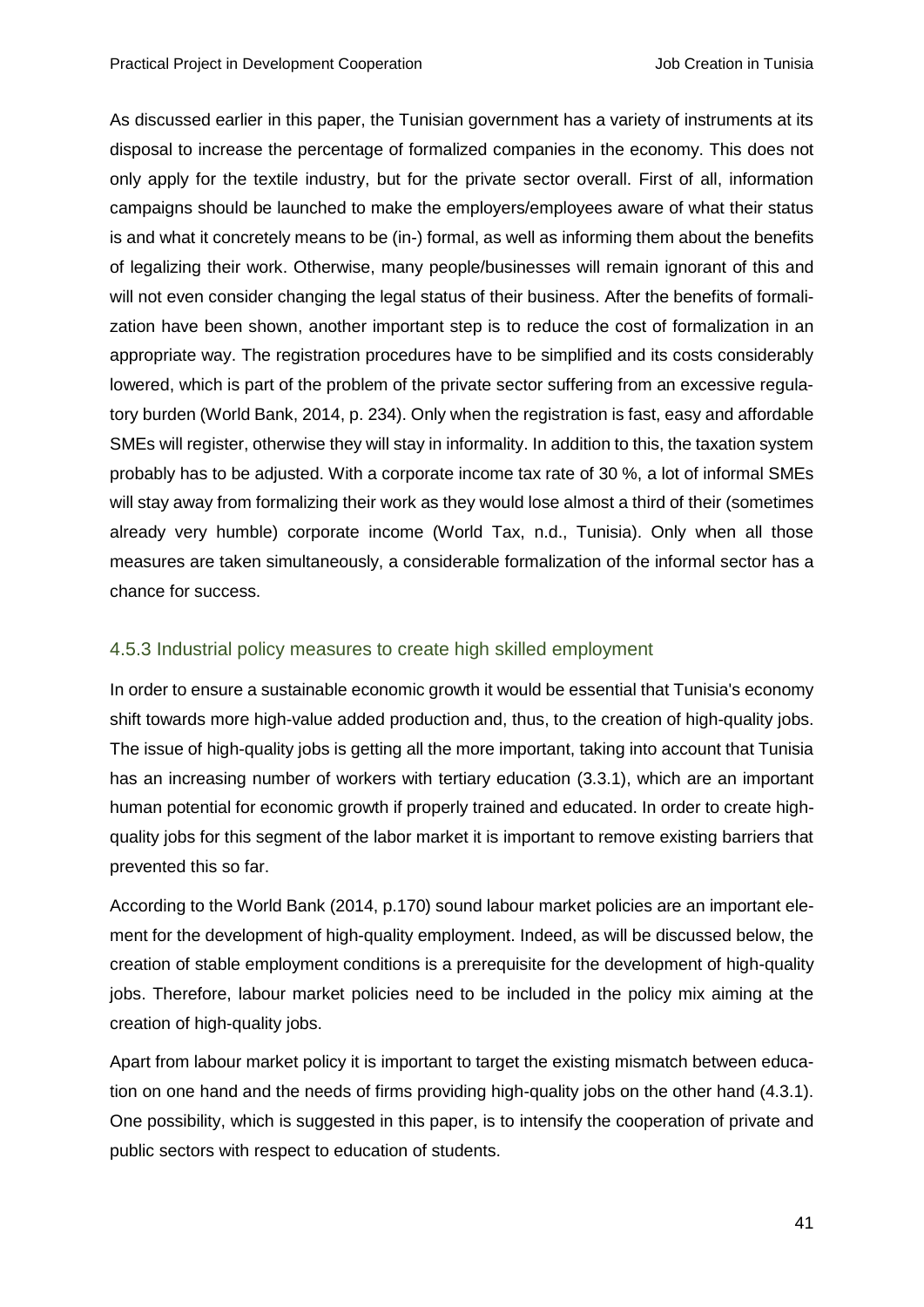As mentioned above a majority of tertiary educated graduates are currently absorbed by the public sector. This is partly due to the relative attractiveness of public sector employments (3.5.1) and partly because the graduates skills do not match the needs of the private sector (4.3.1). Elimination of this mismatch between education and demand of the economy is a key issue, which is relevant for both, economic growth and fighting unemployment.

#### *IP mix: Labour Market Regulations, Educational Programs and Clusters*

As to the labor market, Tunisia recognized flaws in the current regulatory regime. It therefore embarked in 2013 on a process of so-called tripartite dialogue between government, unions and employers. The dialogue resulted in the conclusion of the *Social Pact* that provides the institutional framework for the preparation of policy reform projects in the field of the labor market and related areas, such as social insurance (unemployment insurance) and pension schemes. The overall objective is to align the regulation of the Tunisian labour market with international standards in order to provide companies more flexibility and, hence, competitiveness, while protecting workers´ rights (World Bank, 2014, p.187).

With regard to the creation of high-quality jobs it is of particular importance that labour market regulations are designed in a way that they support its stability. Only stable and long-term character of employment can motivate employers and employees to invest in education and in the development and maintenance of labour skills. Proper professional skill of workforce is, in turn a pre-requisite for the development of high-value added industries.

As discussed above, there is empirical evidence that reveals the correlation between the level of rigidity of the labour market and the level of employment (3.2.2).The current labour market regulations in Tunisia is considered to be too rigid: As a result, many companies prefer fix-term and short-term contracts over open-term agreements (4.3.1) That leaves employees with less job security and prevents the creation of stable working conditions (4.3.1). Therefore, it is recommended that the *Labour Code* is adapted so that the terminating costs of open-term contracts are lowered. In order to compensate for lower firing costs employees might be better protected by the creation of unemployment insurance as suggested by the World Bank (2014, p.188).

Providing for stable labour market conditions is a pre-requisite but not sufficient for the creation of high-quality jobs. Another problem affecting the Tunisian labour market is the quality of the labour force, which does not correspond with needs of the private sector. Therefore, mismatch between workers´ skills and demand of the private economy was identified as a significant constraint for economic development (3.3.1). Possible reasons for this mismatch can be both, the low quality of education and the fact that acquired competences do not correspond to the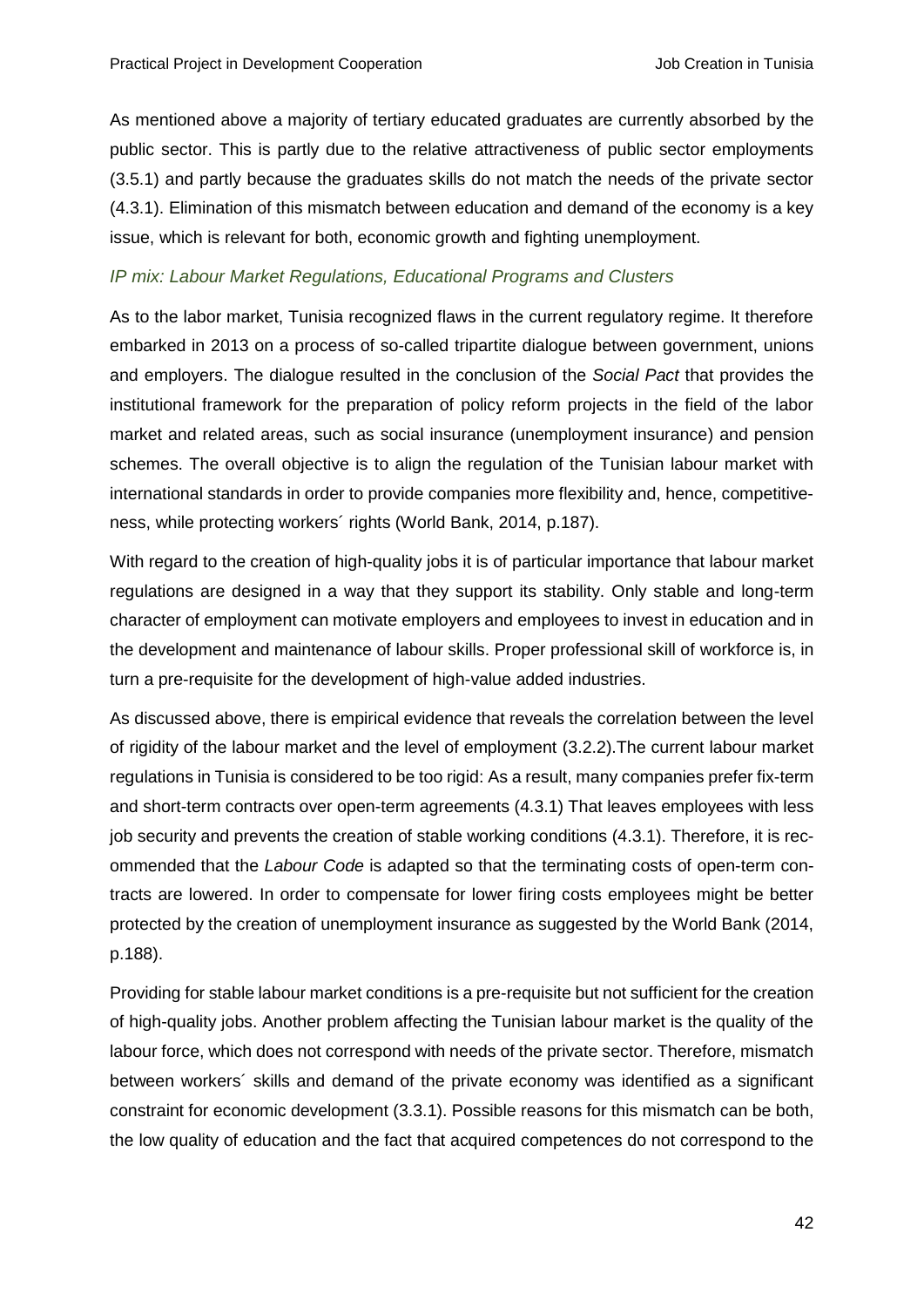needs of the private sector (Angel-Urdinola et al., 2014, p.56). Another reason for this mismatch is the isolation of the private sector from the educational sector. This separation causes difficulties with respect to the exchange of information which would allow to adjust the quality of education to the demand of the economy (Angel-Urdinola et al., 2014, p.58).

In order to reduce this mismatch a series of labor market programs, financed by the National Employment Fund and managed by the ANETI, have been launched in Tunisia. Although their impact has not yet been properly evaluated, there is some evidence that they did not have much impact on the creation of new jobs. The main reasons for this failure were (1) a lack of coordination; (2) an overlap of the programs; (3) administrative burdens for companies to participate; (4) false incentives for business to invest in human capital; and (5) a lack of monitoring (Angel-Urdinola et al., 2014, pp. 68-69).

One approach to bridge the gap between the skills of high-qualified employees and the needs of the private industry is to bring students, educational facilities and industry together. Clusters, that form an integral part of Tunisia's IP (4.3.2),and that were identified as a key instrument for further growth (4.4.) could provide an excellent platform for the establishment of such a cooperation. The first step could be that students are offered an alternative to the curriculums of existing universities and instead are educated in educational facilities with practical orientation. Their curriculums should be developed in close cooperation with the enterprises and existing R&D facilities of the cluster. In order to increase students' practical orientation, educational programs that provide for practical work in turn with regular theoretical education (similar to the Swiss system of apprenticeship) might be envisaged. As starting point, priority could be given to educational programs in the sectors that were chosen by CIIP activities and included in the PPD, which have potential for economic growth and creating high-quality jobs (3.3.2), i.e. ICT and medical tourism. When implementing this instrument, the lessons learned from previous failures should be taken into account.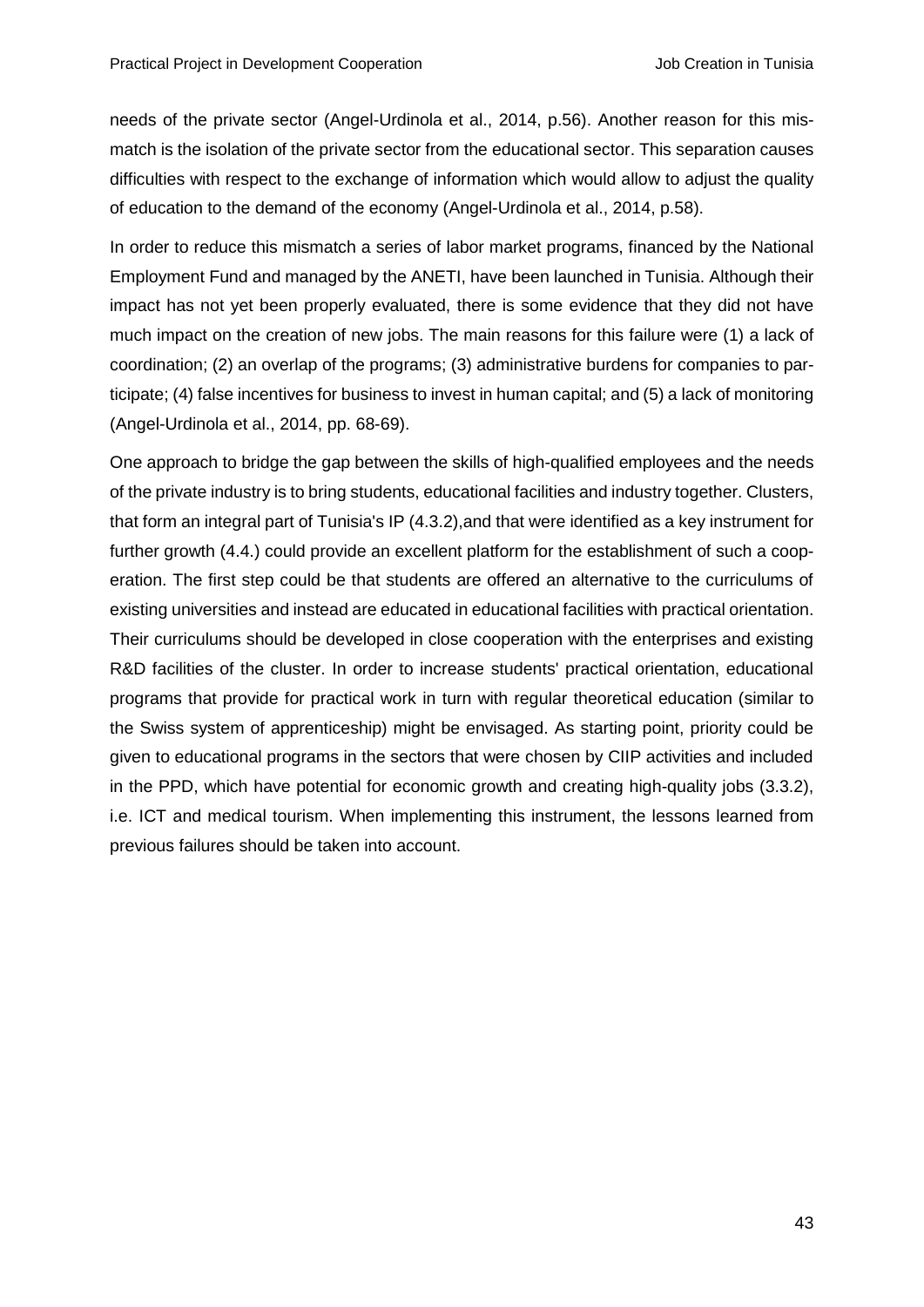# <span id="page-48-0"></span>**5 Conclusion**

This paper provides an overview of possible solutions to the unemployment situation in Tunisia by recommending different industrial policy mixes.

By consulting existing literature about the history, political and economic situation of Tunisia and by analyzing already existing industrial policies implemented by the CIIP, the authors identified three main recommendations in order to promote massive job creation.

The first policy mix recommendation aims at the entire Tunisian economy and is necessary for a successful development of other specific industrial policies. The overall measures should build a strong and business favoring environment. The first policy mix should aim at reducing the demands, costs and complexity of formalizing and register businesses. Furthermore, private domestic and foreign investment should no longer be controlled by the Tunisian government, which should have a positive impact on the economic growth. Moreover, the business tax system should be revised in order to reduce the growing dichotomy between exporting industries and non-exporting industries.

Based on the overall policies changes, we chose the textile industry to propose further specific policy recommendations for creating low skilled employment on a massive scale. In order to reach this goal, the authors recommend building industrial clusters in order to increase efficiency in the value chain. Further, a Special Economic Zone should be established by the government to boost exports. Also SME's should be promoted. Because the promotion of low skilled jobs will not lead to a sustainable growth of the Tunisian economy and will not lead to enough jobs overall, it is important to notice that this measure mix is recommended only as a short to medium run remedy. In the long run, high skilled employment should be created in order to build up a lasting competitiveness, which does not only rely on cheap labour such as the textile sector. Therefore, a second specific mix of industrial policies is recommended, aiming at creating massive high skilled employment.

The industrial policies mix in order to create high quality jobs include in particular the integration of the educational system into an industrial cluster. The ultimate goal of this is to meet the industries' demand of skilled workers and to reduce the massive existing unemployment of university graduates, which are nowadays partly absorbed by the state. Further, reforming regulations including a labour market policy change is recommended. Security to both employers and employees must be increased in order to create a lasting, efficient relationship.

In conclusion, all three industrial policies mixes should be implemented. The authors are aware that the realization of these recommendations will be very resource intensive and will not necessarily have a massive impact in the short-term. But since the CIIP is a medium to long-term project, the authors believe that implementing all three industrial policy mixes in combination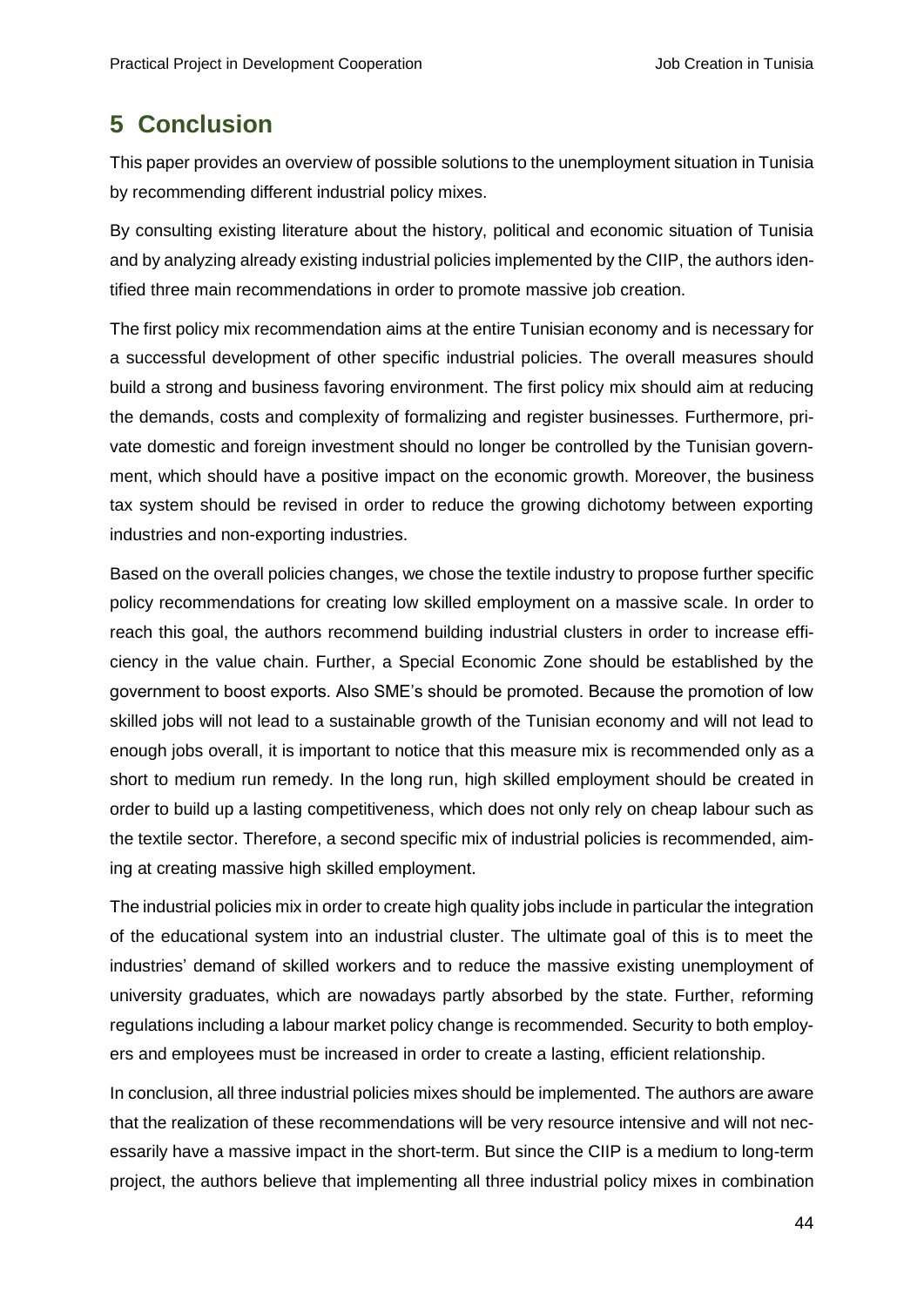is more sustainable and fit with the program goals best. Nevertheless, the recommendations have some constraints, since corruption, nepotism and also political instability are still prevalent in Tunisia. The political instability and the feeling of political and economic change can also be seen as a unique opportunity and Tunisia has never been rated as a freer country than in 2015 by Freedom house (2015). Therefore, the authors see this a great and unique chance to start with such an ambitious project.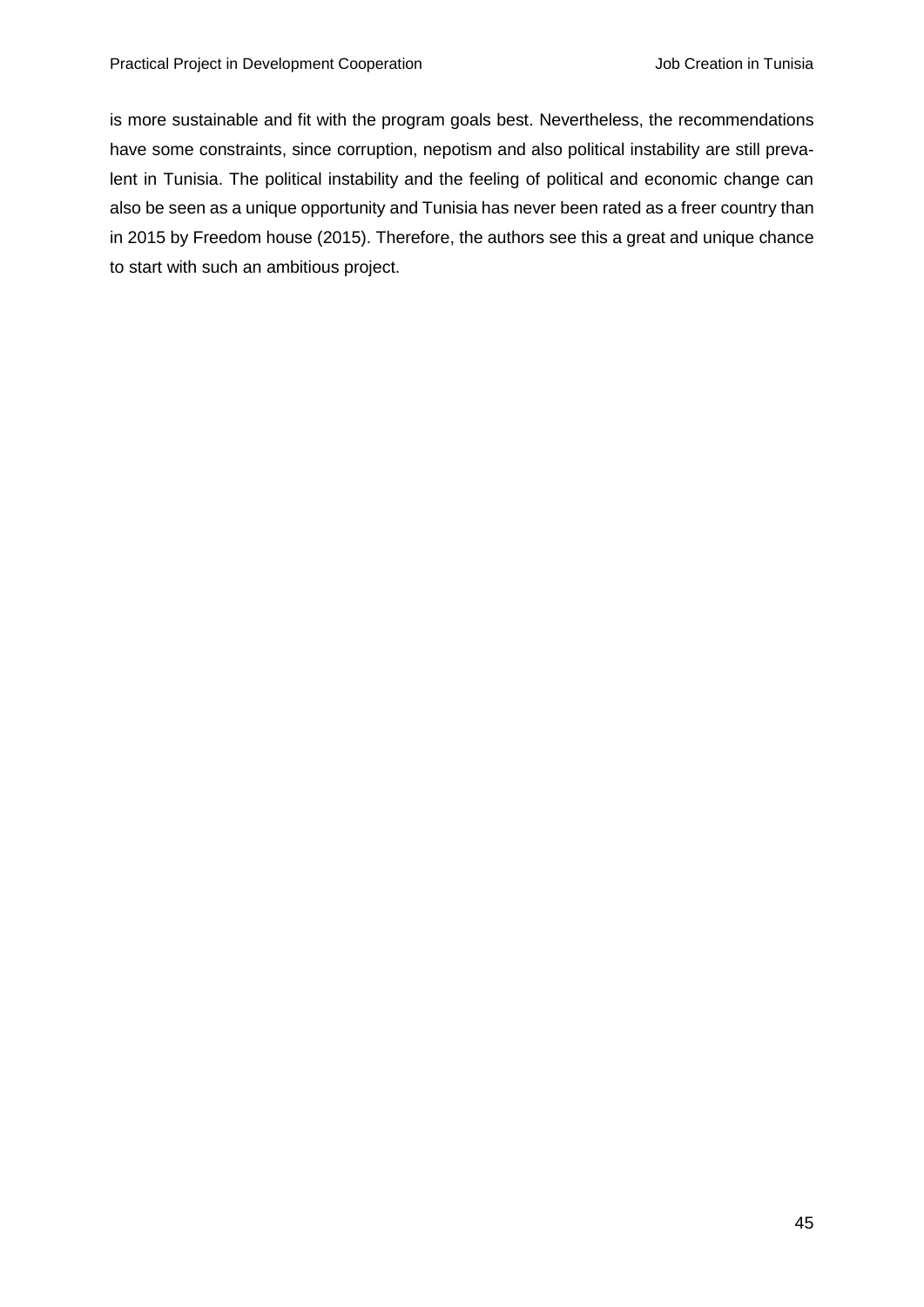# <span id="page-50-0"></span>**6 Bibliography**

- ACDI VOCA (2014). Ghana: Agricultural Development and Value Chain Enhancement II (ADVANCE II) – Project Profile. Accra: Author.
- African Development Bank Group (2014). Tunisia: Interim Country Strategy Paper 2014- 2015
- Aggarwal, A. (2007). Impact of Special Economic Zones on Employment, Poverty, and Human Development. New Delhi: Indian Council for Research on International Economic Relations
- Alexander, C. (1997). Back from the Democratic Brink: Authoritarianism and Civil Society in Tunisia. Middle East Report: No. 205, Middle East Studies Networks: The Politics of a Field (Oct. - Dec., 1997), pp. 34-38. Retrieved from: [http://www.jstor.org/sta](http://www.jstor.org/stable/3013093?seq=1#page_scan_tab_contents)[ble/3013093?seq=1#page\\_scan\\_tab\\_contents](http://www.jstor.org/stable/3013093?seq=1#page_scan_tab_contents) (11.5.2015)
- Anderson, L. (2011). Demystifying the Arab Spring: Parsing the Differences between Tunisia, Egypt, and Libya. Foreign Affairs Vol. 90, No. 3 (MAY/JUNE 2011), pp. 2-7. Retrieved from: [http://www.jstor.org/stable/23039401?seq=1#page\\_scan\\_tab\\_contents](http://www.jstor.org/stable/23039401?seq=1#page_scan_tab_contents) (11.5.2015)
- Andreoni, A. (2012). Productive Capabilities Indicators for Industrial Policy Design. Vienna: United Nations Industrial Development Organization [UNIDO].
- Angel-Urdinola, D. F., Kuddo, A., Robalino, D., & Rutkowski, J. (2014). Constraints to Labor Mobility and Formalization in Angel-Urdinola, D. F., Nucifora, A., & Robalino, D. (Eds.) Labor Policy to Promote Good Jobs in Tunisia: Revisiting Labor Regulation, Social Security, and Active Labor Market. World Bank Group.
- Baldwin, R., Robert-Nicoud, F. (2007). Entry and asymmetric lobbying: Why governments pick losers. Journal of the European Economic Association, 5(5), 1064-1093.
- Benner, M. (2012). Cluster Policy as a Development Strategy Case Studies from the Middle East and North Africa. Lüneburg: University of Lüneburg.
- Boeri, T., Helppie, B., Macis, M. (2008). Labor regulations in developing countries: a review of the evidence and directions for future research. World Bank Social Protection Discussion Paper, 833.
- Charrad, M. (2001). States and Women's Rights: The Making of Postcolonial Tunisia, Algeria and Morocco. University of California Press. Retrieved from: [http://books.google.ch/books?hl=de&lr=&id=pUkluYZ](http://books.google.ch/books?hl=de&lr=&id=pUkluYZmaGsC&oi=fnd&pg=PR9&dq=tunisia&ots=FA7tKVfahA&sig=AvXwM1lTm_XL29wtWj0Eb4UK8iE#v=onepage&q=tunisia&f=false)[maGsC&oi=fnd&pg=PR9&dq=tuni](http://books.google.ch/books?hl=de&lr=&id=pUkluYZmaGsC&oi=fnd&pg=PR9&dq=tunisia&ots=FA7tKVfahA&sig=AvXwM1lTm_XL29wtWj0Eb4UK8iE#v=onepage&q=tunisia&f=false)sia&ots=FA7tKVfahA&sig=AvXwM1ITm\_XL29wtWj0Eb4UK8iE#v=onepage&q=tuni[sia&f=false](http://books.google.ch/books?hl=de&lr=&id=pUkluYZmaGsC&oi=fnd&pg=PR9&dq=tunisia&ots=FA7tKVfahA&sig=AvXwM1lTm_XL29wtWj0Eb4UK8iE#v=onepage&q=tunisia&f=false) (28.3.2015)
- CIIP (2014). Project Proposal Tunisia. Washington, DC: The World Bank Group.
- CIIP (2015). About. Retrieved from:<https://www.theciip.org/node/3> (5.5.2015)
- CIIPb (2015). Approach. Retrieved from:<https://www.theciip.org/node/6> (5.5.2015)
- Commission of the European Communities [EC] (2002). Industrial Policy in an enlarged Europe. Brussels: Author.
- Donor Committee for Enterprise Development [DCED] (2013). Strategic Industrial Policy and Business Environment Reform: Are They Compatible?. London: Author.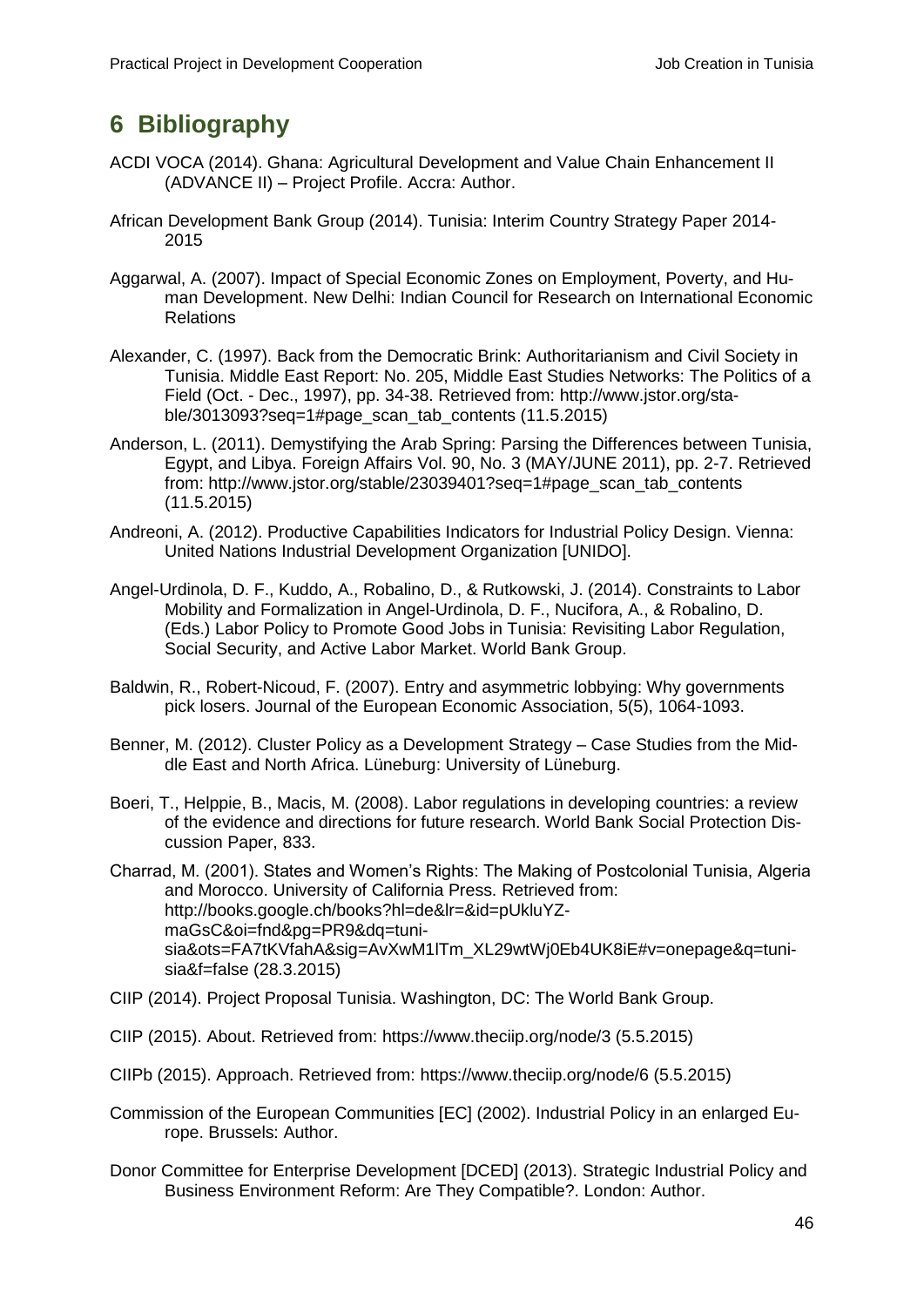- Djankov, S., Ramalho, R. (2009). Employment laws in developing countries. Journal of Comparative Economics, 37(1), 3-13.
- Encyclopedia of World Biography (2010). Zine el Abidine Ben Ali Facts. Retrieved from: <http://biography.yourdictionary.com/zine-el-abidine-ben-ali> (20.3.2015)
- Erdle, S. (2011). Industrial Policy in Tunisia. Discussion Paper. Bonn: Deutsches Institut für Entwicklungspolitik.
- Fallah, B. (2014). The Pros and Cons of Formalizing Informal MSEs in the Palestinian Economy. Palestine Economic Policy Research Institute
- Feldmann, H. (2009). The unemployment effects of labor regulation around the world. Journal of Comparative Economics, 37(1), 76-90.
- Foreign Investment Promotion Board [FIPB] (n.d.). About us. Retrieved from: <http://www.fipb.gov.in/AboutUs.aspx> (19.3.2015)
- Garibaldi P., Mauro P. (2000) Job Creation: Why Some Countries Do Better. International Monetary Fund, April 2000. Retrieved from: [https://www.imf.org/external/pubs/ft/is](https://www.imf.org/external/pubs/ft/issues/issues20/)[sues/issues20/](https://www.imf.org/external/pubs/ft/issues/issues20/) (03.05.2015)
- Hibou, B. (2011). Macroéconomie et domination politique en Tunisie: du miracle économique benaliste aux enjeux socio-économiques du moment révolutionnaire. Politique africaine 124 (4/2011).
- Hsieh, C.-T., Klenow P. J. (2009). Misallocation and Manufacturing in China and India. The Quarterly Journal of Economics CXXIV, Nov 2009 (4).
- International Labour Organization [ILO] (2011). Value Chain Development Approaches and activities by seven UN agencies and opportunities for interagency cooperation. Geneva: International Labour Office.
- International Organization for Migration [IOM] (2013). Etude exploratoire sur la traite des personnes en Tunisie. Tunis: Author.
- Jaramoui, A. (2016). The Impact of the Coalition on Ennahda and Nidaa Tounes. Open Democracy. Retrieved from: [https://www.opendemocracy.net/arab-awakening/anouar](https://www.opendemocracy.net/arab-awakening/anouar-jamaoui/impact-of-coalition-on-ennahda-and-nidaa-tounes)[jamaoui/impact-of-coalition-on-ennahda-and-nidaa-tounes](https://www.opendemocracy.net/arab-awakening/anouar-jamaoui/impact-of-coalition-on-ennahda-and-nidaa-tounes) (28.3.2015)
- Kaplan, D. S. (2009). Job creation and labor reform in Latin America. Journal of Comparative Economics, 37(1), 91-105.
- Kapstein, E.B., Kim R., Eggeling H. (2012). Modeling the Socio-Economic Impact of Potential IFC Investments in Tunisia. Washington DC: The World Bank Group.
- Ketels, C. H., & Memedovic, O. (2008). From clusters to cluster-based economic development. International journal of technological learning, innovation and development, 1(3), 375-392.
- Khamis, M. (2014). Formalization of jobs and firms in emerging market economies through registration reform. IZA World of Labor.
- Kirkpatrick C. (2014). Assessing the Impact of Regulatory Reform in Developing Countries. University of Manchester, UK Public Admin. Dev. 34, 162–168
- Klaas, B. (2013). The long Shadow of Ben Ali. How a decades-old face coup attempt is taking its toll on Tunisia. The FP Group. Retrieved from: [http://foreignpol](http://foreignpolicy.com/2013/12/17/the-long-shadow-of-ben-ali/)[icy.com/2013/12/17/the-long-shadow-of-ben-ali/](http://foreignpolicy.com/2013/12/17/the-long-shadow-of-ben-ali/) (25.3.2015)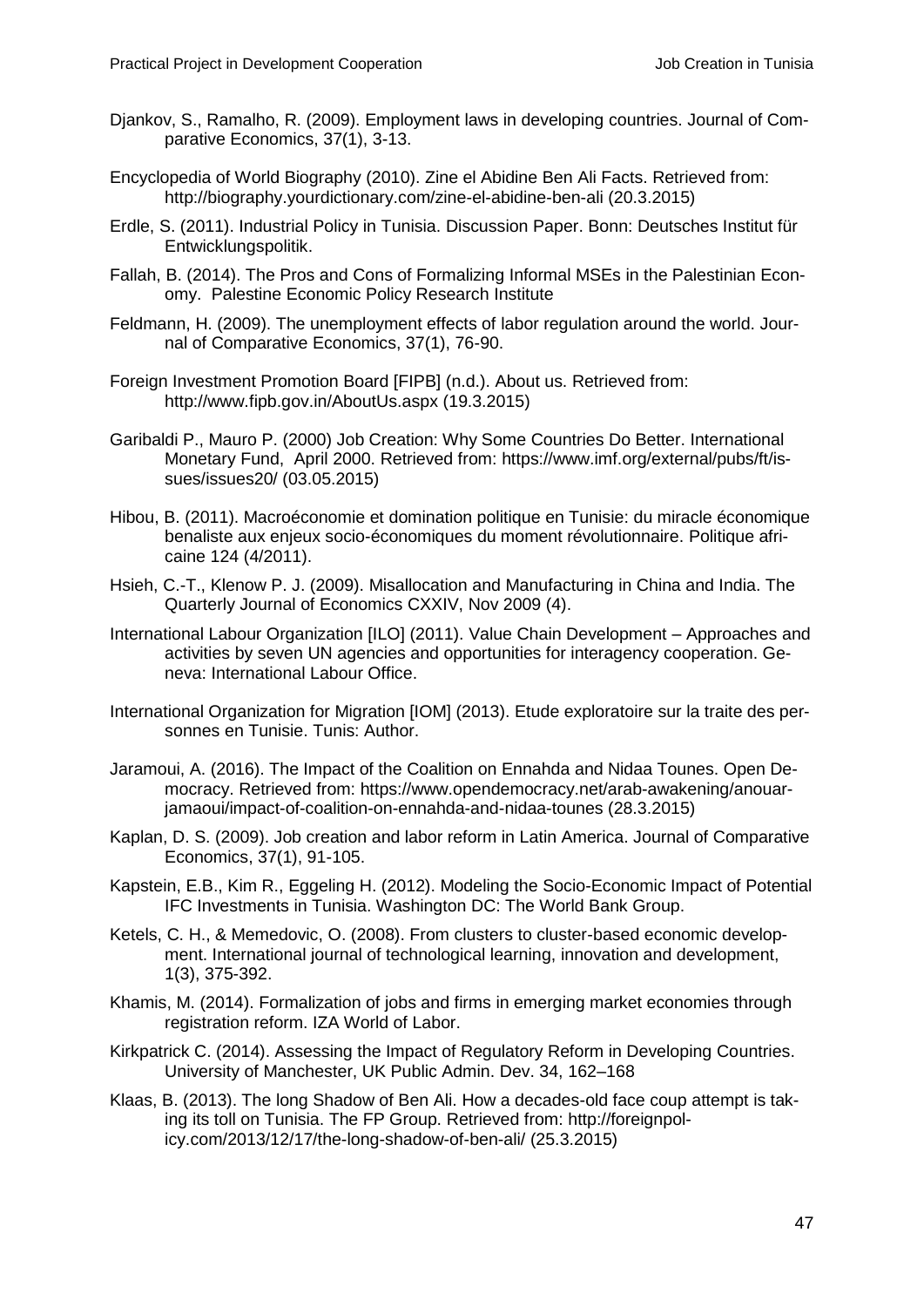- McCarthy, R. (2015). Tunisia's Security Nightmare Long Predates the Arab Spring. OpenDemocracy. Retrieved from: [https://www.opendemocracy.net/opensecurity/rory-mccar](https://www.opendemocracy.net/opensecurity/rory-mccarthy/tunisia%27s-security-nightmare-long-predates-arab-spring)[thy/tunisia%27s-security-nightmare-long-predates-arab-spring](https://www.opendemocracy.net/opensecurity/rory-mccarthy/tunisia%27s-security-nightmare-long-predates-arab-spring) (28.3.2015)
- Meyer-Stamer, J. (2002). Clustering and the creation of an innovation-oriented environment for industrial competitiveness: beware of overly optimistic expectations. International Small Enterprise Journal, 20(3)
- Freedom House (2015). Tunisia. Retrieved from: [https://freedomhouse.org/country/tuni](https://freedomhouse.org/country/tunisia#.VUzslZOH9zU)[sia#.VUzslZOH9zU](https://freedomhouse.org/country/tunisia#.VUzslZOH9zU) (8.5.2015)
- Morisset, J. and Neso, O.L. (2002). Administrative Barriers to Foreign Investment in Developing Countries. Transnational Cooperations, 11, 99-121.
- McMillan, M., D. Rodrik (2011). Globalization, Structural Change and Productivity Growth. NBER Working Paper 17143.
- Morrison, C., Talbi, B. (1996). Long-term Growth in Tunisia. OECD Publications. France.
- Nelson, E. G., De Bruijn, E. J. (2005). The voluntary formalization of enterprises in a developing economy—the case of Tanzania. Journal of International Development, 17(4), 575-593.
- OECD (2015). Investing in Youth: Tunisia: Strengthening the Employability of Youth during the Transition to a Green Economy. Paris: OECD Publishing. Retrieved from: <http://dx.doi.org/10.1787/9789264226470-en> (18.03.2015)
- OECD (2015b). Tunisia: A Reform Agenda to Support Competitiveness and Inclusive Growth. Paris: OECD Publishing.
- Organization for Economic Cooperation and Development [OECD] (2004). Promoting entrepreneurship and innovative SMEs in a global economy: Towards a more responsible and inclusive globalization. Paper presented at the 2<sup>nd</sup> OECD Conference of Ministers responsible for Small and Medium-sized Enterprises (SMEs), 3<sup>rd</sup> to 5<sup>th</sup> June 2004 in Istanbul, Turkey.
- Organization for Economic Cooperation and Development [OECD], The European Commission [EC] and The European Trading Foundation [ETF] (2014). SME Policy Index: The Mediterranean Middle East and North Africa 2014: Implementation of the Small Business Act for Europe. Paris: OECD Publishing.
- Paciello, M.C. (2011). Tunisia: changes and challenges of political transition. MEDPRO Technical Report No 3.
- Pack, H. and Saggi, K. (2006). The case for industrial policy: a critical survey. Philadelphia/Dallas: Author.
- Pearson, M. M. (2007). Governing the Chinese economy: regulatory reform in the service of the state. Public Administration Review, 67(4), 718-730.
- Pôle de compétitivité Monastir-El Fejja (mfcpole) (n.d.). La zone de finissage Les objectifs. Retrieved from: http://www.mfcpole.com.tn/Fr/la-zone-de-finissage\_11\_31 (19.3.2015)
- Preysing, D. (2013). Tunesien: Vorreiter des Aufbruchs, Vorbild des Wandels? In: Arabellion. Zur Vielfalt von Protest und Revolte im Nahen Osten und Nordafrika. Springer Fachmedien Wiesbaden. Retrieved from: http://link.springer.com/chapter/10.1007/978-3- 531-19273-4\_3 (25.3.2015)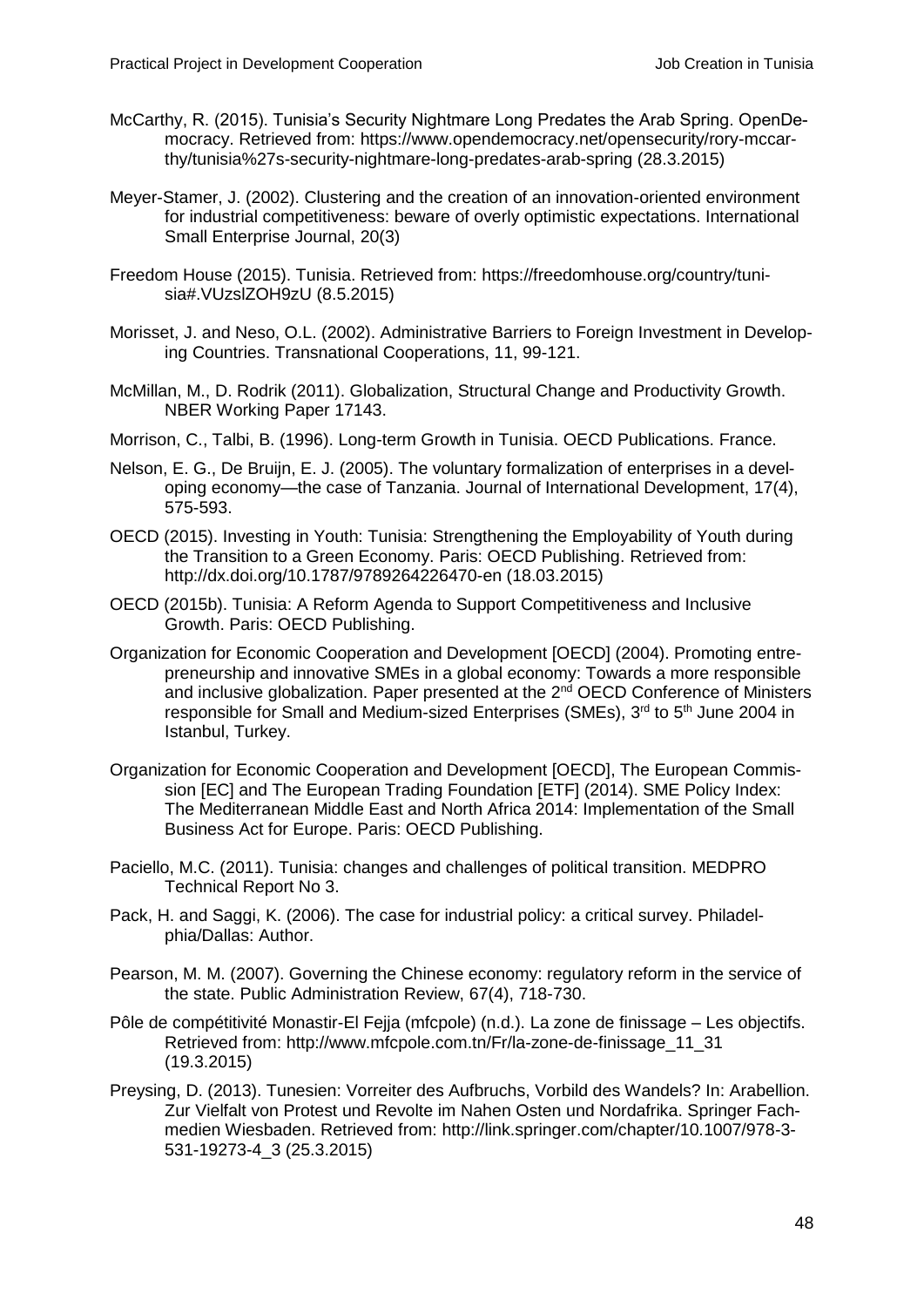- Republic of Tunisia (2009): National industrial strategy for the years up to 2016: Summary. Tunis: Ministry of Industry, Energy and SMEs.
- Republic of Tunisia (2011). Economic and Social Program. The Jasmin Plan. Tunis: Finance Ministry.
- Rocha, H. O. (2004). Entrepreneurship and development: The role of clusters. Small Business Economics, 23(5), 363-400.
- Rondinelli, D., Kasarda, J. (1991). Foreign Trade Potential, Small Enterprise Development and Job Creation in Developing Countries. Small Business Economics, 1992(4), 253- 265.
- Rosiny, S. (2011). Ein Jahr "Arabischer Frühling". Auslöser, Dynamiken und Perspektiven. German Institute and Area Studies. No. 12 2011
- Republic of Tunisia (2014). Tunisia. A country, a vision, a future. Retrieved from: [http://www.itsud.tn/eng/Invest%20in%20Tunisia%20Start-up%20democracy/Eng](http://www.itsud.tn/eng/Invest%20in%20Tunisia%20Start-up%20democracy/English%20documentation/Note%20strat%C3%A9gique%20en%20anglais.pdf)[lish%20documentation/Note%20strat%C3%A9gique%20en%20anglais.pdf](http://www.itsud.tn/eng/Invest%20in%20Tunisia%20Start-up%20democracy/English%20documentation/Note%20strat%C3%A9gique%20en%20anglais.pdf) (20.04.2015)
- Shakir M.H., Farole T. (2011) The Thin End of the Wedge: Unlocking Comparative Advantage through EPZs in Bangladesh in Farole, T., & Akinci, G. (Eds.) Special economic zones: progress, emerging challenges, and future directions. World Bank Publications
- Sharp, M. (2001). Industrial Policy and European Integration: lessons from experience in Western Europe over the last 25 years. London: Centre for the Study of Economic and Social Change in Europe.
- Sierra Leone Agricultural Research Institute/National Agricultural Research Centre (2011). Cassava Value Chain Development by Supporting Processing and Value Addition by Small and Medium Enterprises in West Africa. Abuja: International Institute for Tropical Agriculture [IITA].
- Sun, X. (2002). How to Promote FDI? The Regulatory and Institutional Environment for Attracting FDI. Marrakech: Foreign Investment Advisory Service.
- Swann, P. (2010). The economic rationale for a national design policy. London: Department for Business Innovation and Skills.
- Swisscontact (2001). Baseline survey of MSEs & MSFs in the Uhuru corridor, Tanzania. Dar es Salaam: Author.
- TexMed Clusters Mediterranean Partnership for Global Competitiveness (n.d.). Clusters Central Tunisia (Sahel) – Tunesia.. Retrieved from: [http://www.texmedclus](http://www.texmedclusters.eu/En/central-tunisia-sahel--tunisia_11_212)[ters.eu/En/central-tunisia-sahel--tunisia\\_11\\_212](http://www.texmedclusters.eu/En/central-tunisia-sahel--tunisia_11_212) (19.3.2015)
- Tomaso, M.R., Lanzoni, E. and Rubini, L. (2001). Support to SMEs in the Arab Region The case of Tunisia. New York: UNIDO/UNDP.
- Trape, P., Chauvin M., Salah C. (2014). Tunisia. African Economic Outlook by AfDB, OECD, UNDP. Retrieved from: [http://www.africaneconomicoutlook.org/fileadmin/up](http://www.africaneconomicoutlook.org/fileadmin/uploads/aeo/2014/PDF/CN_Long_EN/Tunisie_EN.pdf)[loads/aeo/2014/PDF/CN\\_Long\\_EN/Tunisie\\_EN.pdf](http://www.africaneconomicoutlook.org/fileadmin/uploads/aeo/2014/PDF/CN_Long_EN/Tunisie_EN.pdf) (17.03.2015)
- The Economist (2010). The Global Revival of Industrial Policy Picking Winners, Saving losers. Retrieved from: <http://www.economist.com/node/16741043> (19.3.2015)